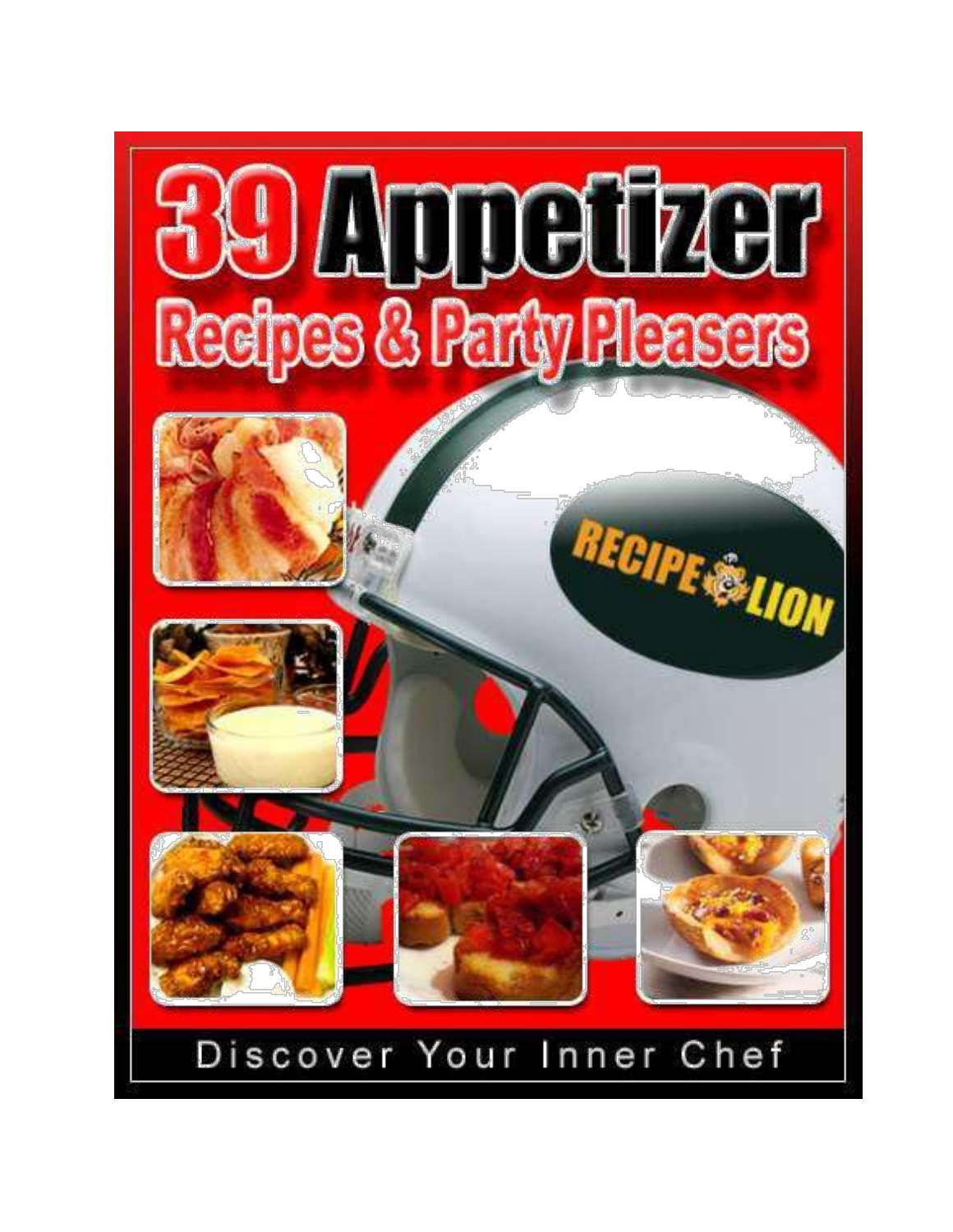

Copyright 2010 by Prime Publishing LLC

All rights reserved. No part of this book may be reproduced or transmitted in any form or by any means, electronic or mechanical, including photocopying, recording, or by any information storage or retrieval system, without written permission from the publisher, except in the case of brief quotations embodied in critical articles and reviews.

> Trademarks are property of their respective holders. When used, trademarks are for the benefit of the trademark owner only.

Published by Prime Publishing LLC, 3400 Dundee Road, Northbrook, IL 60062 – www.primecp.com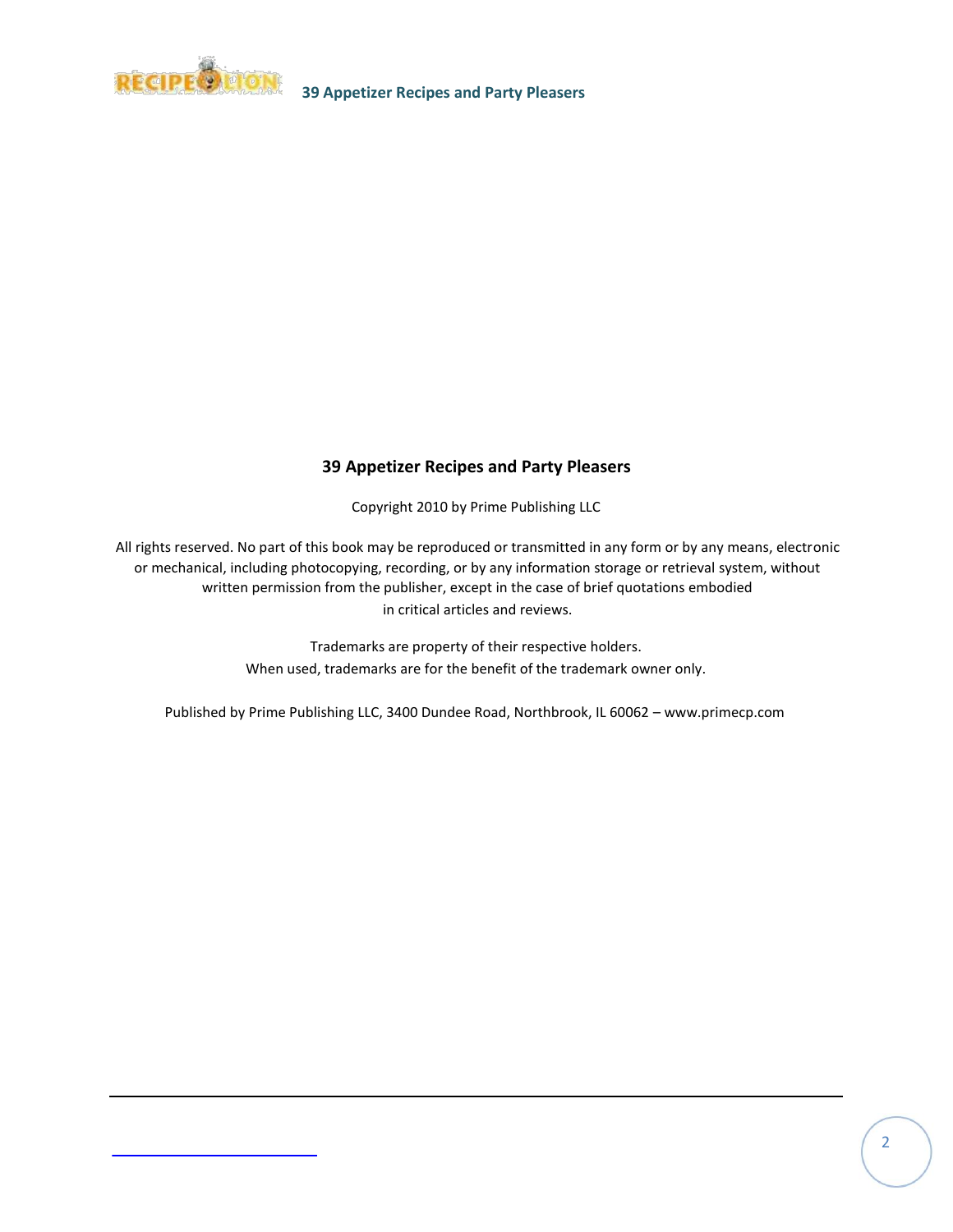

Letter from the Editors

Dear Cooking Enthusiast:

The Super Bowl is almost here, and what better excuse do you need to whip up a bunch of fun, partypleasing appetizer recipes? Truly, any gathering is a great reason to make some easy appetizer recipes, and this wonderful collection of 39 appetizer recipes and party pleasers is sure to help you along your way!

We have assembled some of our staff's favorite appetizer recipes, including chicken wing recipes, bruschetta recipes, and recipes for dips and spreads. We have everything from Hot-n-Easy Buffalo Chicken Wings to Bacon and Garlic Shrimp and Football Spinach Dip, plus lots more.

The recipes in this crowd-pleasing collection are fun and easy, and all of them are delicious. Make one or make several, and any party you host will showcase you as the queen or king of easy appetizers and party pleasers!

For more delicious appetizer recipes, be sure to visit RecipeLion.com. While you're there, subscribe to RecipeLion's free *Quick and Easy Recipes* newsletter to get free recipes delivered to your inbox every week.

Enjoy your parties!

Sincerely,

*The Editors of RecipeLion*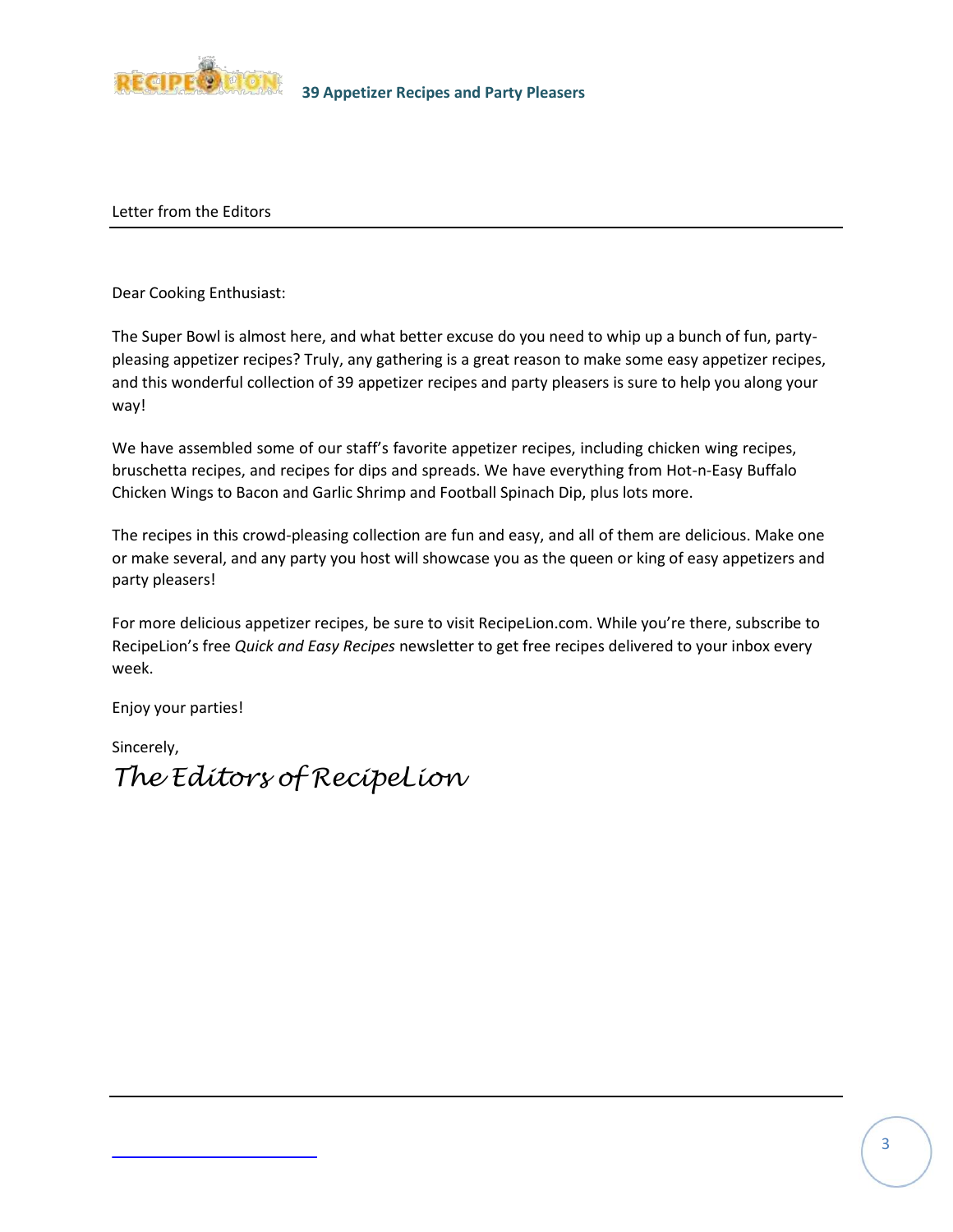

# **Table of Contents**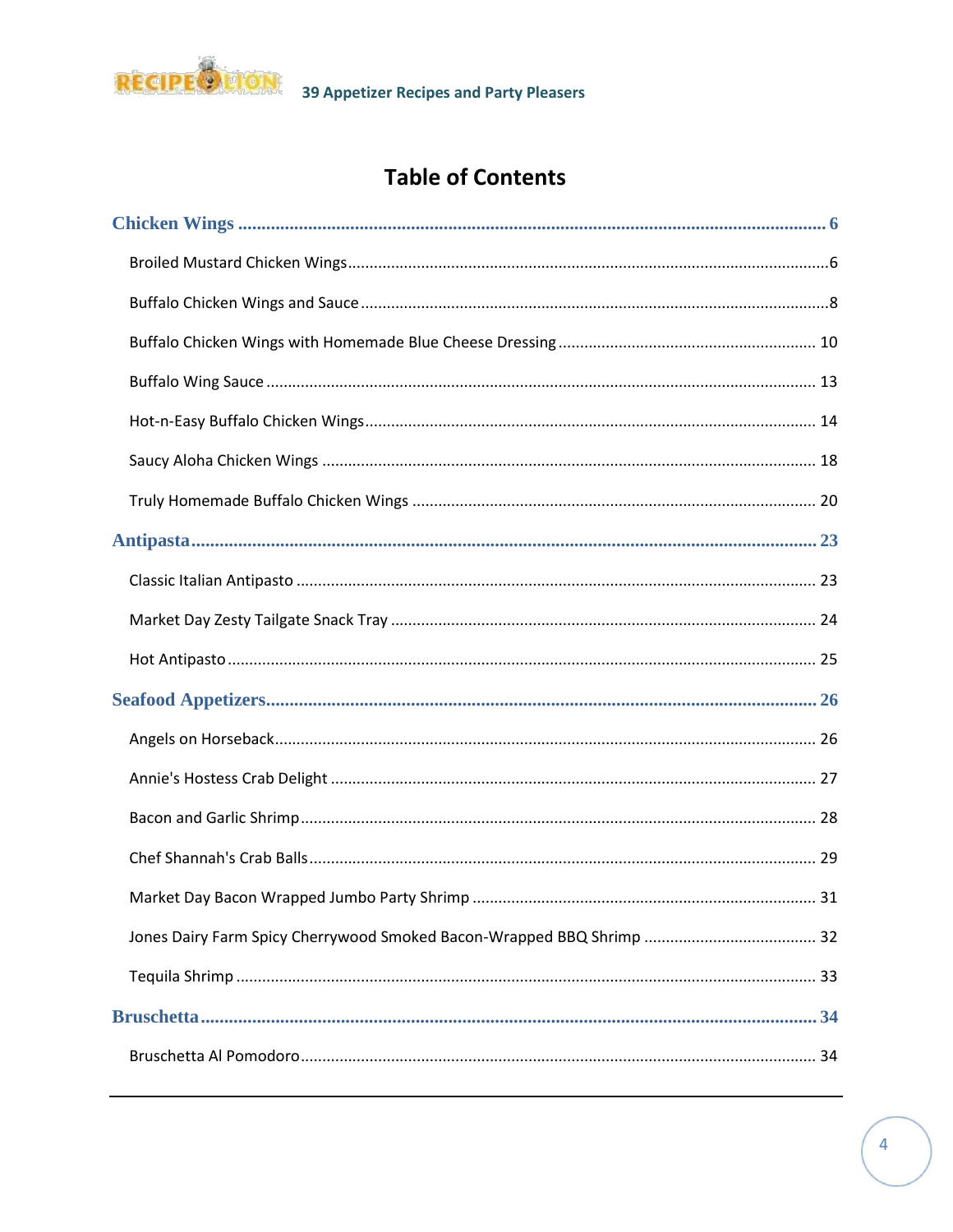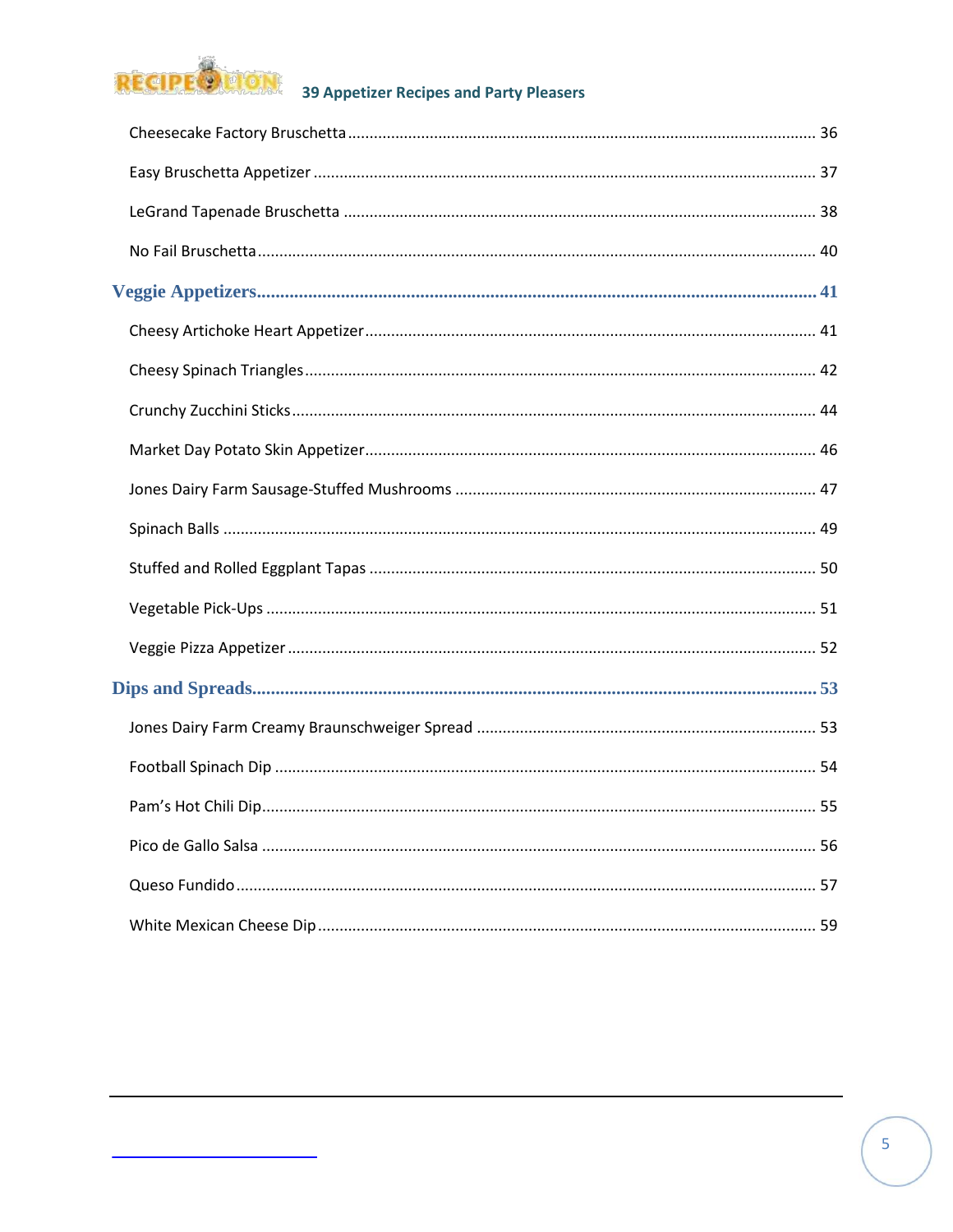<span id="page-5-0"></span>

# **Chicken Wings**

# **Broiled Mustard Chicken Wings**



#### *Description*

As chicken wing recipes go, this is one of my favorites. It's not the usual barbecued or Buffalo-style chicken wing recipe, but one with more character. The mustard really brings something special to the table.

#### *Ingredients*

- 2 tablespoons plain yogurt
- 2 tablespoons plus 1 1/2 teaspoons Dijon mustard
- 1 large garlic clove, minced and mashed to a paste with 1/2 teaspoon salt
- $\bullet$  1<sup>1</sup>/2 pounds chicken wings (about 8)
- 2 tablespoons fine dry bread crumbs
- 1 teaspoon mustard seeds
- 4 teaspoons olive oil

- 1. Preheat broiler.
- 2. In a large bowl, stir together yogurt, 1 1/2 teaspoons mustard, and garlic paste.
- 3. Cut off chicken wing tips, reserving them for another use (such as making stock). Add wings to yogurt mixture, stirring to coat well, and marinate 10 minutes.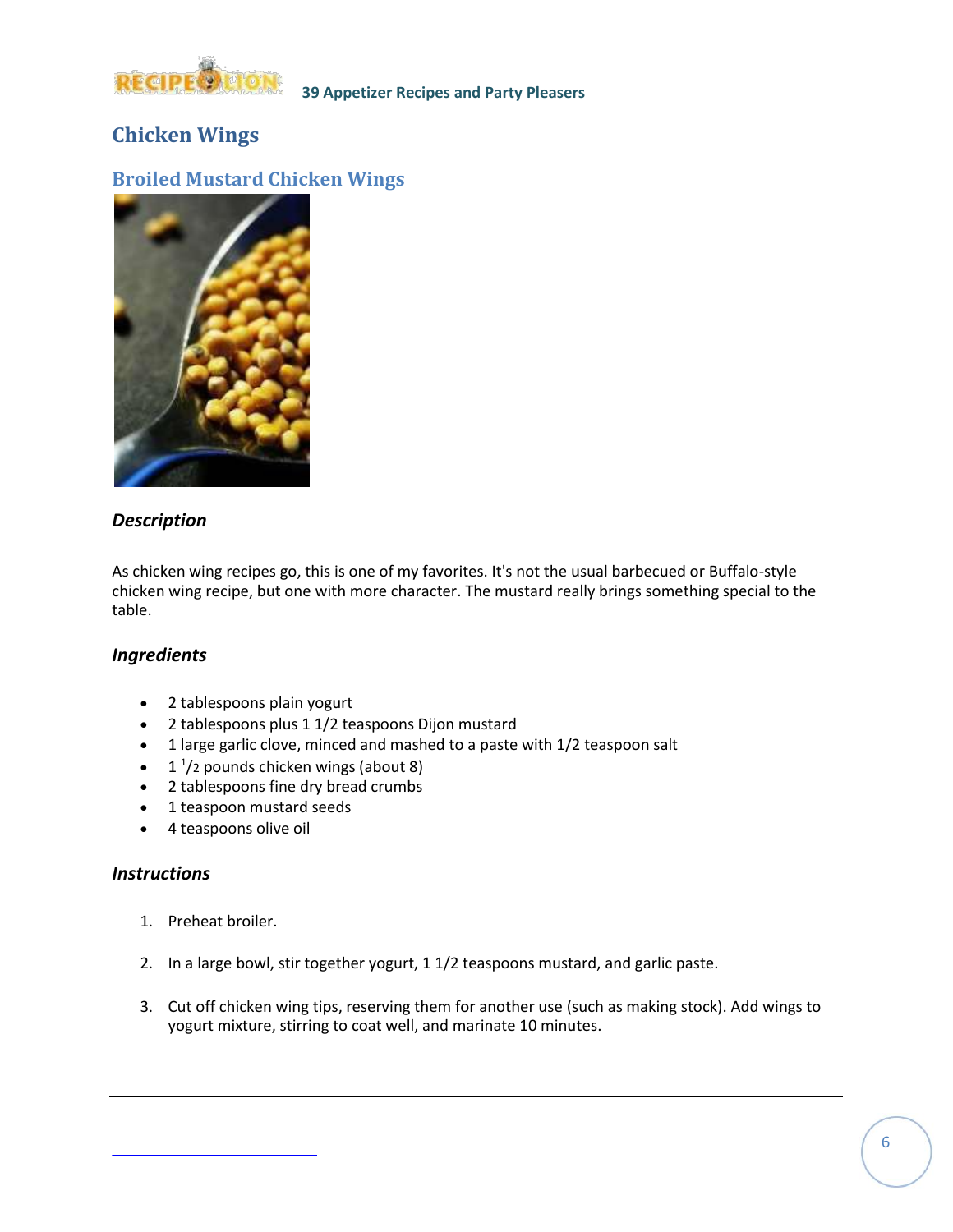

- 4. In a small ramekin, stir together bread crumbs, mustard seeds, and salt and pepper to taste.
- 5. Arrange wings, skin sides down, on oiled rack of broiler pan and season with salt and pepper.
- 6. Broil wings 3 to 4 inches from heat until golden brown, about 10 minutes.
- 7. Turn wings skin sides up and season with salt and pepper.
- 8. Broil wings 5 minutes more.
- 9. Spread skin sides with remaining 2 tablespoons mustard and sprinkle with bread crumb mixture.
- 10. Drizzle oil over each wing and broil wings until crisp and golden, 3 to 5 minutes.
- 11. Serve wings hot or room temperature.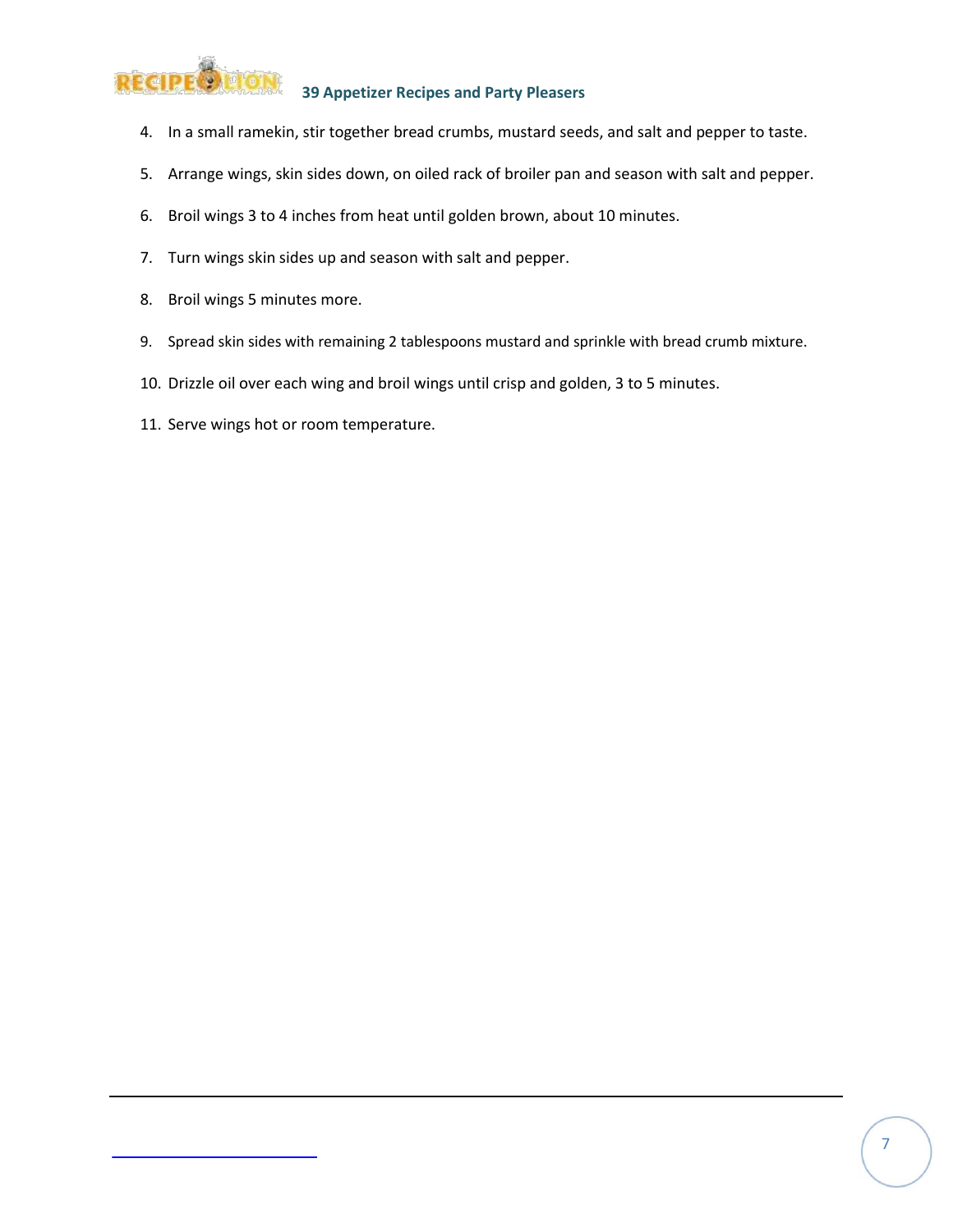<span id="page-7-0"></span>

# **Buffalo Chicken Wings and Sauce**



#### *Description*

Homemade chicken wing recipes somehow always [taste b](http://www.recipelion.com/Appetizers/Buffalo-Chicken-Wings-and-Sauce)etter than any you can get in a restaurant. Make these Buffalo chicken wings and sauce and your dish will be the favorite at any gathering.

#### *Serves: 4*

#### *Cooking Time: 5 min*

#### *Ingredients*

- 1 quart vegetable oil for frying
- 12 chicken wings, small wing joint removed
- 2 cups hot sauce
- 1 cup light sour cream
- $\bullet$   $\frac{1}{2}$  cup half and half
- juice of 1 lemon
- 1 teaspoon minced shallots
- $\bullet$   $\frac{1}{2}$  teaspoon minced garlic
- $\bullet$  <sup>1</sup>/4 pound blue cheese, crumbled
- salt and pepper, to taste
- 1 dash Worcestershire sauce
- $1<sup>1</sup>/2$  cups flour
- 2 eggs, beaten with 1 tablespoon milk
- Cajun seasoning, to taste
- 2 carrots, peeled and cut
- 2 celery stalks, peeled and cut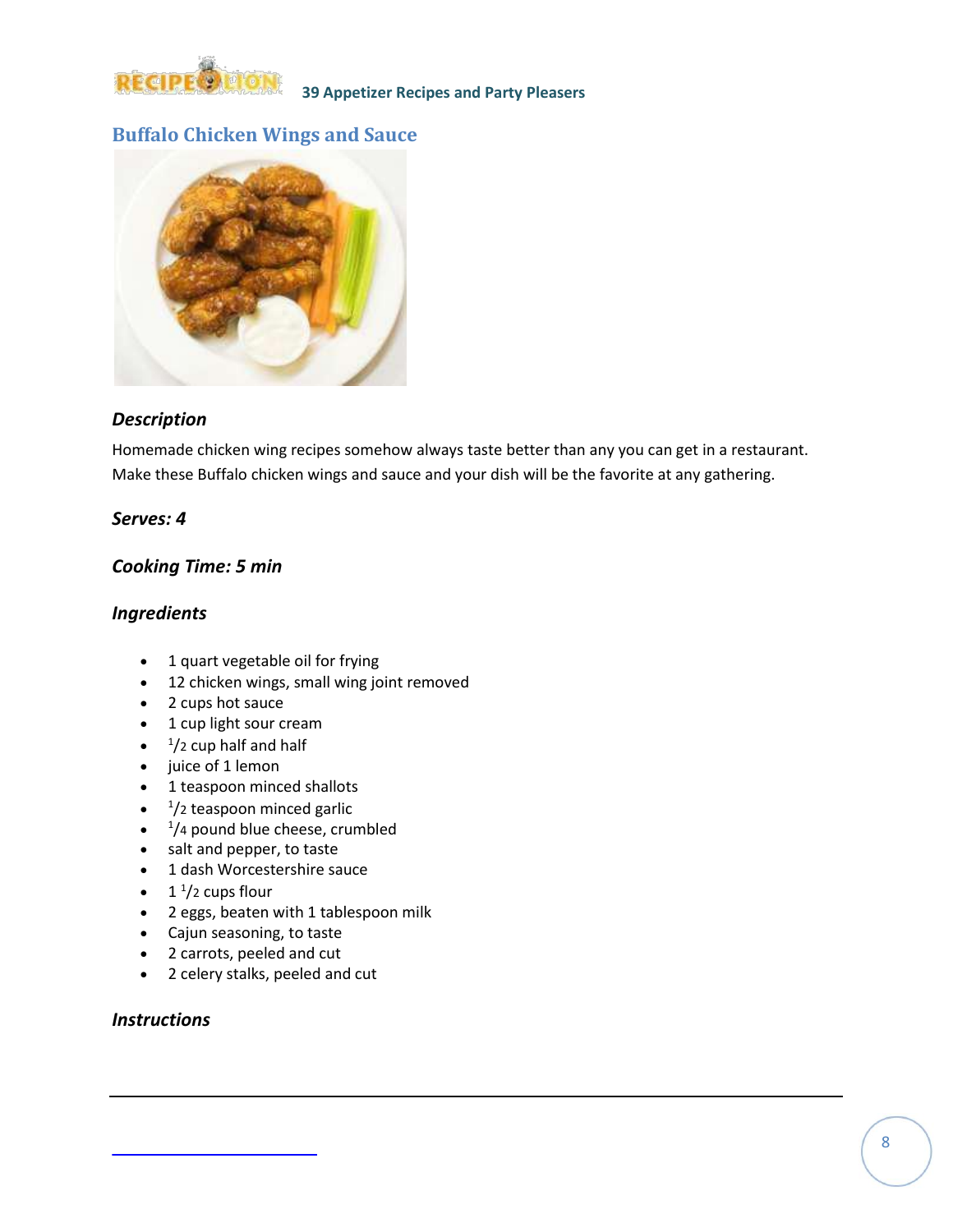

- 1. Place the oil in a deep pan and heat the oil.
- 2. Place the wings in a glass bowl and pour over 1 cup of the hot sauce. Stir the wings to mix thoroughly. Cover the bowl and refrigerate for 1 hour.
- 3. In a mixing bowl, combine the sour cream, cream, lemon juice, shallots, and garlic. Blend until smooth.
- 4. Stir in the crumbled cheese and blend until smooth.
- 5. Season the dip with salt, pepper, hot sauce, and Worcestershire sauce.
- 6. Season the flour with Cajun seasoning.
- 7. Dredge the wings in the flour.
- 8. Dip each wing in the egg wash, letting the excess drip off.
- 9. Dredge the wings in the seasoned flour for a second time, coating the wing completely.
- 10. Fry the wings in batches, until golden brown, about 4 to 5 minutes.
- 11. Remove the wings from the oil and drain on paper-lined plate.
- 12. Season the wings with salt and pepper.
- 13. After all the wings are fried, place the wings in a medium mixing bowl.
- 14. Pour the remaining hot sauce over the wings and toss to coat each wing completely.
- 15. Place the wings on a platter and serve with the blue cheese dip, carrots, and celery.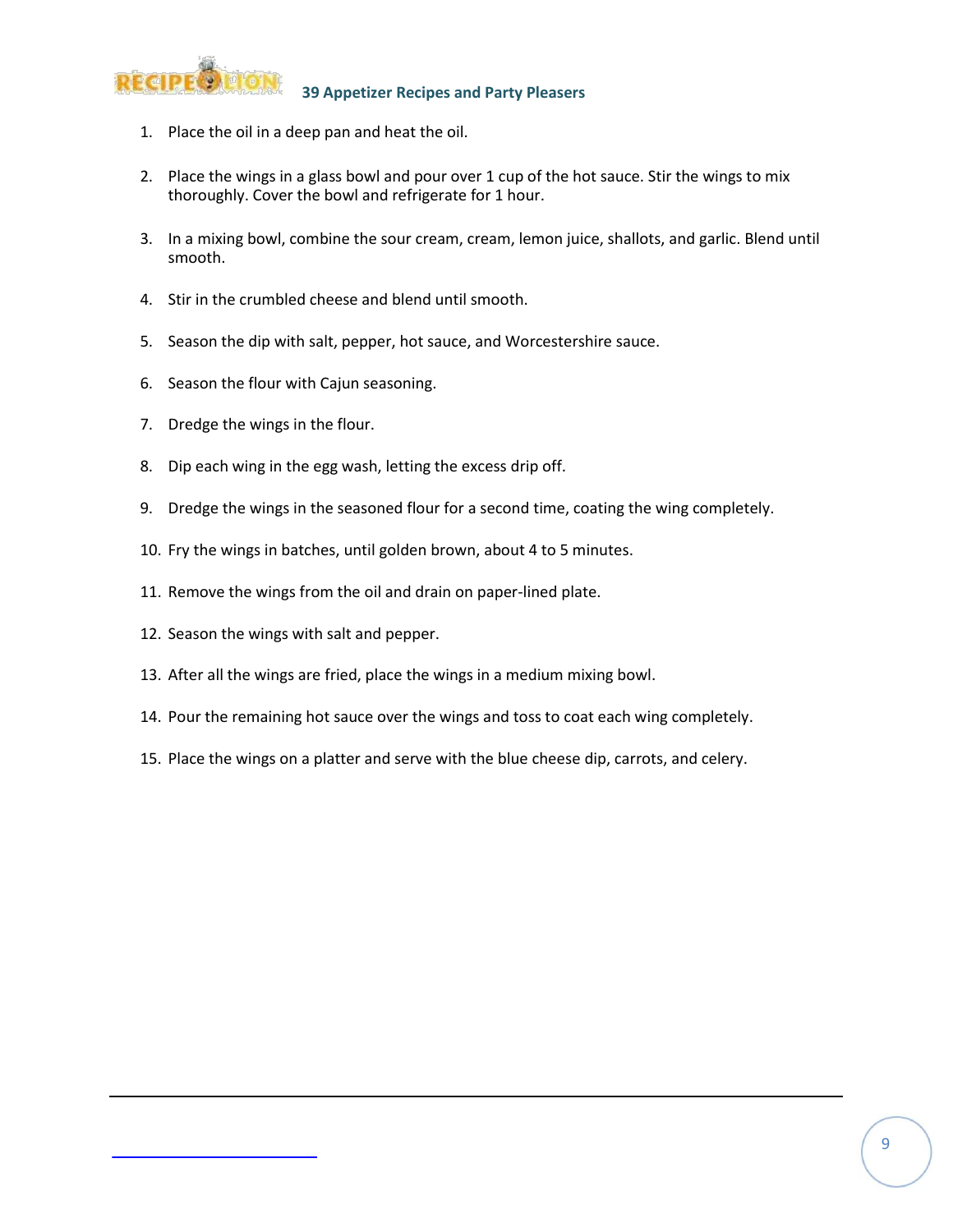<span id="page-9-0"></span>

# **Buffalo Chicken Wings with Homemade Blue Cheese Dressing**



#### *Description*

We love a good chicken wing recipe, and while some are quite difficult and complex, this one is really pretty easy. Not only that, it tastes amazing! With homemade blue cheese dressing, to boot. Yum!

#### *Serves: 8*

#### *Cooking Time: 12 min*

#### *Ingredients*

- 2 teaspoons salt
- 2 teaspoons paprika (mild, or Hungarian hot paprika)
- 1 teaspoon cayenne pepper
- 1 teaspoon onion powder
- 1 teaspoon garlic powder
- $\bullet$   $\frac{3}{4}$  teaspoon white pepper
- 10 tablespoons (1 1/4 sticks) unsalted butter
- 1 tablespoon plus 1 teaspoon Tabasco sauce
- 24 chicken wings, tips removed, room temperature
- 2 cups vegetable oil
- blue cheese dressing (recipe follows)
- celery sticks (optional)

#### *Instructions*

1. Thoroughly combine the salt, paprika, cayenne, onion powder, garlic powder and pepper in a small bowl.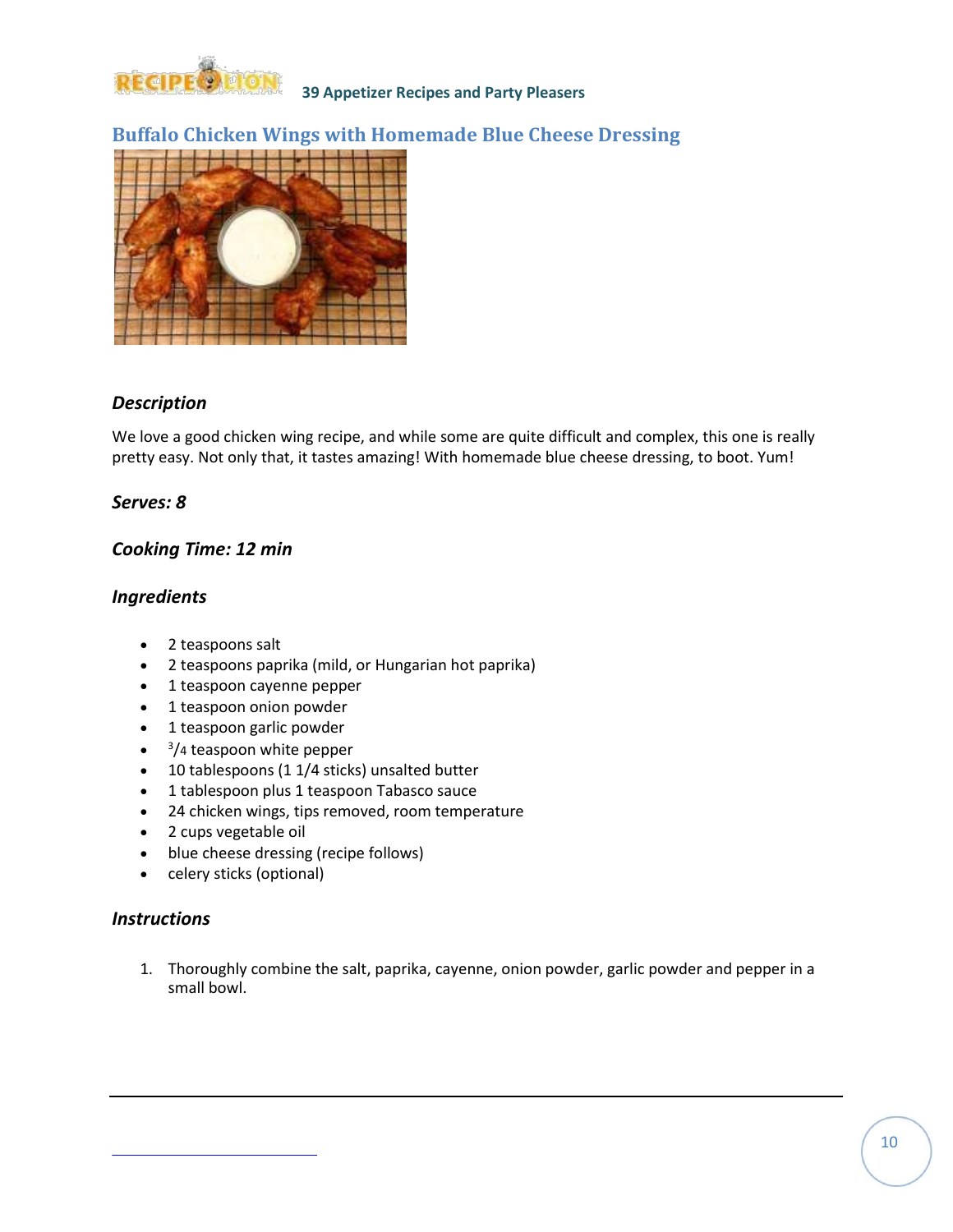

- 2. Melt 5 tablespoons of the butter with 2 teaspoons of the Tabasco sauce in a small saucepan over low heat.
- 3. Pour into a small shallow bowl or pie plate, and let cool slightly.
- 4. Put the chicken wings into a large bowl and coat well with 2 tablespoons of the seasoning mix.
- 5. Add the butter/Tabasco mixture and work in well with your hands until chicken is completely coated and seasonings are well distributed.
- 6. Set aside to marinate (for up to 30 minutes, covered) and heat the oil.
- 7. Heat the oil in a large heavy skillet over high heat until it is very hot.
- 8. Add the chicken wings, fitting in as many as there is room for in a single layer.
- 9. Fry until crisp and golden brown, about 8 to 12 minutes, turning several times.
- 10. Drain on paper towels.
- 11. Repeat with the remaining wings.
- 12. Meanwhile, melt the remaining butter and add the remaining Tabasco and seasoning mix.
- 13. Dip the cooked wings into the sauce place on a serving platter.
- 14. Serve with blue cheese dressing and celery sticks, if desired.

#### *Blue Cheese Dressing*

- $\bullet$  2 eggs
- 1 tablespoon fresh lemon juice
- 1 tablespoon apple cider vinegar
- 1/4 cup chopped onions
- 1/4 cup chopped celery
- 1/2 teaspoon salt
- 1/2 teaspoon white pepper
- 1/8 teaspoon cayenne pepper
- 1/2 teaspoon minced fresh garlic
- 1 teaspoon Worcestershire sauce
- 2 cups vegetable oil
- 1/2 cup crumbled blue cheese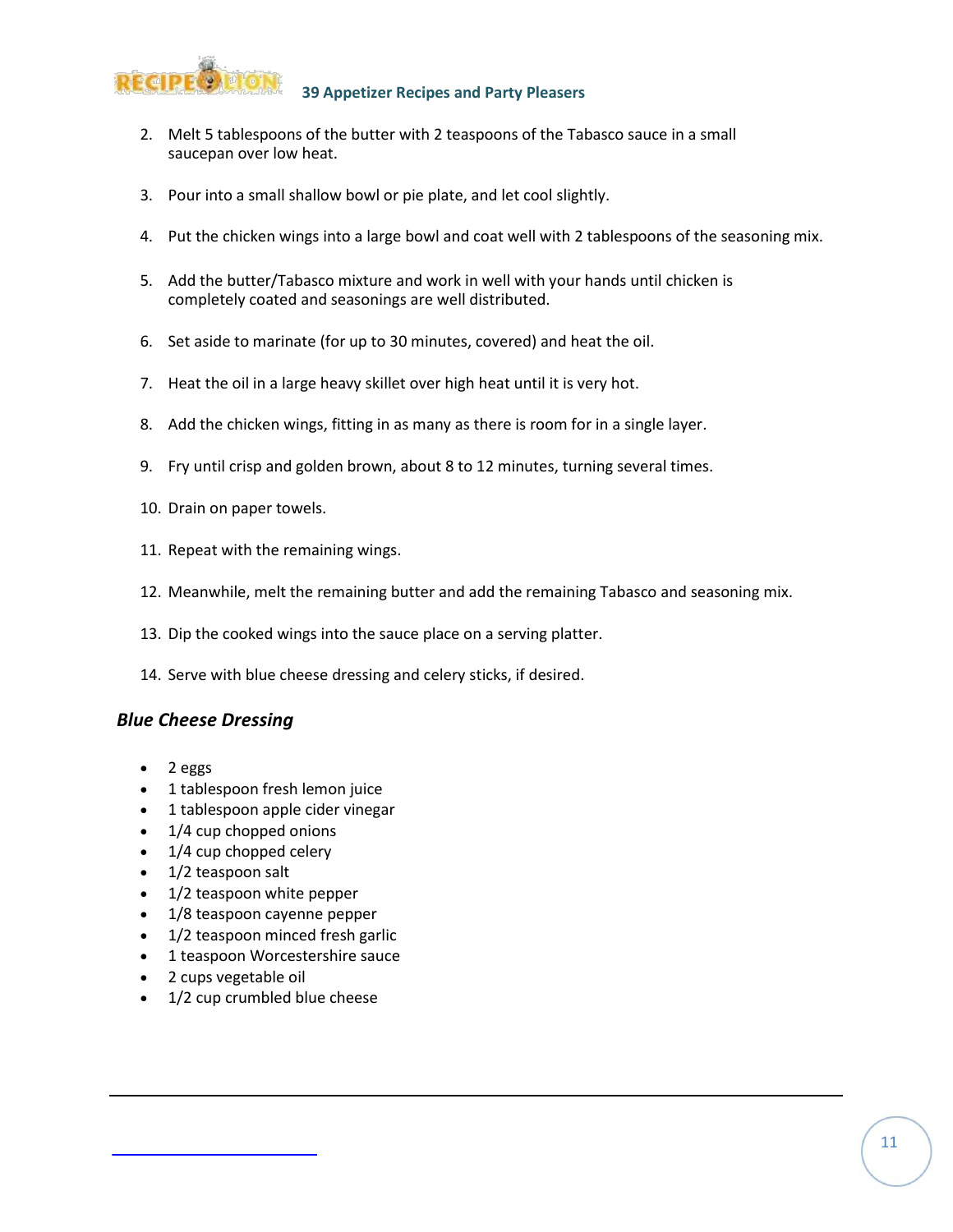

- 1. Put everything but the oil and blue cheese into a blender or food processor and process for 15 to 20 seconds.
- 2. Continue to process, adding the oil slowly in a thin stream.
- 3. When oil has been added, process for an additional 45 seconds, or until well thickened.
- 4. Add the cheese and mix well. Refrigerate until ready to use.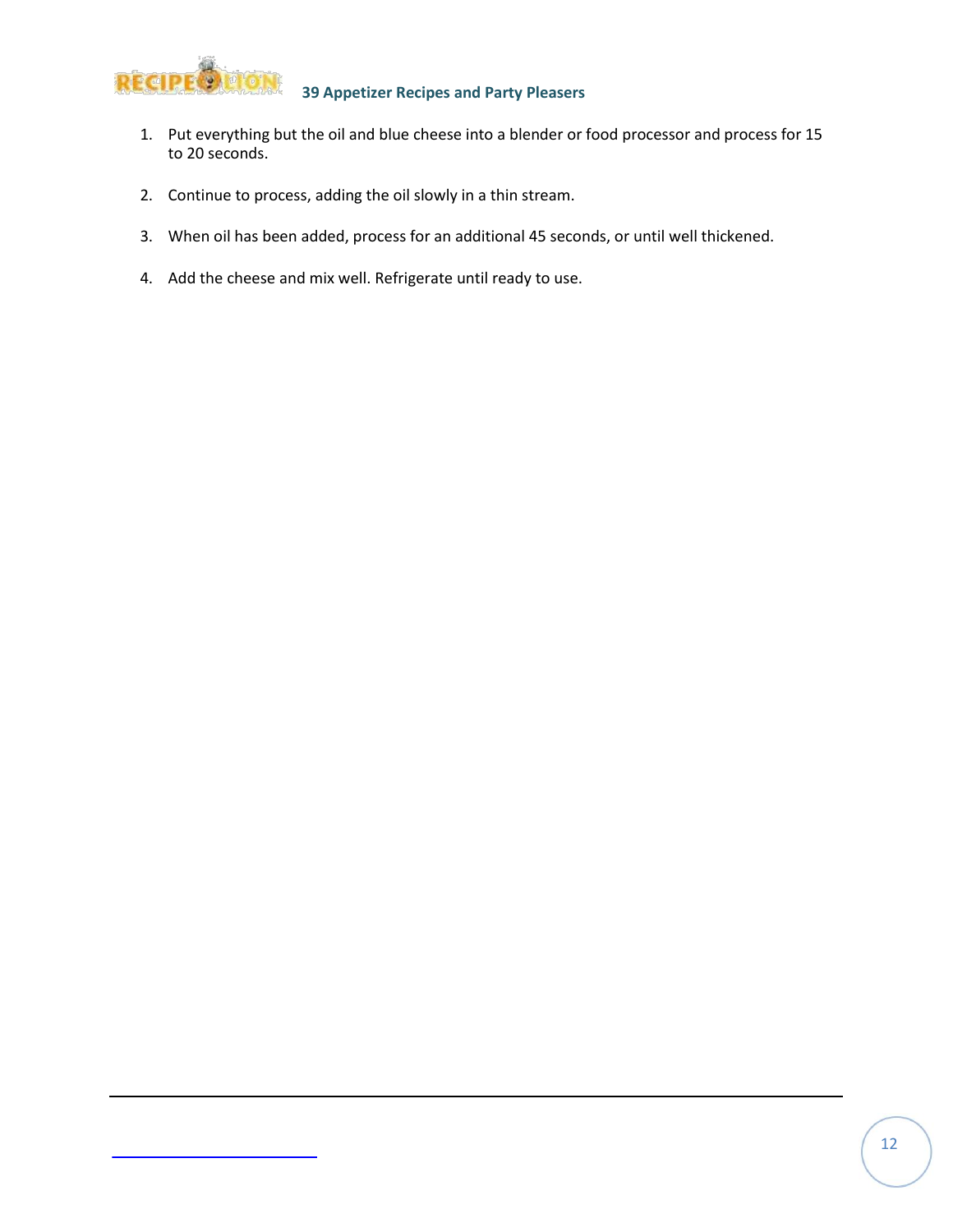<span id="page-12-0"></span>

# **Buffalo Wing Sauce**



#### *Description*

Why go out for Buffalo wings when you can make your own delicious sauce in the comfort of your own kitchen? You can easily double the recipe and make enough to cover twice as many wings and have a party. Enjoy!

### *Ingredients*

- $\bullet$ 1 /2 cup Red Hot Sauce
- $1<sup>1</sup>/2$  tablespoons honey
- 1 tablespoon butter
- 1 tablespoon white wine vinegar
- 1 tablespoon lemon juice
- $\bullet$   $\frac{1}{2}$  teaspoon cayenne pepper
- <sup>1</sup>/2 teaspoon Tabasco

- 1. Put all ingredients in a sauce pan and simmer on low temperature until everything is mixed well/melted.
- 2. Simmer on low for another 5-10 minutes to let the flavors blend and the sauce darken a little.
- 3. When your wings are cooked, put them in a bowl and pour this sauce over them. The sauce should cover a couple pounds of wings. Stir to coat.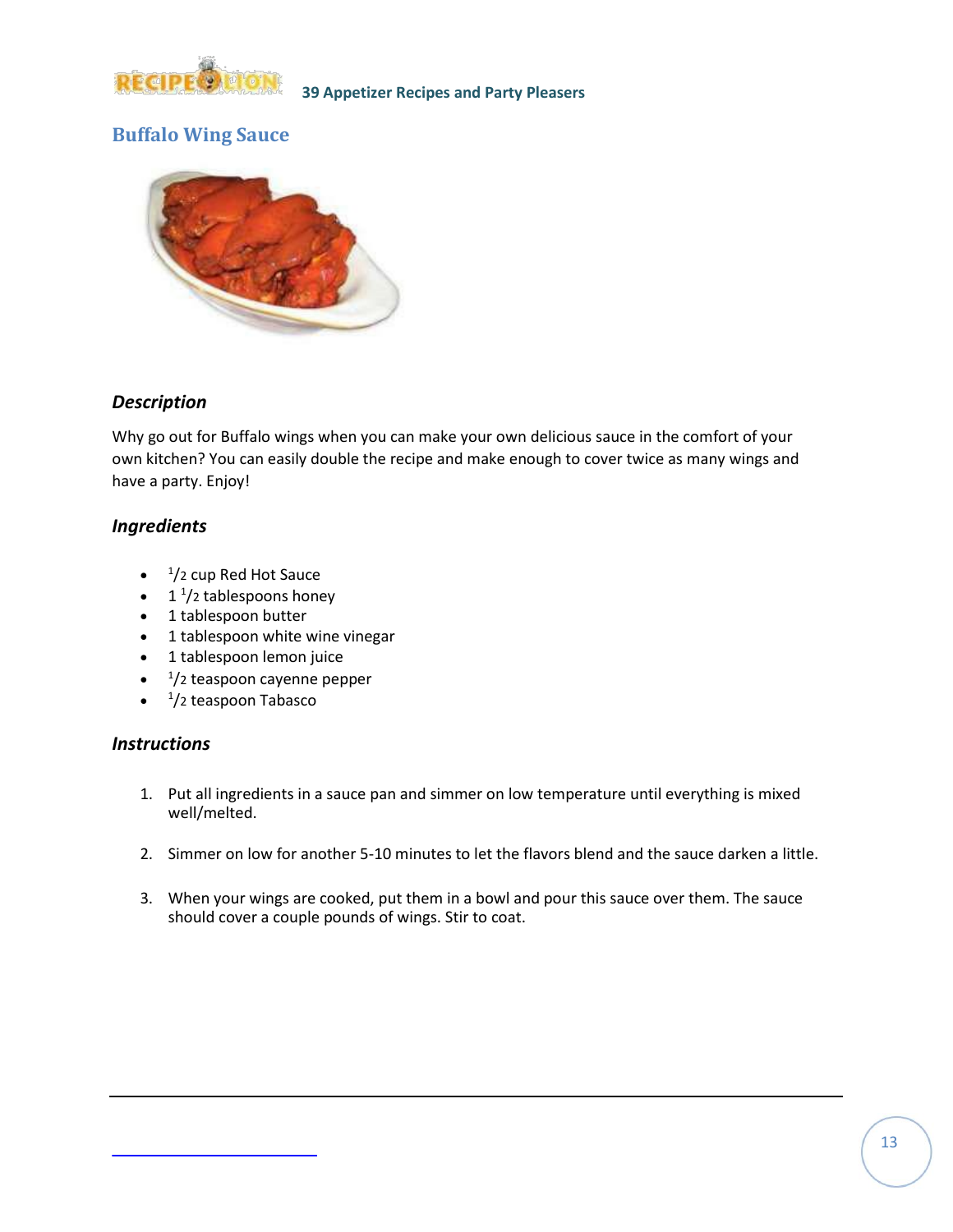<span id="page-13-0"></span>

# **Hot-n-Easy Buffalo Chicken Wings**



#### *Description*

Chicken wing recipes are always good, and these are hot and easy. To make them more hot, just make 8 more ounces of sauce. To make them REALLY hot, or "suicide" wings, add 8 more ounces of sauce, plus a cup of diced jalapenos and a teaspoon of cayenne. Now that's hot - and easy!

#### *Ingredients*

- 2 pounds disjointed chicken wings
- 1 gallon vegetable oil
- $\bullet$  <sup>1</sup>/4 pound margarine (melted)
- $\bullet$   $\frac{1}{8}$  teaspoon garlic powder
- 8 ounces cayenne pepper sauce

#### *Instructions*

- 1. Deep fry wings in oil until browned at 375°F; watch to prevent wings from burning.
- 2. Put melted margarine in bowl and add garlic powder and cayenne pepper sauce (plus jalapenos and cayenne powder for "suicide" wings).
- 3. Place cooked wings in large pan, add sauce, cover and shake.

#### *Blue Cheese Dip*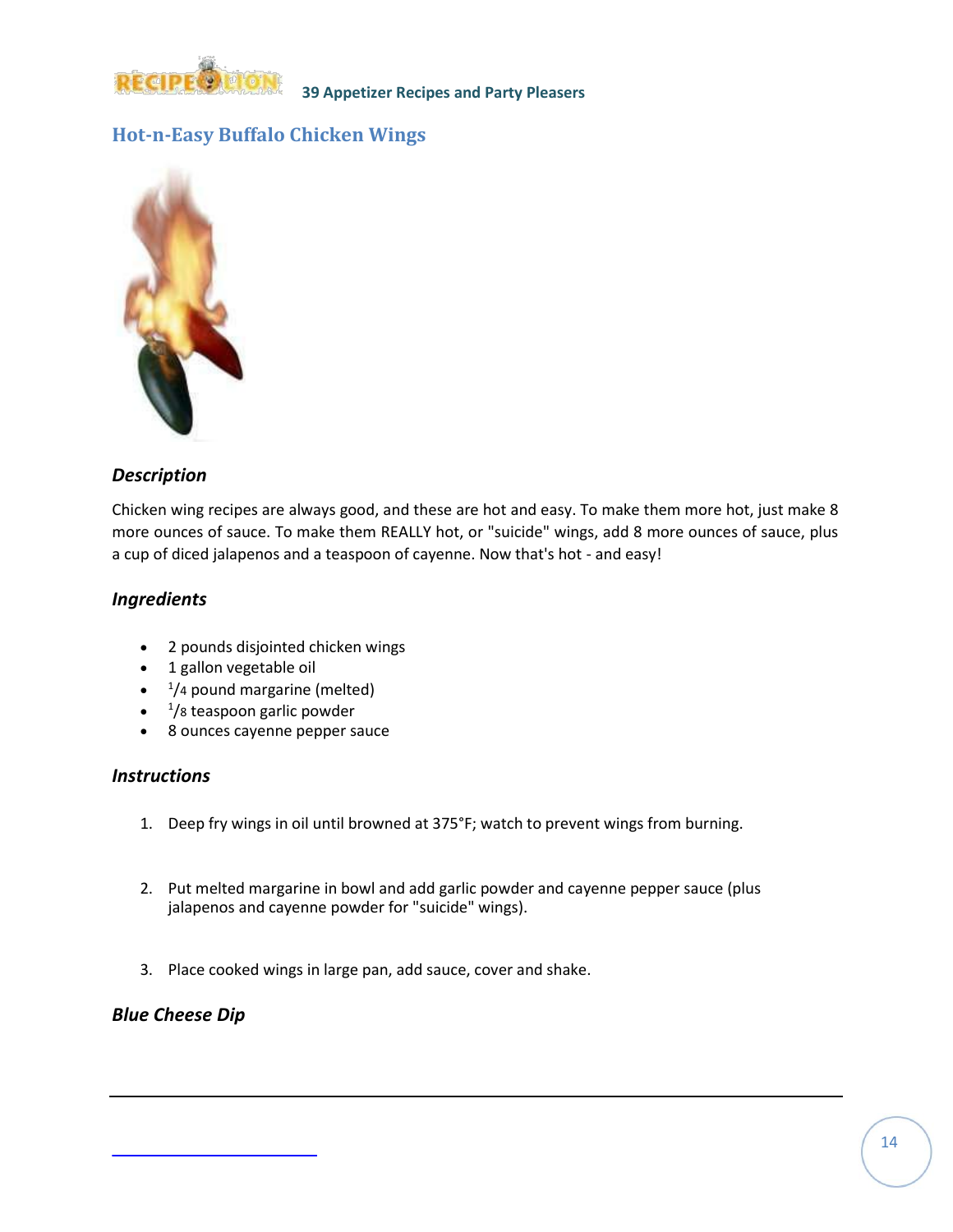

- 4 ounces crumbled blue cheese
- 4 ounces sour cream
- 4 ounces mayonnaise
- 1/8 teaspoon garlic powder
- 1/8 teaspoon onion powder

Mix ingredients and refrigerate 1/2 hour before serving.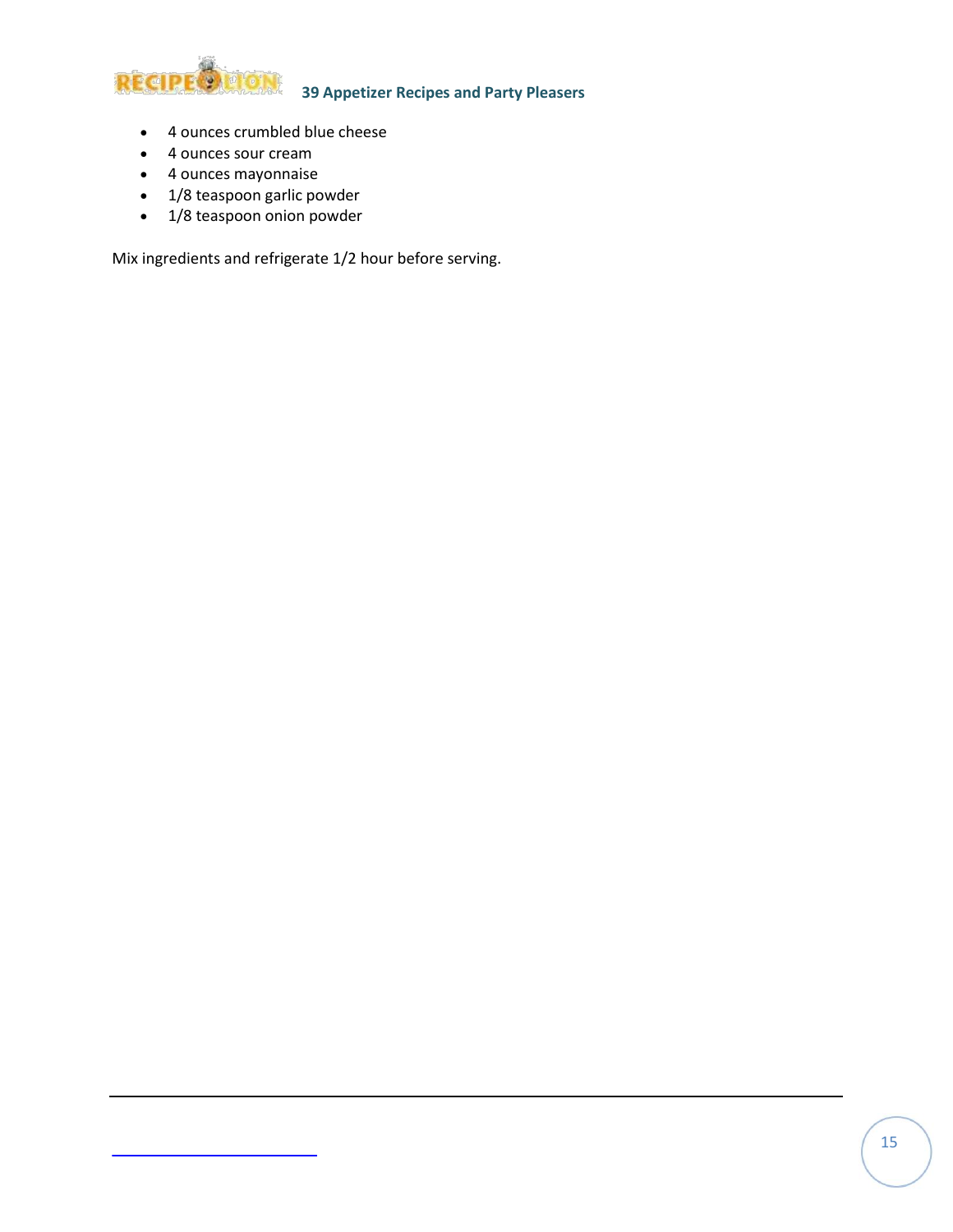

### *Royal Hot Wings*



#### *Description*

For hot wings with their own special brand of zing, try these made with Crown Royal. You won't be disappointed!

#### *Serves: 4*

#### *Cooking Time: 30 min*

#### *Ingredients*

- 1 jar (16oz) of hot sauce
- 2 tablespoons horseradish
- 20 chicken wings
- $\bullet$   $^{-1}/$ 4 cup Crown Royal® whisky

- 1. Wash chicken wings and pat dry. Cut off and discard chicken wing tips; cut each wing in half at the joint. Preheat broiler at 400 degrees.
- 2. Line inside of broiler pan with foil to catch drips. Arrange chicken wings on broiler pan. Broil chicken wings about 6 inches from heat for 15 minutes, turning frequently to keep them from burning.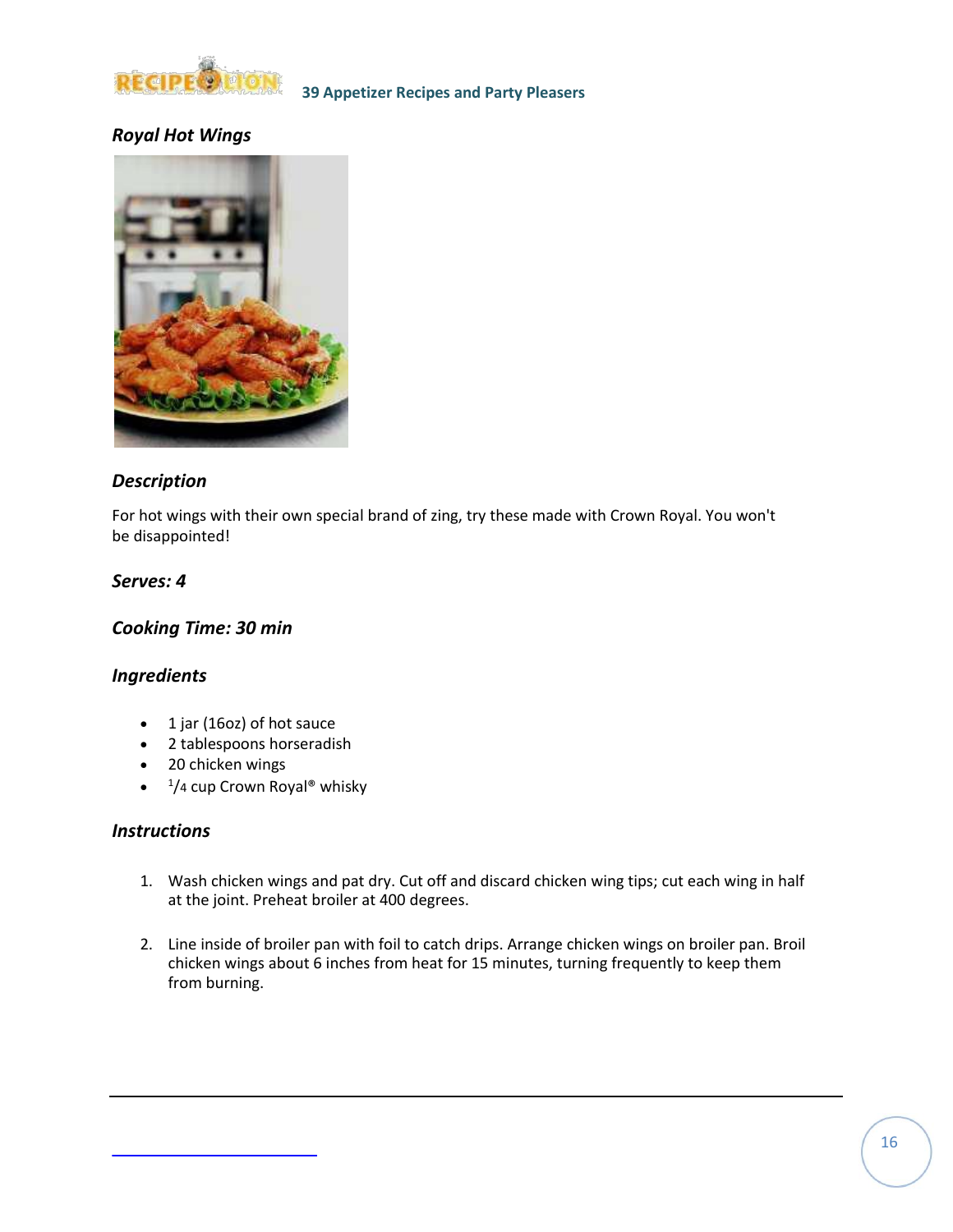

3. Combine hot sauce, horseradish with Crown Royal whisky. Bring to a boil. Brush wings with sauce; turn and brush the other side. Continue broiling and basting for 10 to 15 minutes longer, removing smaller, flatter pieces earlier as needed.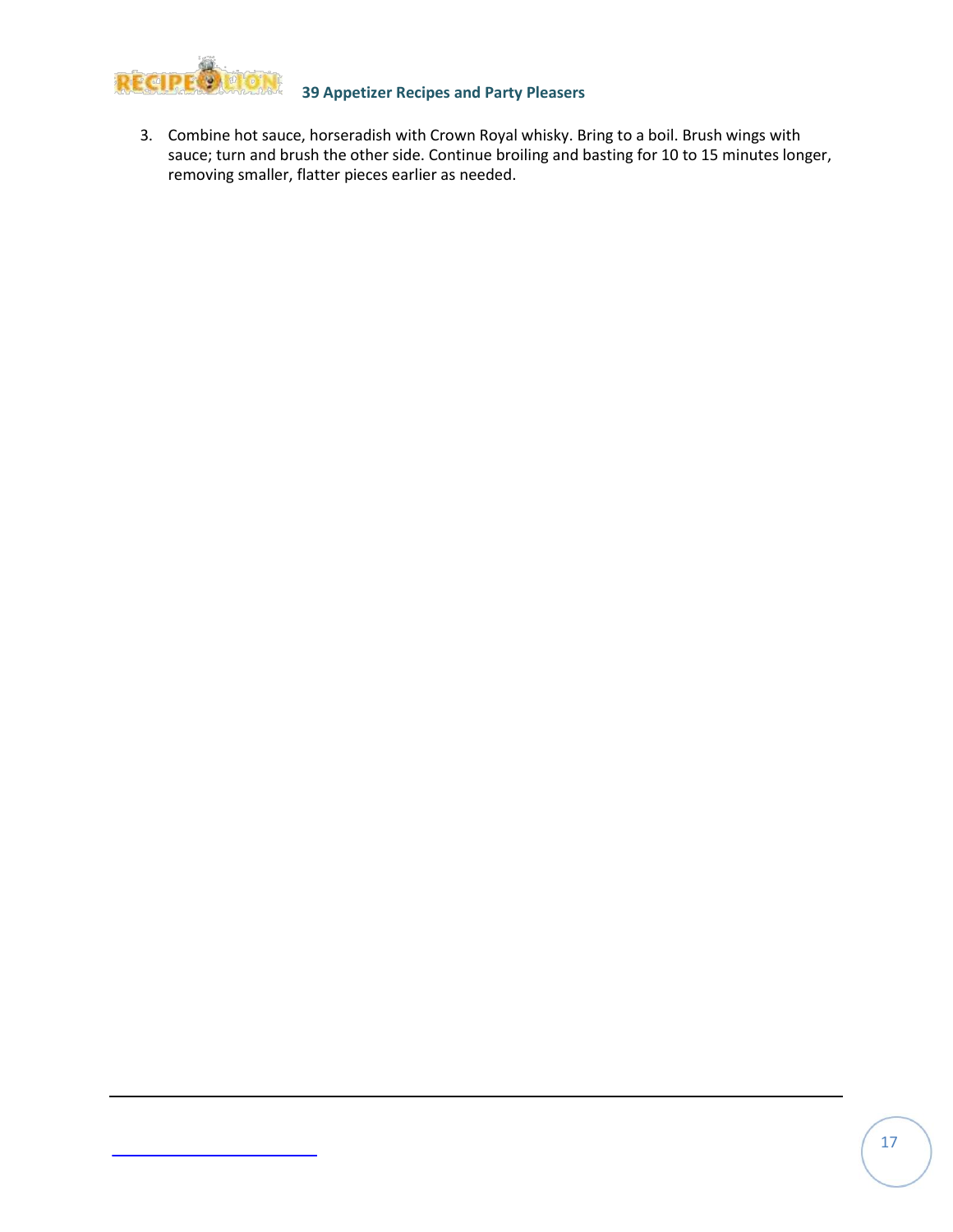<span id="page-17-0"></span>

### **Saucy Aloha Chicken Wings**



#### *Description*

These aloha chicken wings bring Hawaiian flavor straight to your table. The spicy seasoning mixes with the sweetness of the pineapple for a delicious sauce that can't be beat. These are great as a party appetizer or as a quick meal.

#### *Cooking Time: 45 min*

#### *Ingredients*

- 25 chicken wings
- 3 tablespoons cider vinegar
- 2 tablespoons garlic salt
- 1 tablespoon onion powder
- 1 teaspoon ground ginger
- 1 teaspoon paprika
- 20 ounces can crushed pineapple
- 1 cup Heinz ketchup (or your favorite brand)
- $\bullet$ 1 /4 cup brown sugar, packed
- $\bullet$   $\frac{1}{4}$  cup soy sauce

- 1. Preheat oven to 400 degrees F. Have butcher cut wings at joints into 3 pieces. Discard bony end of wing tip or reserve for another use (such as soup).
- 2. Arrange remaining chicken parts in single layer in well-oiled baking pans. Prick skin with fork.
- 3. Combine vinegar, garlic salt, onion powder, ginger and paprika to make a baste; brush over chicken. Bake 30 minutes. Turn once.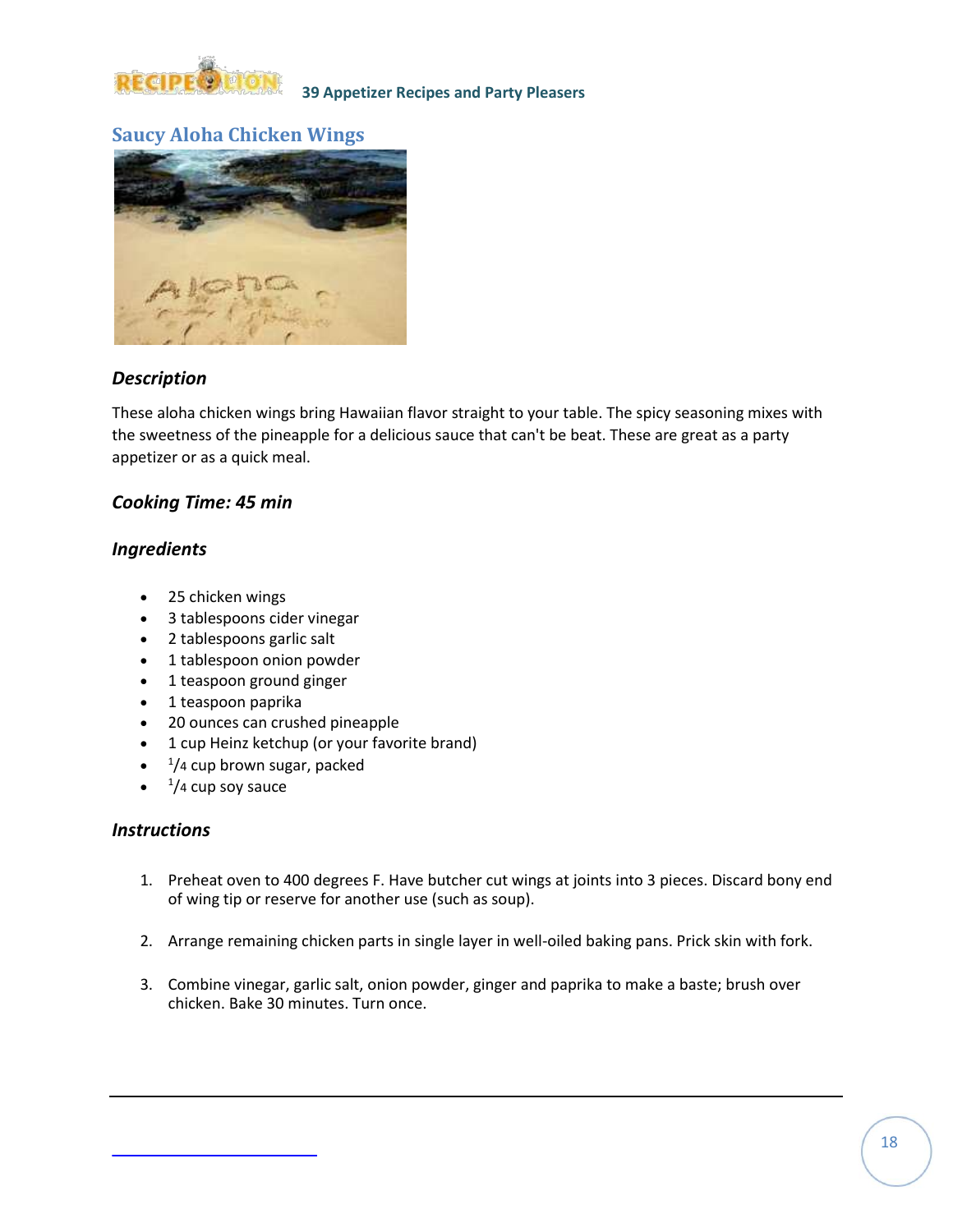

4. Combine pineapple and juice with ketchup, brown sugar, and soy sauce. Spoon sauce over wings. Continue roasting 15 minutes more, or until done. Remove wings to serving platter. Serve immediately or until serving time. Wings may be reheated in oven or over hot coals on a grill.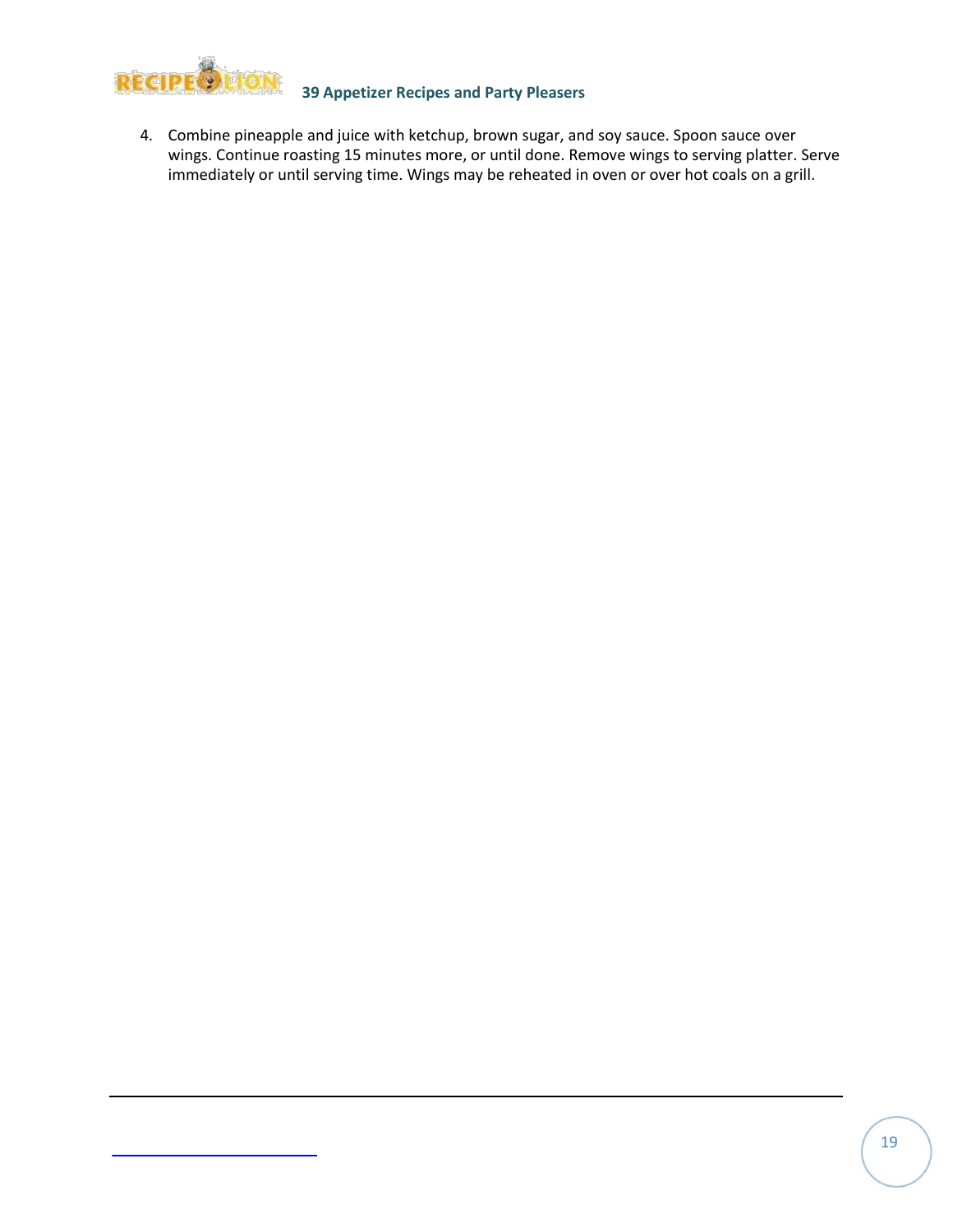<span id="page-19-0"></span>

# **Truly Homemade Buffalo Chicken Wings**



### *Description*

If you're looking for a truly homemade recipe for chicken wings, this is it! Everything, right down to the mayo that's in the blue cheese dressing, is homemade, and the taste cannot be beat! Homemade is the best.

#### *Ingredients*

- 24 chicken wings, about four pounds
- salt, if desired
- freshly ground pepper
- 4 cups vegetable oil
- 4 tablespoons butter
- 2 to 5 tablespoons Louisiana Red Hot Sauce
- 1 tablespoon white vinegar
- blue cheese dressing (recipe below)
- celery sticks

- 1. Cut off and discard the small tip of each wing.
- 2. Cut the main wing bone and second at the joint.
- 3. Sprinkle the wings with salt, if desired, and pepper to taste.
- 4. Heat the oil in a deep-fat fryer or large casserole.
- 5. When it is quite hot, add half of the wings and cook about 10 minutes, stirring occasionally.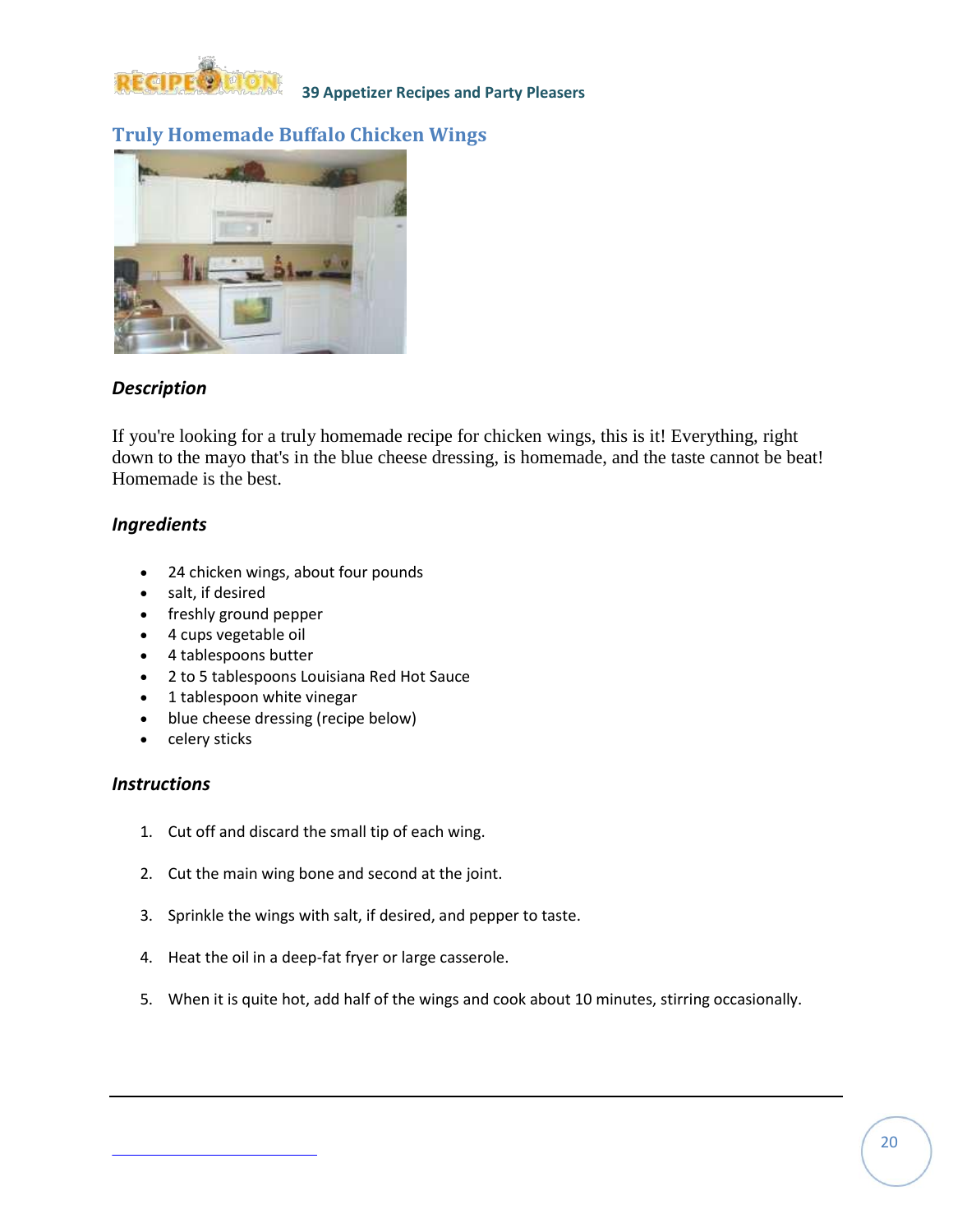

- 6. When the wings are golden brown and crisp, remove them and drain well.
- 7. Add the remaining wings and cook about 10 minutes or until golden brown and crisp.
- 8. Drain well.
- 9. Melt the butter in a saucepan and add two to five tablespoons of the hot sauce and vinegar.
- 10. Put the chicken wings on a warm platter and pour the butter mixture over them.
- 11. Serve with blue cheese dressing and celery sticks.

#### *Blue Cheese Dressing*

- 1 cup homemade mayonnaise (see recipe below)
- 2 tablespoons finely chopped onion
- 1 teaspoon finely minced garlic
- 1/4 cup finely chopped parsley
- 1/2 cup sour cream
- 1 tablespoon lemon juice
- 1 tablespoon white vinegar
- 1/4 cup crumbled blue cheese
- salt to taste, if desired
- freshly ground pepper, to taste
- cayenne pepper, to taste
- 1. Combine all of the ingredients in a mixing bowl.
- 2. Chill for an hour or longer. Yields about 2½ cups.

#### *Mayonnaise*

- 1 egg yolk
- salt, if desired
- freshly ground pepper
- 1 teaspoon imported mustard, such as Dijon or Dusseldorf
- 1 teaspoon vinegar or lemon juice
- 1 cup olive oil
- 1. Place the yolk in a mixing bowl and add salt, if desired, and pepper to taste, mustard, and vinegar or lemon juice.
- 2. Beat vigorously for a second or two with a wire whisk or electric beater.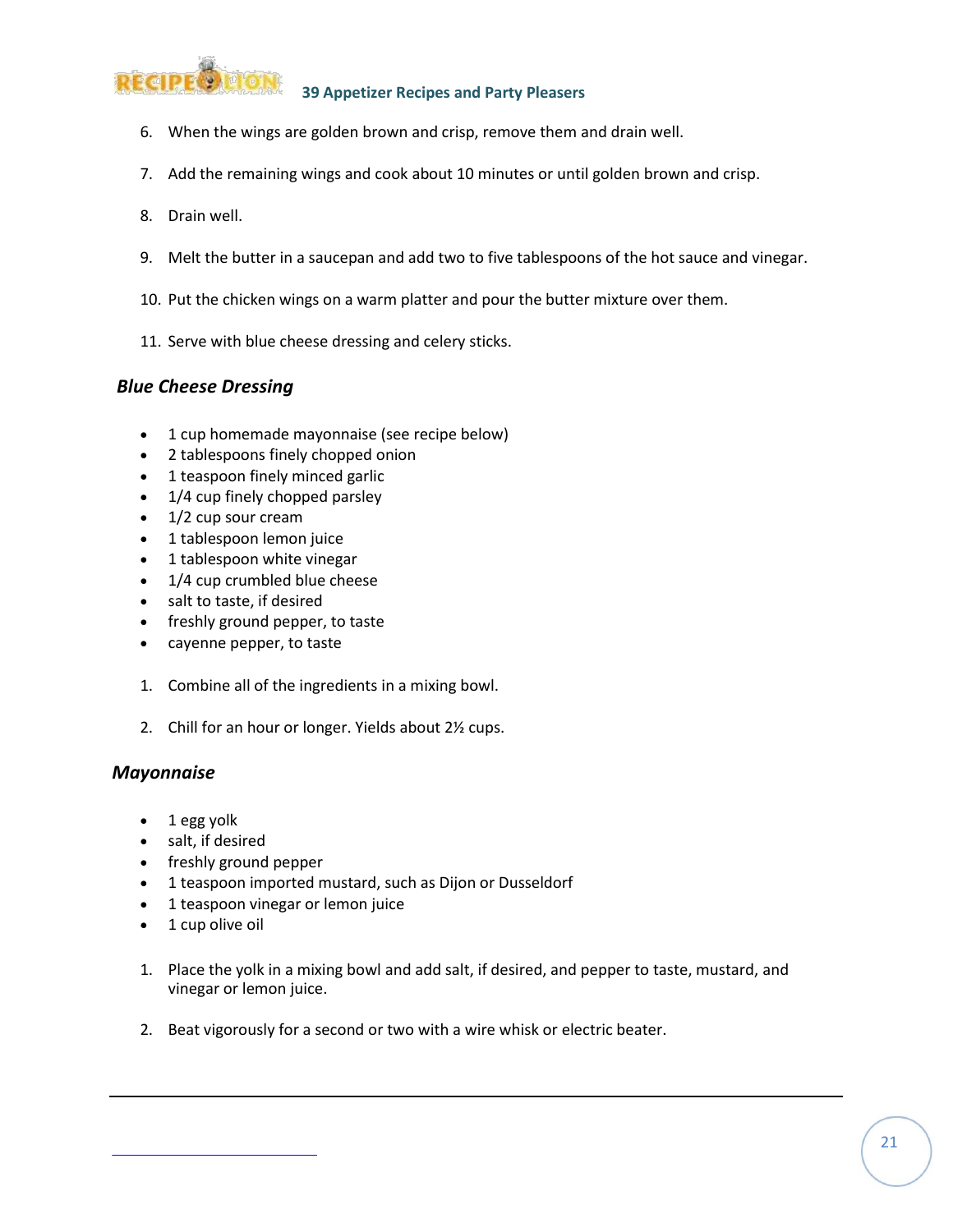

- 3. Start adding the oil gradually, beating continuously with the whisk or electric beater.
- 4. Continue beating and adding oil until all of it is used. Yields about one cup.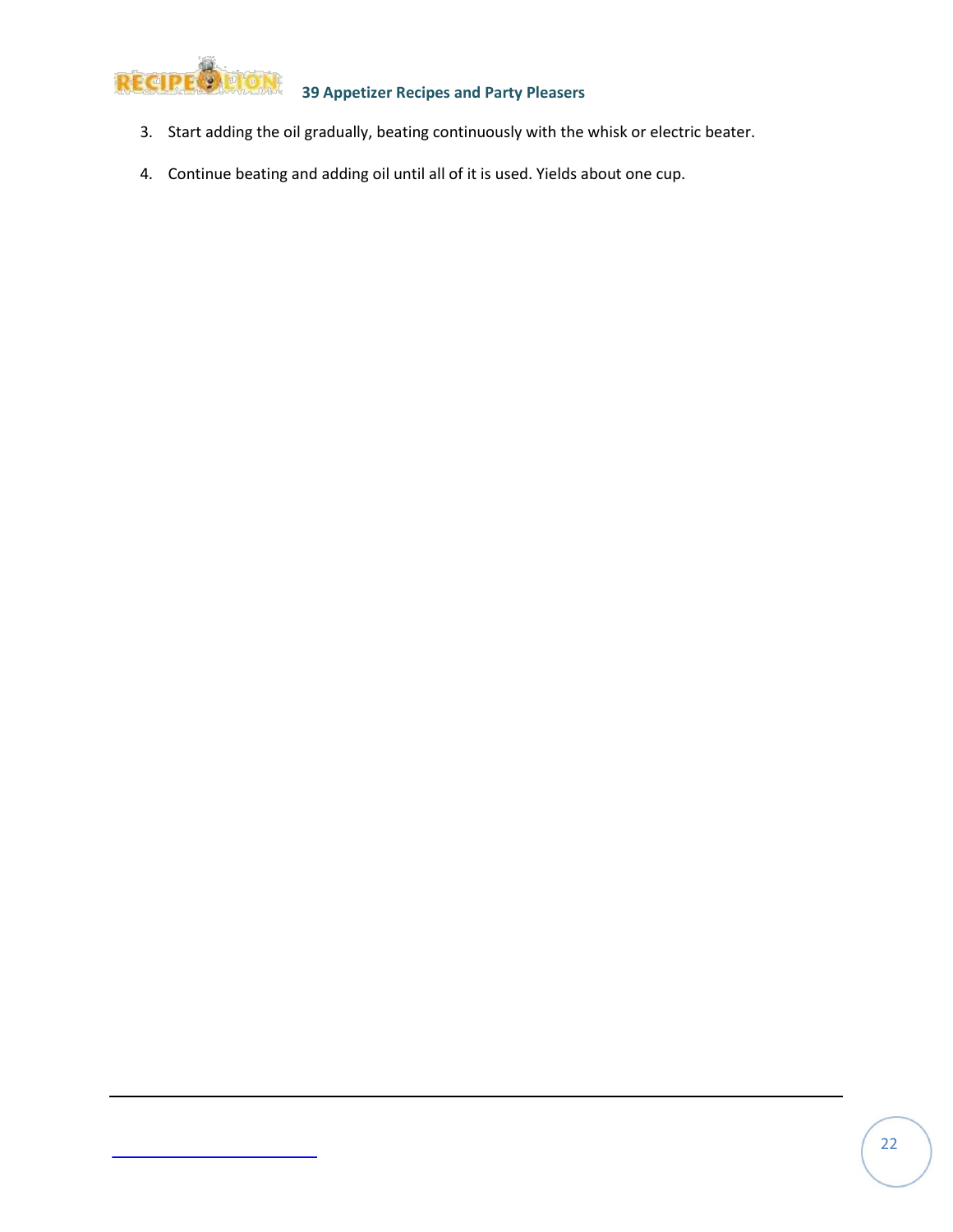<span id="page-22-0"></span>

# **Antipasta**

### **Classic Italian Antipasto**

#### *Description*

This classic Italian antipasto is just like they do it in Italy! Your Italian relatives and friends will love this throwback recipe.

#### *Yields: 10*

#### *Ingredients*

- 2 green peppers
- 2 celery stalks
- 1 garlic clove
- 1 medium cauliflower, broken into florets
- 1 cup tuna fish, drained
- 1 teaspoon sugar
- 1 medium onion
- 3 carrots
- $\bullet$   $\frac{1}{2}$  pound mushrooms, sliced
- 2 tablespoons oil
- juice of one lemon
- 1 bottle ketchup (13 oz)

- 1. Finely chop peppers, onion, celery, carrots, garlic, mushrooms and cauliflower; cook in hot oil for 5 minutes, mix well.
- 2. Cook 5 minutes.
- 3. Pour into sterilized jars, cool and refrigerate.
- 4. When serving, place antipasto in a pretty dish, surround with crackers.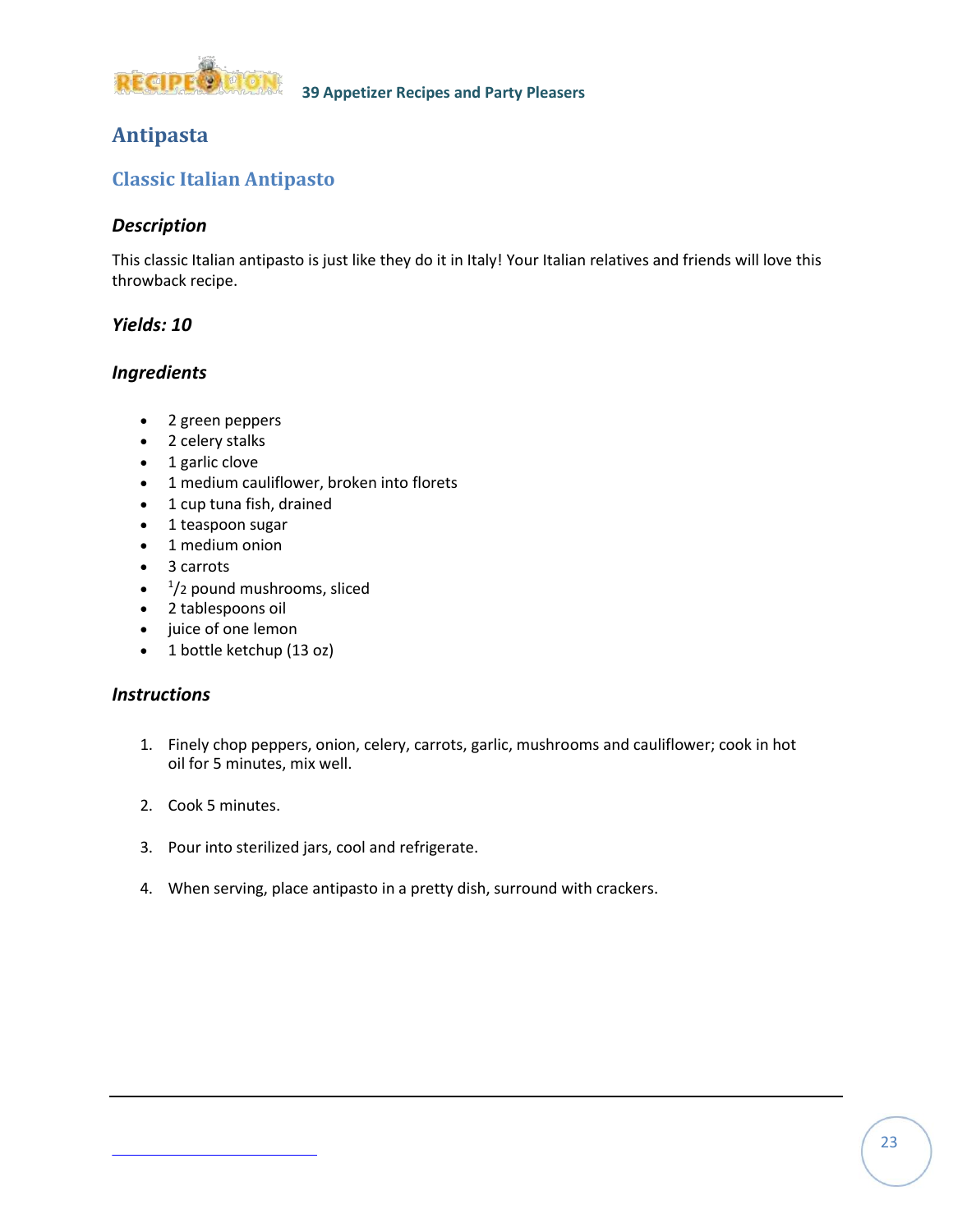<span id="page-23-0"></span>

# **Market Day Zesty Tailgate Snack Tray**



#### *Description*

Looking for an easy, delicious appetizer to serve at your next party? Look no further! This Zesty Tailgate Snack Tray recipe courtesy of Market Day is sure to be the hit of your event.

#### *Yields: 100*

#### *Ingredients*

- 1 tablespoon Market Day Carolina Coast Sweet Mustard #7283
- 1 box string cheese, sliced in half
- 1 box colby jack sticks, sliced in half
- 50 slices thin-sliced salami, cut in half
- $\bullet$   $\frac{1}{2}$  cup mayonnaise
- $\bullet$   $\frac{1}{2}$  cup sour cream
- 1 box variety pack crackers
- $\bullet$ <sup>1</sup>/4 pound fresh red grapes
- $\bullet$   $\frac{1}{2}$  fresh green grapes

- 1. In small bowl, combine mayonnaise, sour cream, mustard and honey; mix well.
- 2. Spread salami slices with mixture.
- 3. Wrap salami slices around sliced cheese halves.
- 4. Arrange on favorite tailgating canapé tray with crackers and grapes and serve. Makes approximately 100 serving bites.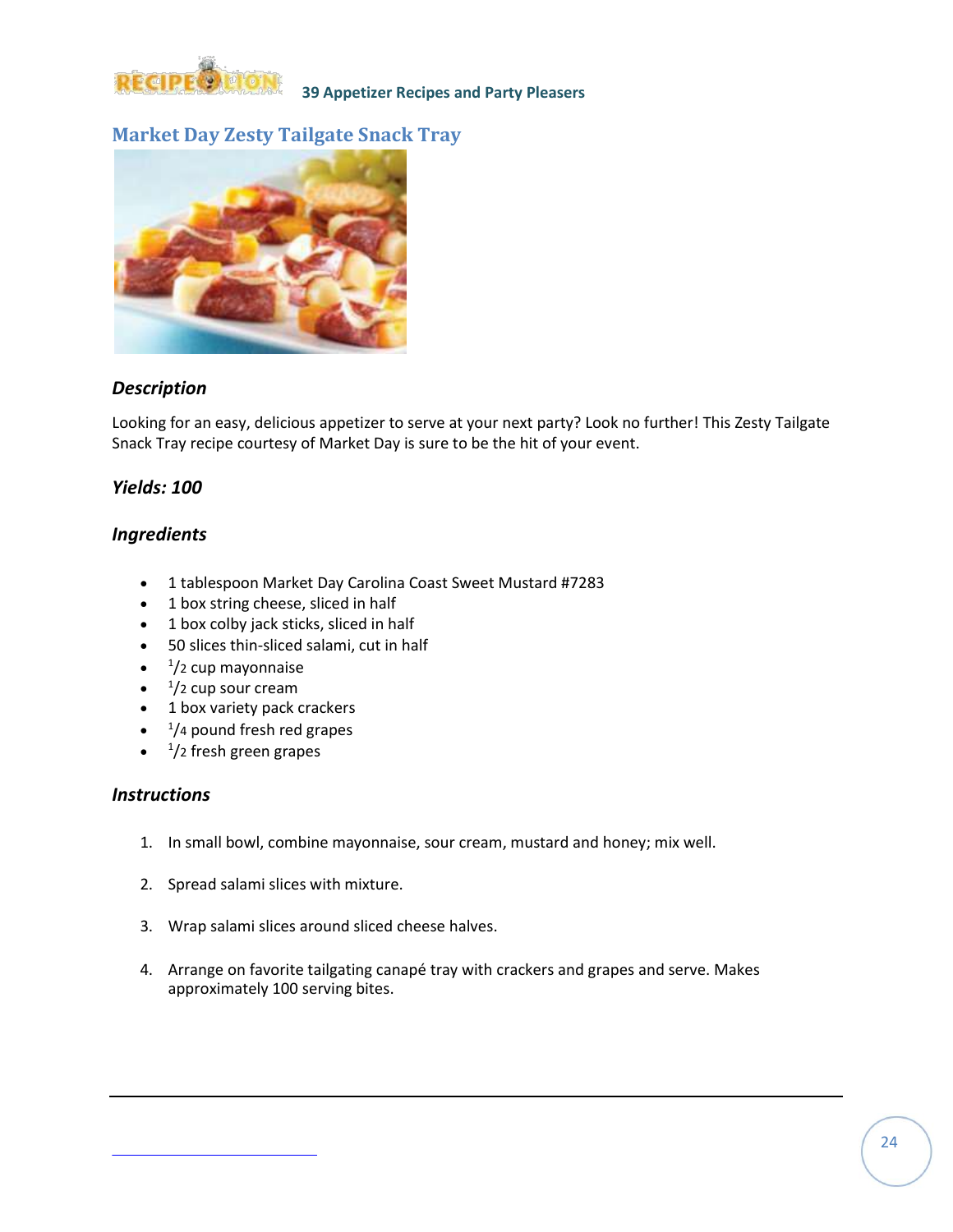<span id="page-24-0"></span>

# **Hot Antipasto**

#### *Description*

While most antipasto you come across are served cold, this dish is a warm rendition of the traditional Italian favorite. It's so easy to make using those pop-open-tube crescent rolls, and the outcome tastes fantastic!

#### *Ingredients*

- 2 cans Pillsbury crescent rolls
- $\bullet$ 1 /4 pound ham, sliced
- $\bullet$   $\frac{1}{4}$  pound pepperoni slices
- $\bullet$   $\frac{1}{4}$  pound salami slices
- $\bullet$   $\frac{1}{4}$  pound provolone cheese, sliced
- $\bullet$   $\frac{1}{4}$  pound Swiss cheese slices
- 3 whole eggs
- $\bullet$   $\frac{1}{4}$  cup Parmesan cheese, grated
- 1 jar roasted red peppers
- 2 tablespoons water

- 1. Preheat oven to 450°F.
- 2. Spray rectangle baking dish with nonstick spray and unroll 1 can of crescent rolls and lay on bottom of pan.
- 3. Layer meat and cheeses, ending with all of the roasted peppers on top.
- 4. Beat eggs and water in bowl; add Parmesan cheese and pour over layers, reserving about 1/3.
- 5. Unroll second can of crescent rolls and lay over layers.
- 6. Brush top layer with remaining egg mixture.
- 7. Bake at 450°F for 20 minutes or until golden brown.
- 8. Cool and cut into small squares. Serve warm.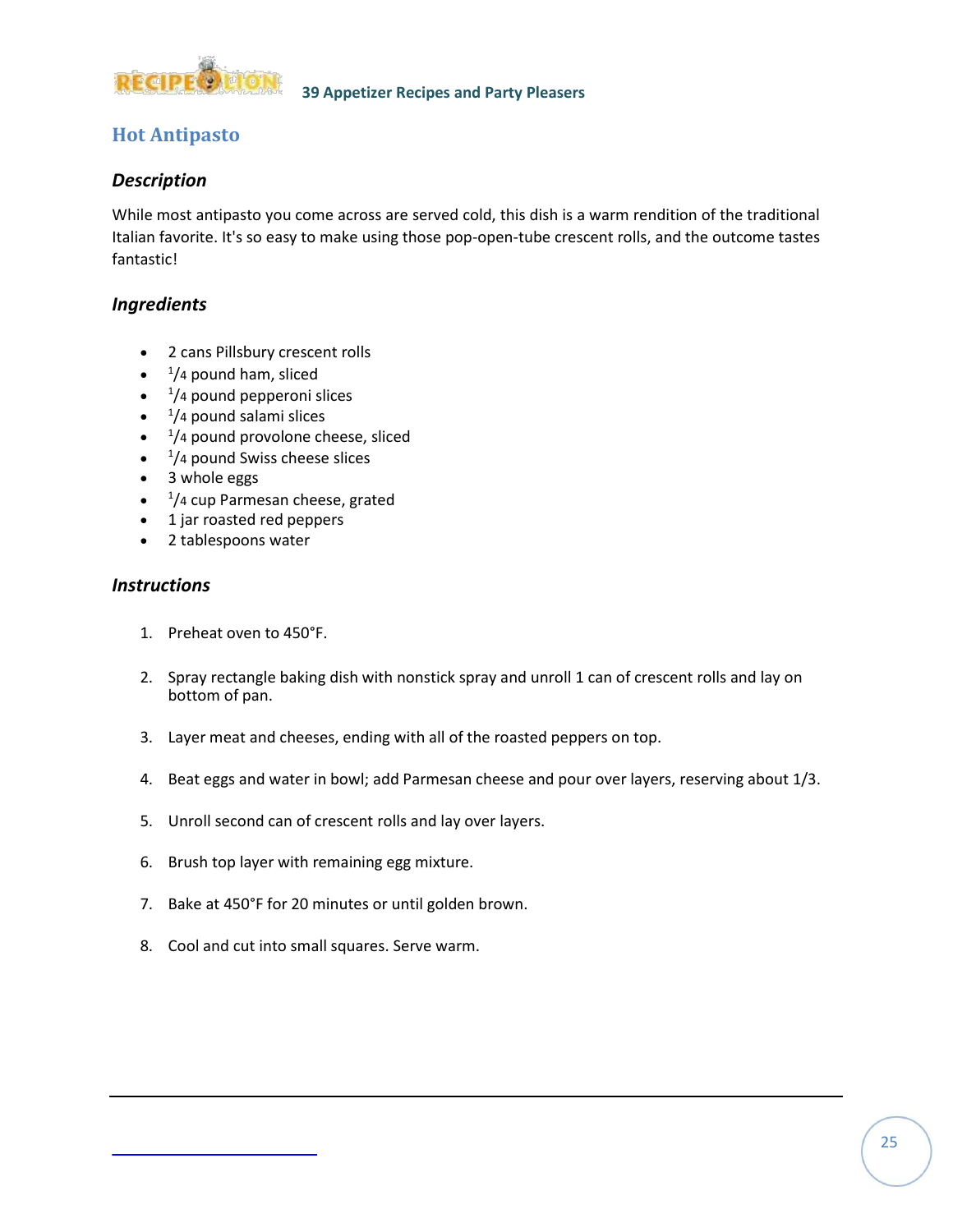<span id="page-25-0"></span>

# **Seafood Appetizers**

### **Angels on Horseback**

#### *Description*

This delicious shrimp appetizer is a definite crowd pleaser. Marinating the shrimp overnight gives them a great flavor. This is a great dish for impressing guests at a dinner party..

#### *Serves: 6*

#### *Ingredients*

- $\bullet$   $\frac{1}{2}$  cup olive oil
- 6 tablespoons lemon juice
- 1 teaspoon oregano
- 1 garlic clove, minced
- Salt and pepper, to taste
- Tabasco sauce, to taste
- 12 large shrimp, peeled
- Plain white breadcrumbs
- $\bullet$   $\frac{1}{4}$  cup butter, melted

#### *Instructions*

- 1. Combine marinade ingredients. Marinate shrimp overnight in mixture.
- 2. Remove shrimp from marinade. Immediately roll, undrained, in bread crumbs. Place on combination broiling and serving platter. Dribble melted butter over shrimp.
- 3. Add marinade to 1/8 in. in bottom of broiler pan. Broil slowly on low heat until done.

#### *Notes*

Use only white bread crumbs, brown crumbs or crusts will brown too fast during cooking.

Alternative method of preparation: Sauté shrimp in combination of half butter and half cooking oil. When done, remove from skillet. Reduce marinade in skillet, pour over shrimp and serve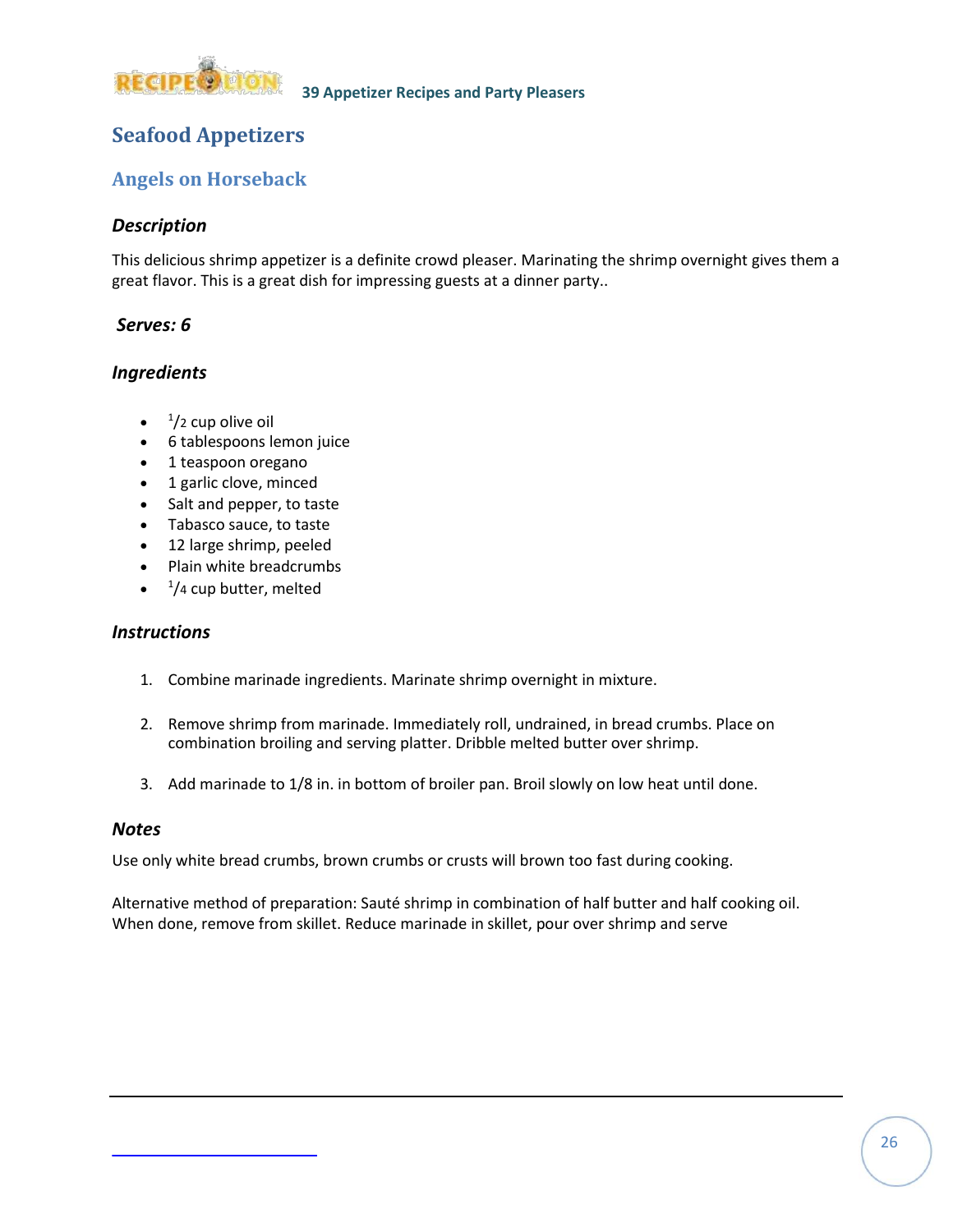<span id="page-26-0"></span>

# **Annie's Hostess Crab Delight**

#### *Description*

This recipe certainly is a delight. Crab meat and rice pull it all together for one heck of a meal. Learn how to make this quick and easy recipe today. It only take a few until you have this great meal. Great for having guests.

#### *Serves: 8*

#### *Ingredients*

- 3 cups cooked rice
- 1 pound jumbo lump crab meat
- $\bullet$   $\frac{1}{4}$  cup minced onion
- $\bullet$   $\frac{1}{4}$  cup chopped fresh parsley
- $\bullet$   $\frac{1}{4}$  cup chopped pimiento
- 3 eggs, slightly beaten
- 2 cups milk
- 1 cup grated sharp cheese
- 1 teaspoon Worcestershire sauce
- Shrimp Sauce (recipe below)

- 1. Gently combine all ingredients.
- 2. Place in a buttered 8 x 11-inch baking pan.
- 3. Bake 35 to 45 minutes at 325 degrees.
- 4. Cut into squares and serve with Shrimp Sauce.
- 5. Shrimp Sauce: 2 cans of cream of shrimp soup, 1 cup sour cream, 1 teaspoon lemon juice, 1/2 cup shrimp, cooked and cut up Blend all ingredients and warm slowly over low heat.
- 6. Do not boil.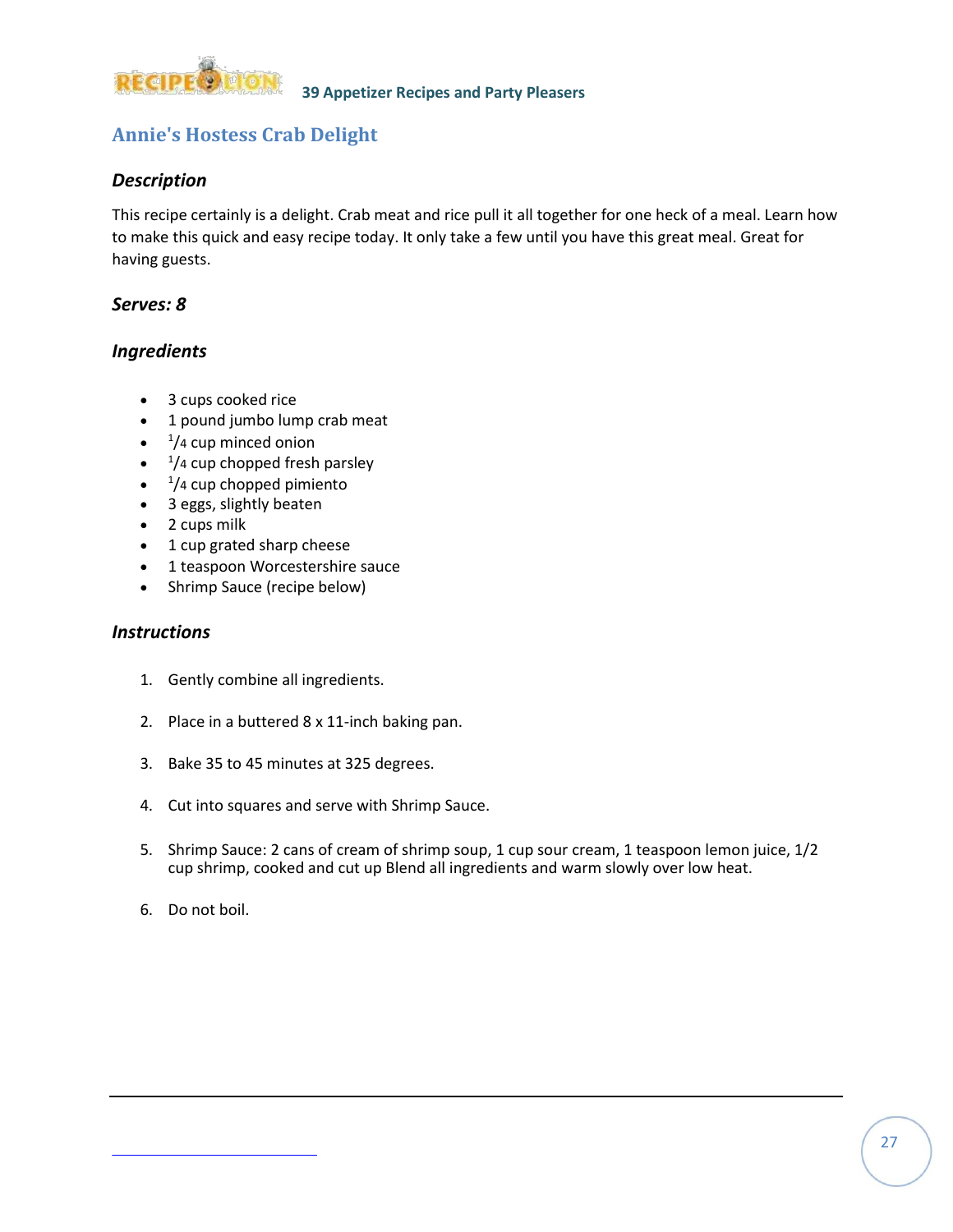<span id="page-27-0"></span>

# **Bacon and Garlic Shrimp**

#### *Description*

Create this quick and easy garlic shrimp appetizer for your next dinner party and impress your guests. It's delicious and comes together in minutes.

#### *Ingredients*

- shrimp
- pepper bacon
- 1 large bulb garlic
- lemons and limes
- 1 -2 tsp dried red pepper

- 1. Peel and devein the shrimp.
- 2. Marinate them with all the garlic (peeled and crushed), the red pepper and enough of equal amounts of fresh lime and lemon juice to cover all the shrimp. Marinate in the fridge for 3-6 hours.
- 3. After marinating, drain the shrimp (If you are grilling outside I recommend that you save the marinade and baste with it) and cut the bacon strips in half. Wrap the bacon around the shrimp and secure with a toothpick.
- 4. Grill over mesquite basting with the reserved marinade or broil in the oven. You may pre-grill these and refrigerate, then warm in the broiler prior to serving.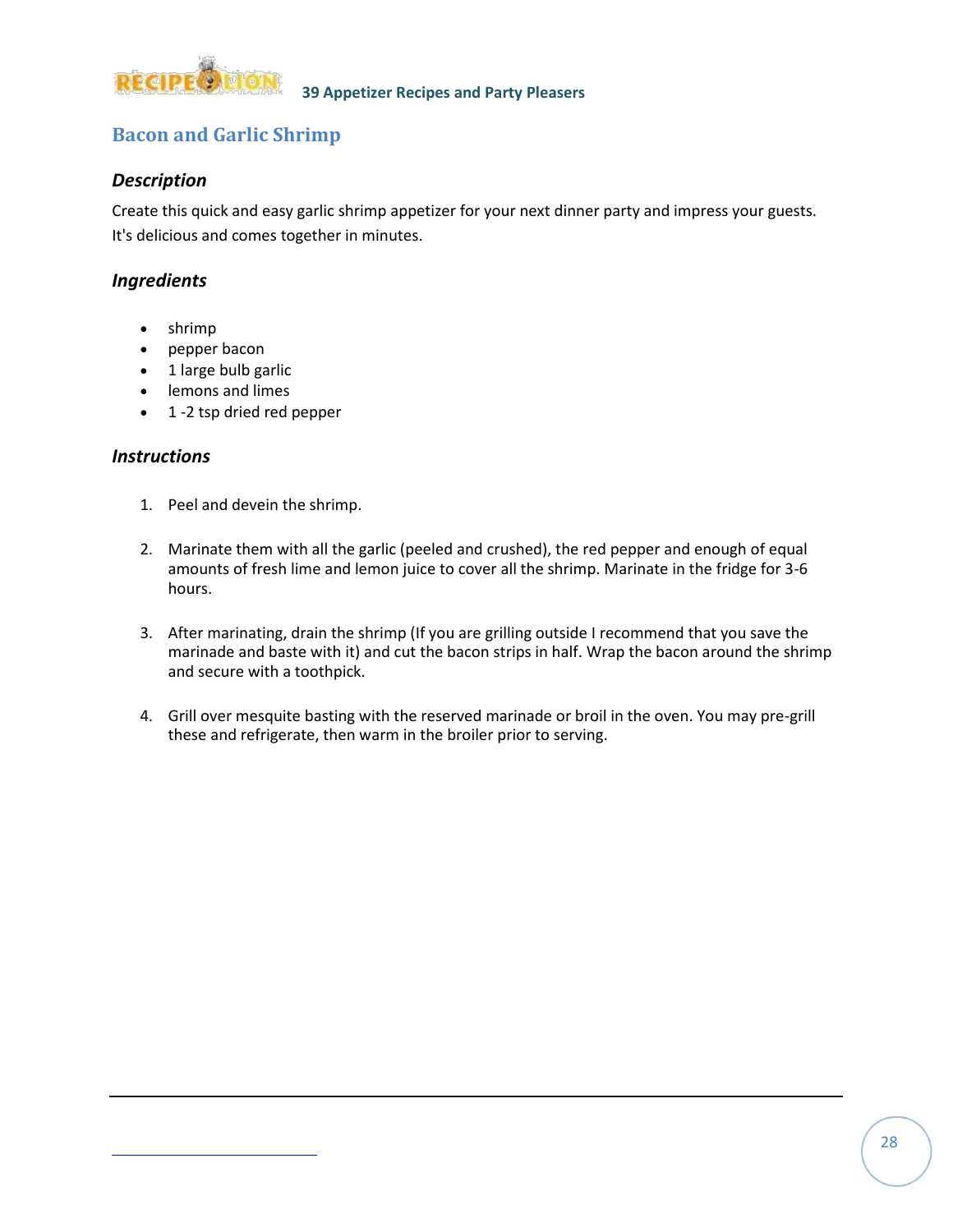<span id="page-28-0"></span>

# **Chef Shannah's Crab Balls**

#### *Description*

What do a football player and chef have in common? They share a love for good food, and in this case,

they're brother and sister. Chef Shannah Spencer is not only the sister of New England Patriots Defensive End Jarvis Green, but she's the chef at his Capitol Sports Restaurant in Donaldsonville, La.

Chef Shannah is a true down home, self taught chef, drawing inspiration from growing up in her grandmother, Georgina Caesar's, kitchen. Chef Shannah and Jarvis have come up with some of their favorite football appetizer recipes, including these tasty crab balls.

### *Ingredients*

- 16 ounces can white crab meat
- 8 ounces cream cheese
- $\bullet$   $\frac{1}{2}$  cup chopped green onion
- $\bullet$  <sup>1</sup>/2 cup dehydrated red and green bell pepper
- 3 tablespoons butter
- $\bullet$  1  $\frac{1}{2}$  cups half & half
- 3 tablespoons seasonal all and garlic powder (mixed)
- 1 can bread crumbs

- 1. Take quart size pot and melt butter
- 2. Add green onion and dehydrated bell peppers to butter. Sauté until almost golden brown.
- 3. Add half & half to mixture and bring to a boil. Reduce heat.
- 4. Add cream cheese and work into mixture until dissolved and well blended. Add season all and garlic powder mixture.
- 5. Add crabmeat and work into all ingredients until blended well. Cook for 15 minutes and then remove from burner.
- 6. Let cool for 30 minutes.
- 7. Add bread crumbs to a mixing bowl. Scoop 2 tbsp of crabmeat mixture at a time and roll into bread crumbs. Place scoops on wax paper.
- 8. Refrigerate for at least 24 hours or freeze mixture until ready to cook.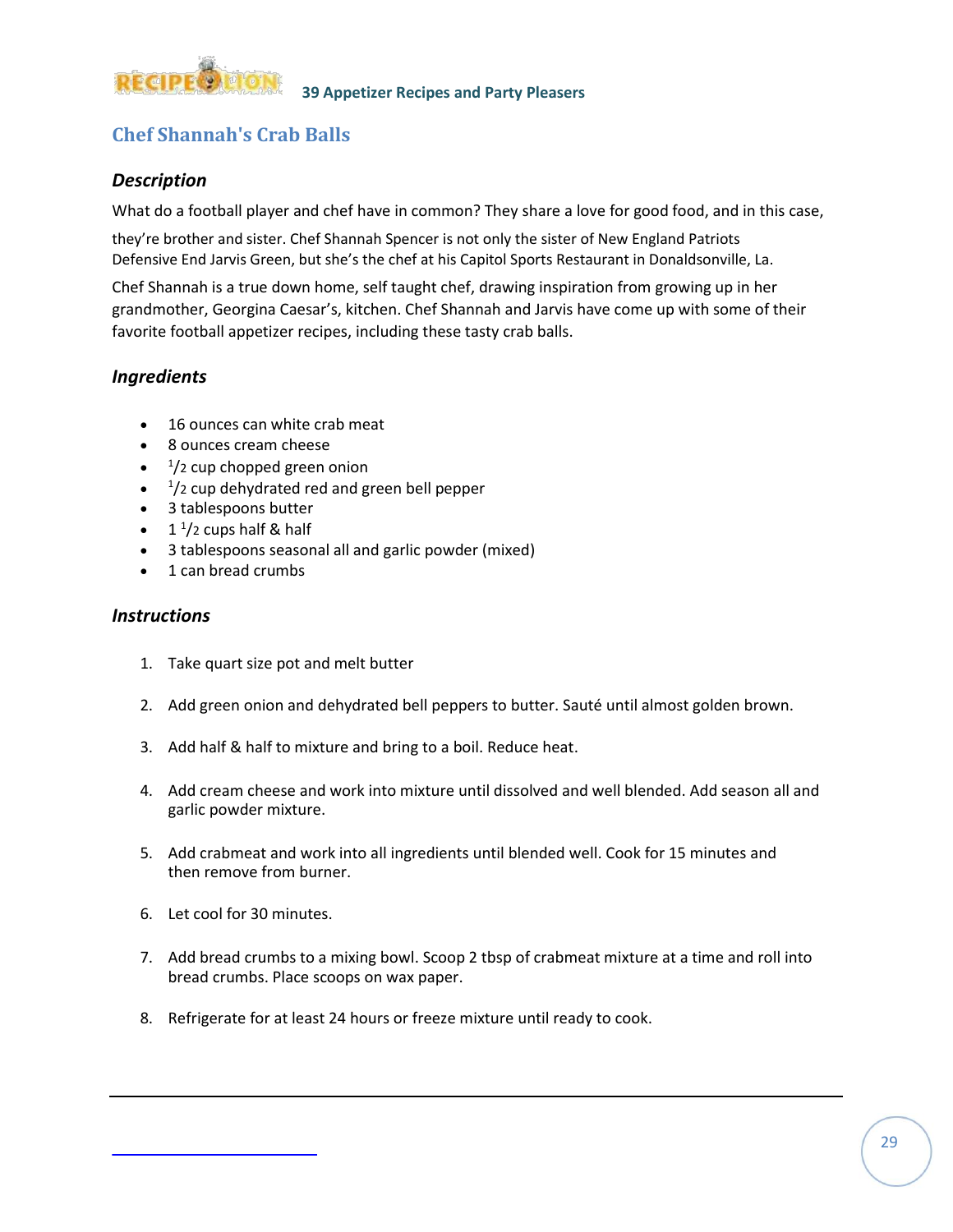

Deep Frying:

Let crab balls thaw for at least 2 - 3 hours before deep frying

### *Notes*

Yields:

30 - 50 Balls or 10 Crab Patties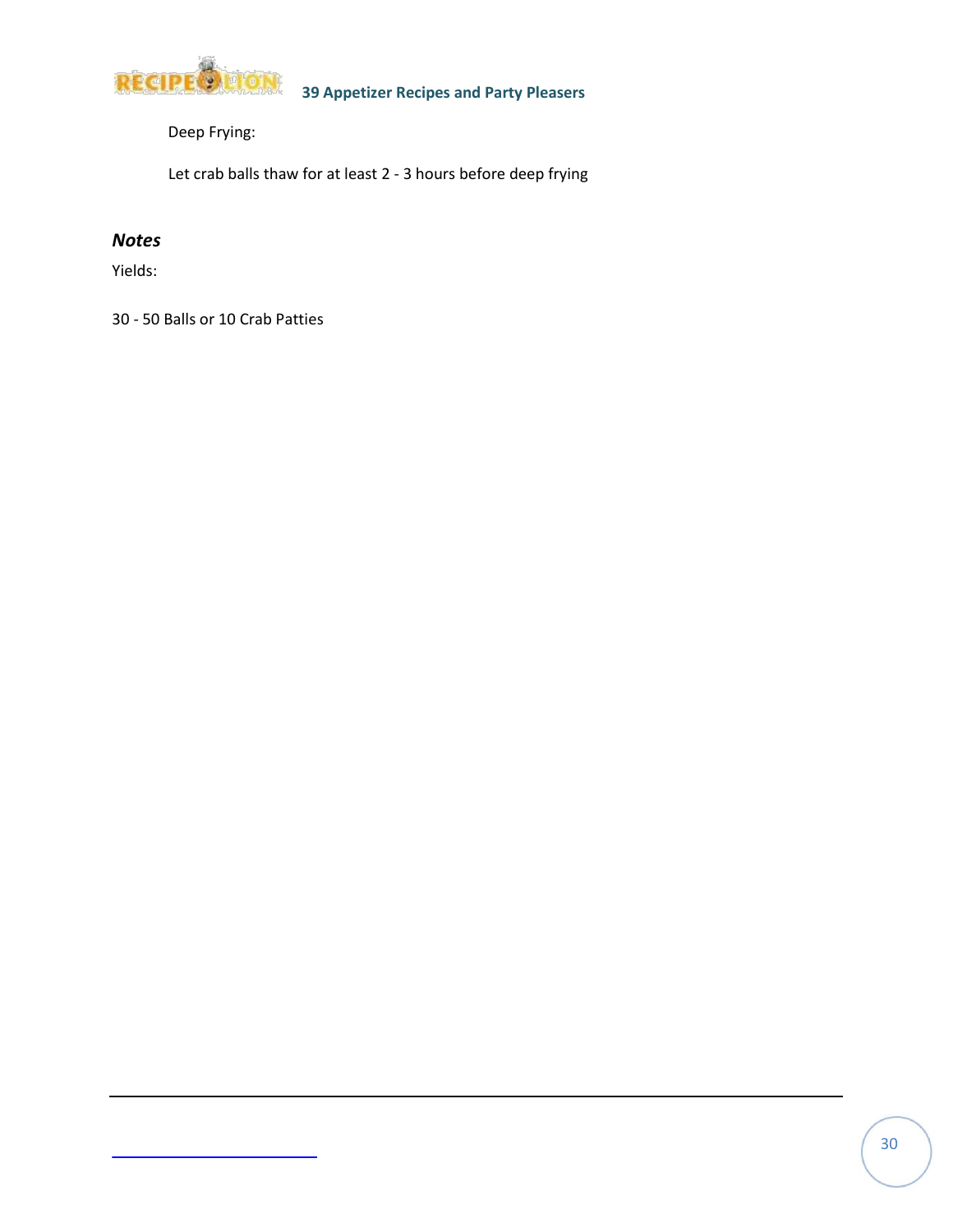<span id="page-30-0"></span>

# **Market Day Bacon Wrapped Jumbo Party Shrimp**



#### *Description*

When it comes to easy appetizer recipes, it doesn't get much easier than this recipe from Market Day! All you need is two ingredients and your two hands, and in 2 minutes you'll have yummy fare perfect for any party.

#### *Preparation Time: 10 min*

#### *Cooking Time: 1 min*

#### *Ingredients*

- Market Day Fully Cooked Bacon Slices #4068
- jumbo shrimp

- 1. Cut each slice of bacon in half.
- 2. Wrap the half slice of bacon around one shrimp, securing the bacon with a toothpick. Repeat with as many shrimp as you like.
- 3. Place each bacon wrapped shrimp on a microwave safe plate that has been lined with a paper towel.
- 4. Microwave on HIGH until bacon is warmed, approximately 1-2 minutes. Do not over heat. Let stand 1 minute and then serve.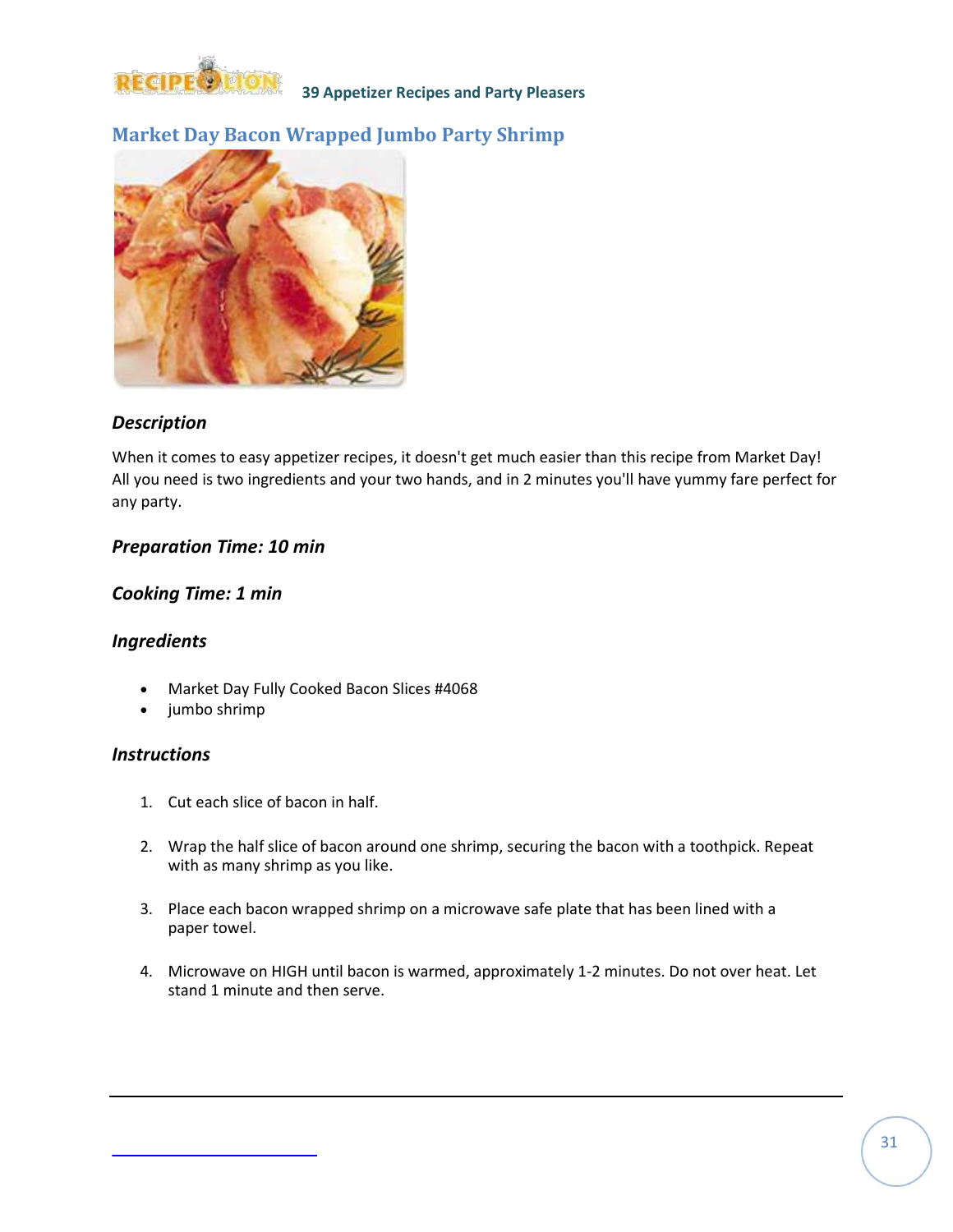<span id="page-31-0"></span>

# **Jones Dairy Farm Spicy Cherrywood Smoked Bacon-Wrapped BBQ Shrimp**

#### *Description*

When it comes to easy appetizer recipes, not every thinks of shrimp, but this fantastic recipe for Spicy Cherrywood Smoked Bacon-Wrapped BBQ Shrimp from Jones Dairy Farm is as easy as it is delicious. You'll want to make a double batch, because these will get eaten up quickly!

#### *Serves: 4*

#### *Cooking Time: 10 min*

#### *Ingredients*

- 12 medium-size fresh uncooked shrimp
- 1 small jalapeno
- 12 Jones Cherrywood Smoked Bacon strips
- $\bullet$   $\frac{1}{2}$  cup barbecue sauce
- 4 bamboo skewers or toothpicks, soaked in water

- 1. Shell shrimp, leaving tail intact.
- 2. Make a shallow cut lengthwise down the back of each shrimp; wash out and de-vein.
- 3. While wearing rubber gloves, remove seeds from pepper and cut into 12 slivers.
- 4. Make a shallow cut into the underside of each shrimp and insert a piece of pepper.
- 5. Par-bake bacon in 350°F oven for 10 minutes until done, but not crispy.
- 6. Wrap each shrimp with a bacon strip.
- 7. Thread 3 bacon/shrimp bundles onto each skewer, leaving a small space between bundles.
- 8. Baste with barbecue sauce.
- 9. Grill or pan sear, uncovered, for 4 to 5 minutes. Turn, baste and grill an additional 4 to 5 minutes, or until bacon is crisp and shrimp has turned pink.
- 10. Serve with additional barbecue sauce (discard any remaining sauce used for basting).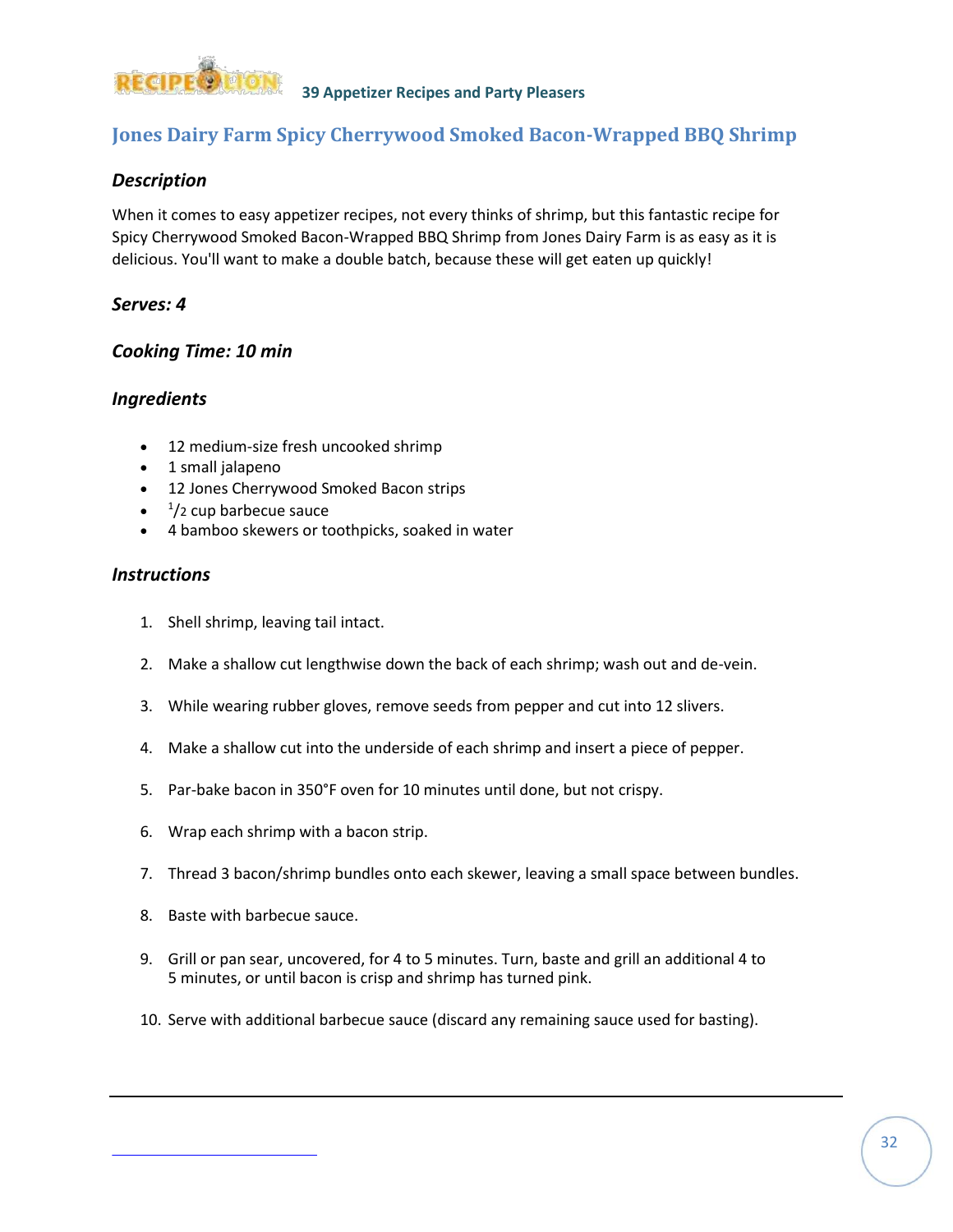<span id="page-32-0"></span>

# **Tequila Shrimp**

#### *Description*

Shrimp appetizers are great because they are super easy to make and serve. This marinated shrimp appetizer recipe will blow you away with flavor. Shrimp appetizers are guaranteed to please.

#### *Ingredients*

- 2 pounds large shrimp, shelled and de-veined
- $\bullet$   $\frac{1}{2}$  cup oil
- 1 teaspoon salt
- $\bullet$   $\frac{1}{4}$  cup tequila
- $\bullet$   $^{-1}/$ 4 teaspoon cayenne pepper
- 4 to 6 garlic cloves, minced
- $\bullet$   $\frac{1}{2}$  cup chili sauce

- 1. Shell and devein shrimp; chill.
- 2. Combine shrimp, oil, salt, tequila, cayenne pepper, garlic and chili sauce. Refrigerate for 1-2 hours.
- 3. Place shrimp on skewers. Grill 2 to 3 minutes per side.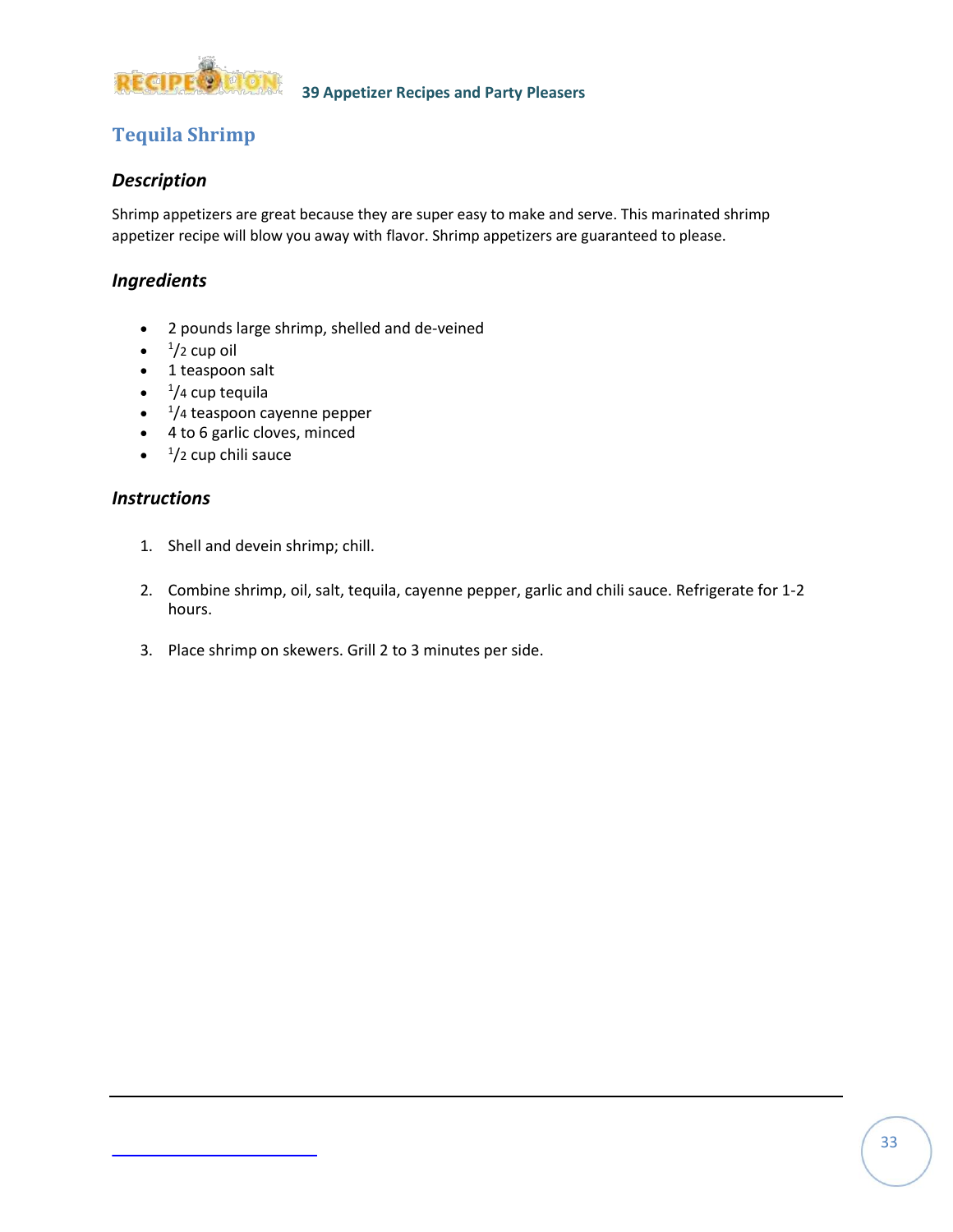<span id="page-33-0"></span>

# **Bruschetta**

### **Bruschetta Al Pomodoro**



#### *Description*

For a unique spin on a pomodoro sauce, try this bruschetta instead of the usual pasta. It makes a delightful appetizer or snack, and it's really easy to make.

#### *Serves: 6*

#### *Ingredients*

- 1 basket ripe cherry tomatoes
- 5 tablespoons extra virgin olive oil
- $\bullet$   $\frac{1}{2}$  teaspoon salt
- $\bullet$   $\frac{1}{4}$  teaspoon fresh ground pepper
- 6 slices Italian bread
- 3 large cloves garlic, peeled

- 1. Preheat the oven to 450F degrees.
- 2. Place the tomatoes in a medium-depth roasting pan that holds them snugly in a single layer.
- 3. Sprinkle on 2 tablespoons of the olive oil and salt and pepper to taste and shake the pan to coat.
- 4. Roast the tomatoes for about 15 minutes or so, shaking the pan now and then.
- 5. When they are slightly charred on top, remove them from the oven and set them aside.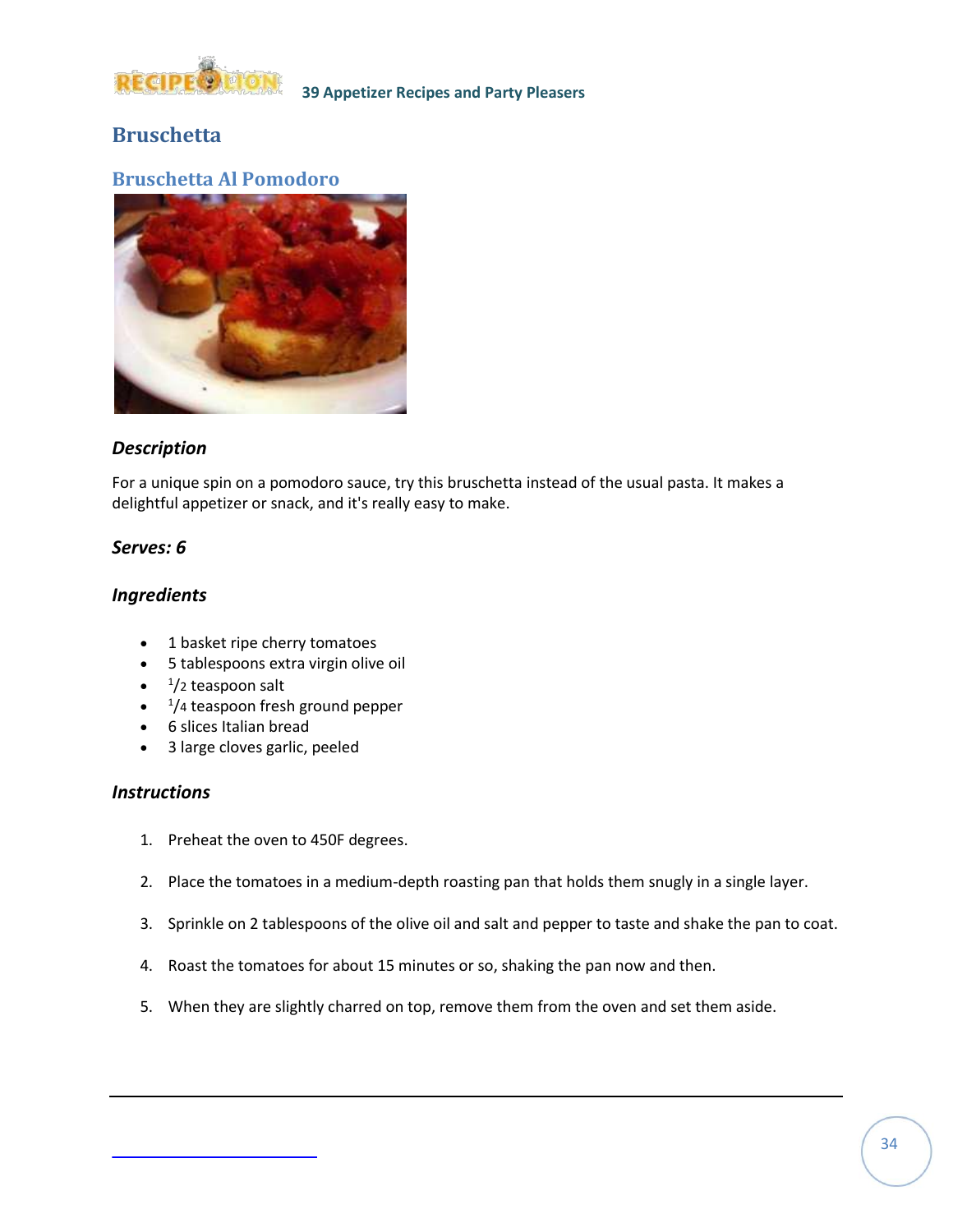

- 6. Broil, on high, bread on both sides until they are light golden with little burnt spots.
- 7. Immediately rub one side of each slice with the whole cloves of garlic, using all the garlic.
- 8. On the same side, drizzle on the remaining olive oil divided amongst the slices of bread.
- 9. Slightly mash the tomatoes with a fork and top the toasted bread with them.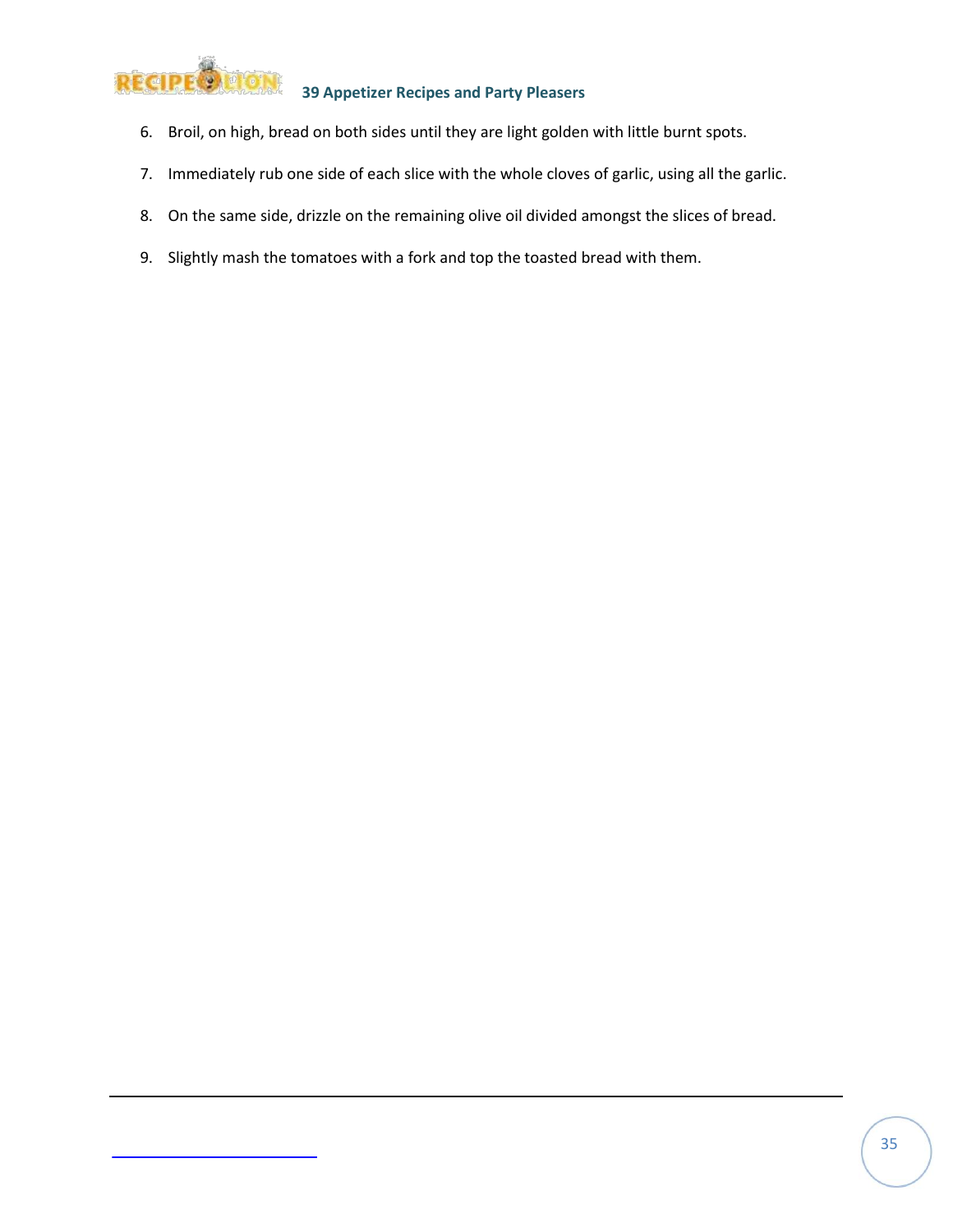<span id="page-35-0"></span>

# **Cheesecake Factory Bruschetta**

#### *Description*

This is one of the most delicious recipes for one of the most simple appetizers - you can't go wrong. Serve copycat Cheesecake Factory Bruschetta at your next dinner party.

#### *Ingredients*

- $\bullet$  1<sup>1</sup>/2 cups chopped Roma tomatoes
- 3 tablespoons diced red onions
- 1 large clove garlic, minced
- 2 tablespoons fresh basil, chopped
- 2 tablespoons olive oil
- $\bullet$   $\frac{1}{2}$  teaspoon red wine vinegar
- $\bullet$   $\frac{1}{4}$  teaspoon salt
- freshly ground black pepper, to taste
- $\bullet$ 1 /2 loaf French baguette or crusty Italian bread
- 3 sprigs cilantro

- 1. Combine tomatoes, red onion, garlic and basil in a medium bowl. Add 1/2 tablespoon of oil, vinegar, salt and pepper and mix well. Cover the bowl and refrigerate for one hour.
- 2. When ready to serve, preheat broiler and slice the baguette in 1-inch slices on a 45 degree angle to make 5 to 7 slices of bread.
- 3. Combine remaining 1 1/2 tablespoons oil with the garlic salt.
- 4. Brush entire surface of both sides of each slice with olive oil mixture.
- 5. Broil slices for 1 1/2 to 2 minutes per side, until surface starts to brown.
- 6. Arrange bread like wheel spokes on serving plate.
- 7. Spoon the chilled tomato in neatly onto bread slices where they meet at the center of the plate.
- 8. Garnish with cilantro.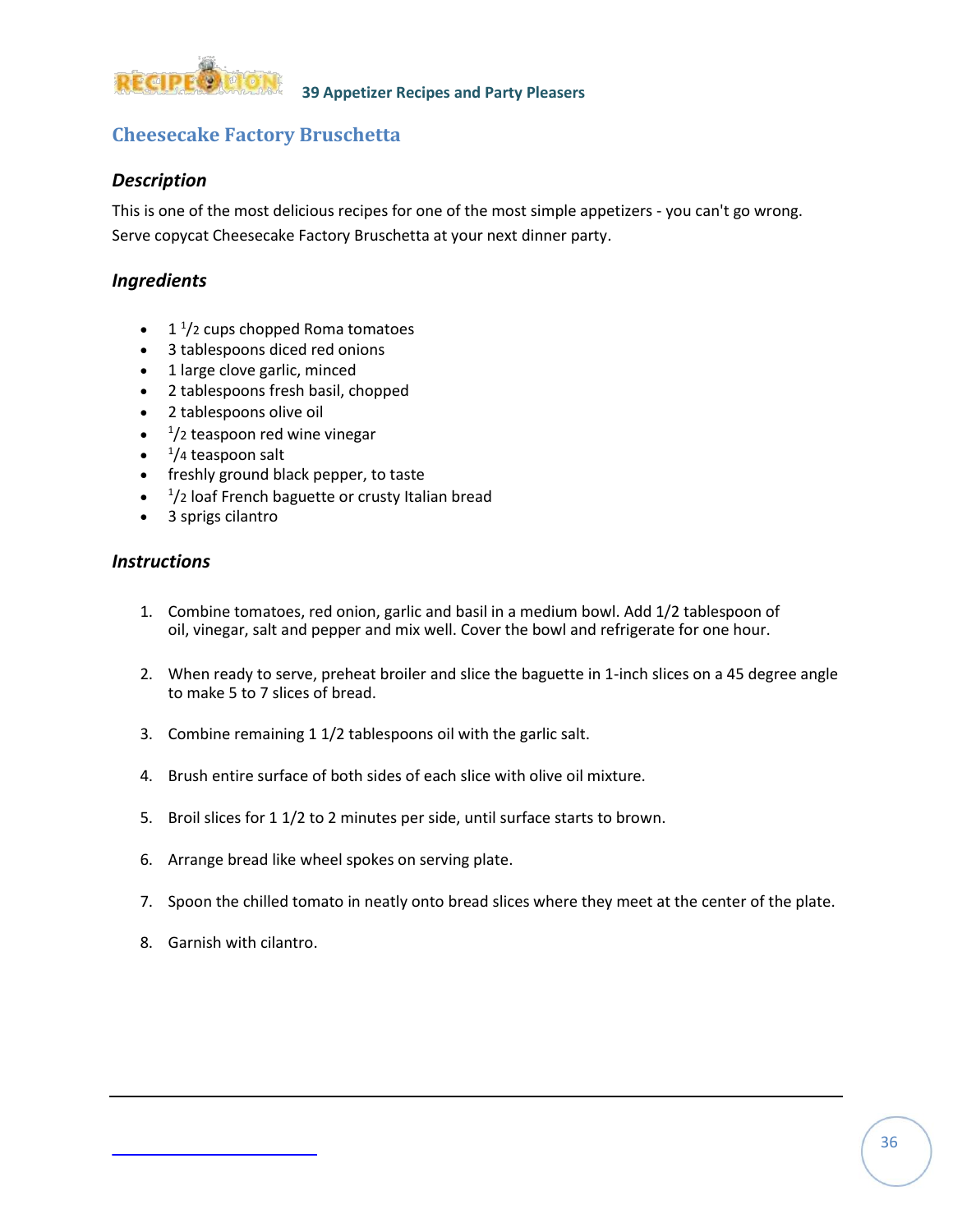<span id="page-36-0"></span>

# **Easy Bruschetta Appetizer**

#### *Description*

Bruschetta is a classic Italian appetizer that is quick and easy. You can throw this together just minutes before your guests arrive and no one will know! This recipe is light and healthy, and serves as a great replacement for typical fried appetizers.

#### *Ingredients*

- 1 tomato, chopped
- 1 clove garlic
- 1 tablespoon olive oil
- Basil
- Italian bread

#### *Instructions*

- 1. Toast/grill the bread until it is crispy.
- 2. Rub the bread with the cut clove of garlic -- careful, the bread absorbs more garlic than you expect.
- 3. Drizzle with olive oil. Top with chopped tomato, then ample amounts of basil.

#### *Notes*

This recipe is great with homemade bread.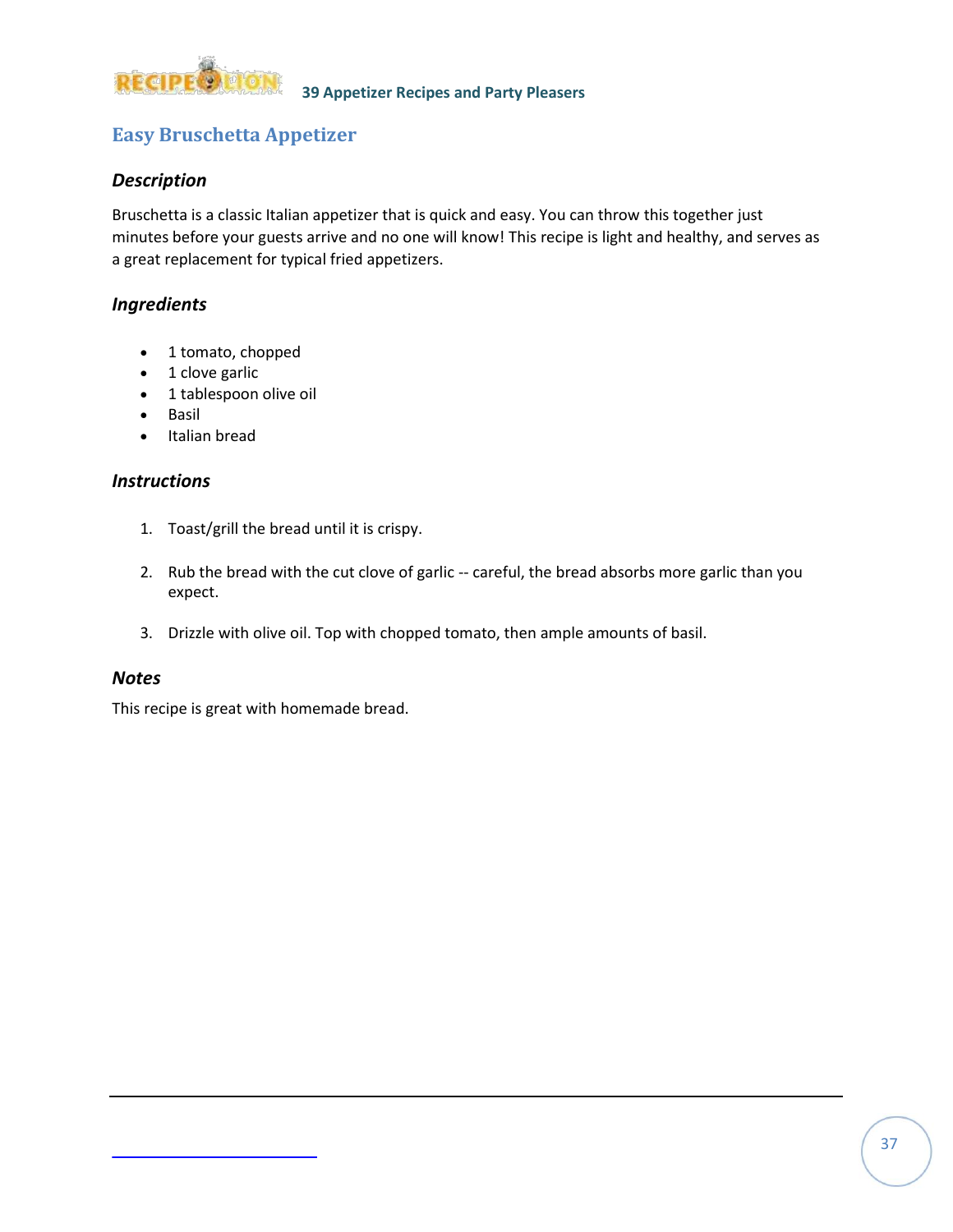<span id="page-37-0"></span>

# **LeGrand Tapenade Bruschetta**



### *Description*

So long salsa! It's time to spice up your Super Bowl. Instead of the usual, boring salsa and tortilla chips, make this wonderful tapenade bruschetta recipe that comes to us courtesy of Maison le Grand. It's so quick and easy - less than 5 minutes to make. Your taste buds will thank you!

#### *Cooking Time: 5 min*

#### *Ingredients*

- 1 French or sourdough bread (baguette style)
- olive oil
- sea salt
- 1 package of either Maison Le Grand Mild Olive and Sun-dried Tomato or Spicy Olive and Sun Dried Tomato Tapenade
- $\bullet$
- $\bullet$

- 1. Cut the baguette in half and drizzle with olive oil and sprinkle with sea salt.
- 2. Place under the broiler for about a minute or until lightly crisped.
- 3. While the bread is toasting, open the package tapenade and squeeze the contents into a medium sized bowl.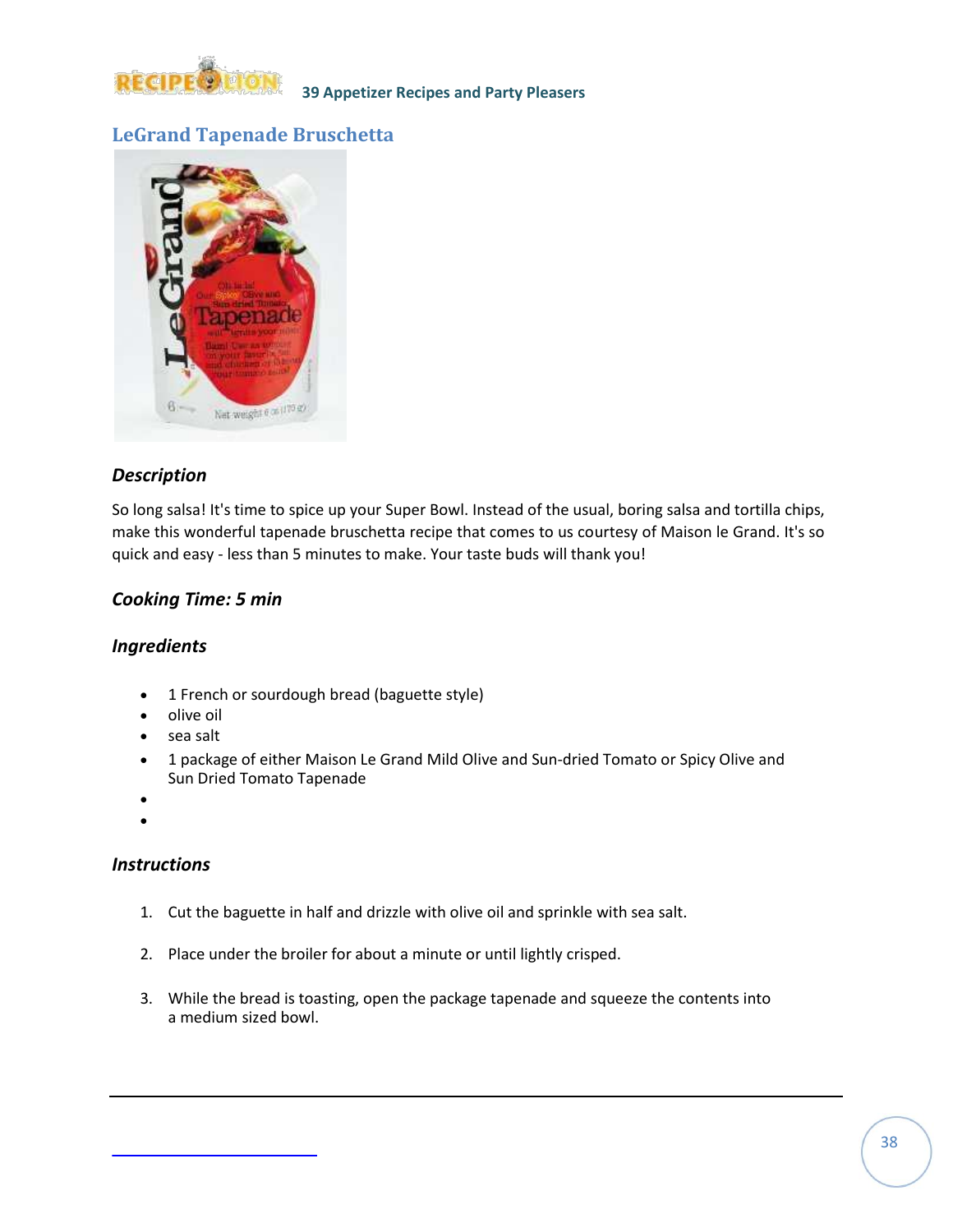

- 4. Once the bread is crisp, allow to cool for about a 2 minutes and slice into 1 to 2 inch pieces and place on a plate or in bread basket.
- 5. Spread tapenade over bread and enjoy.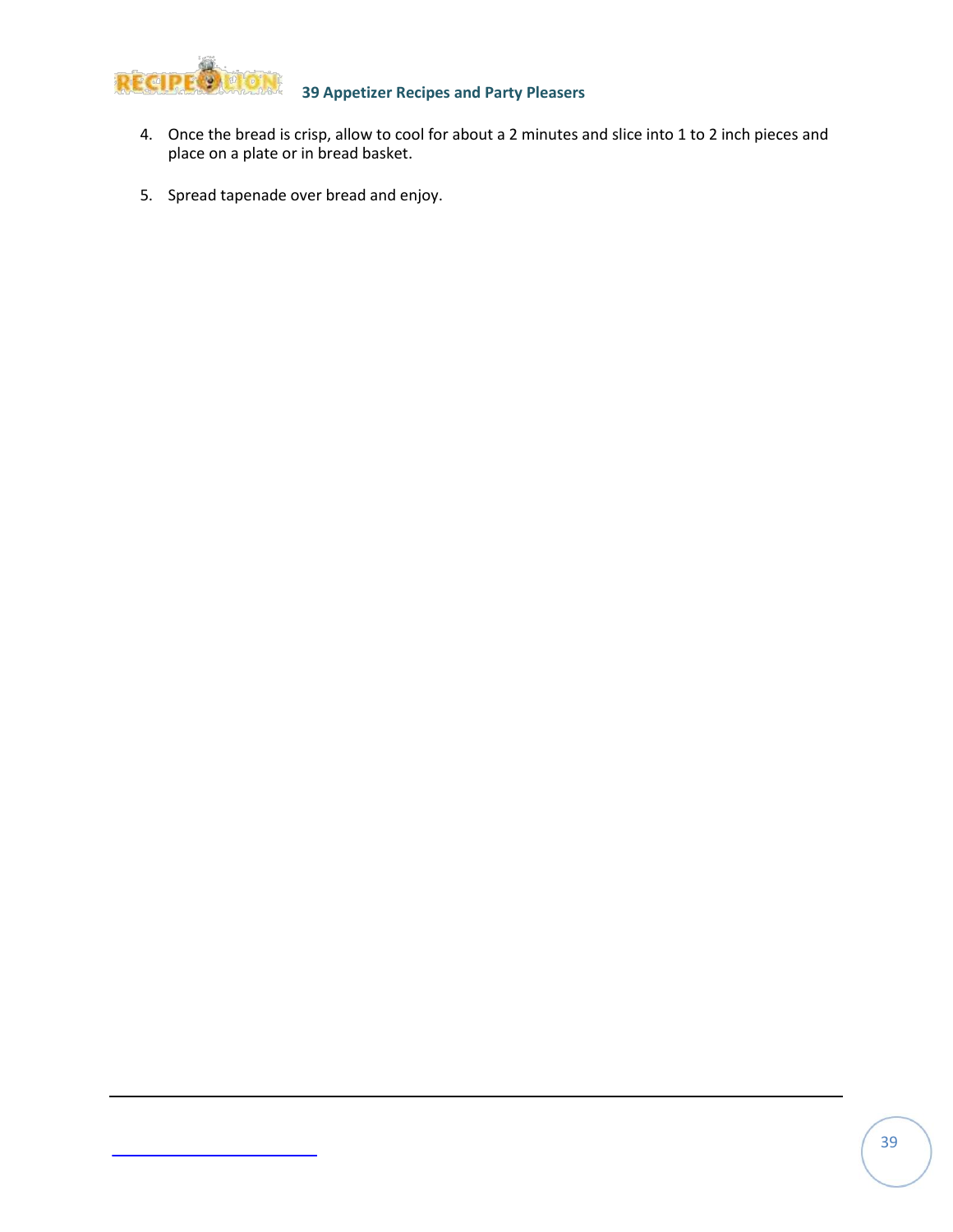<span id="page-39-0"></span>

### **No Fail Bruschetta**

#### *Description*

Bruschetta is one of those really easy appetizer recipes that people love to serve at parties. It's no wonder, because this no fail recipe is simple and delicious, and people know what tastes good!

#### *Ingredients*

- 1 baguette (French bread)
- 2 Roma tomatoes
- 2 cloves minced garlic
- $\bullet$   $\frac{1}{2}$  cup fresh basil
- 1 teaspoon lemon juice
- 1 tablespoon oil
- 1 teaspoon balsamic vinegar
- $\bullet$   $\frac{1}{4}$  cup Parmesan cheese

- 1. Slice the bread lengthwise and toast under the broiler or in a toaster oven.
- 2. Chop the tomatoes, garlic, and basil; add the lemon juice, oil, balsamic vinegar and pepper. Mix together.
- 3. Spread over the toasted bread and sprinkle with Parmesan cheese.
- 4. Place under broiler for 2-3 minutes or until golden brown.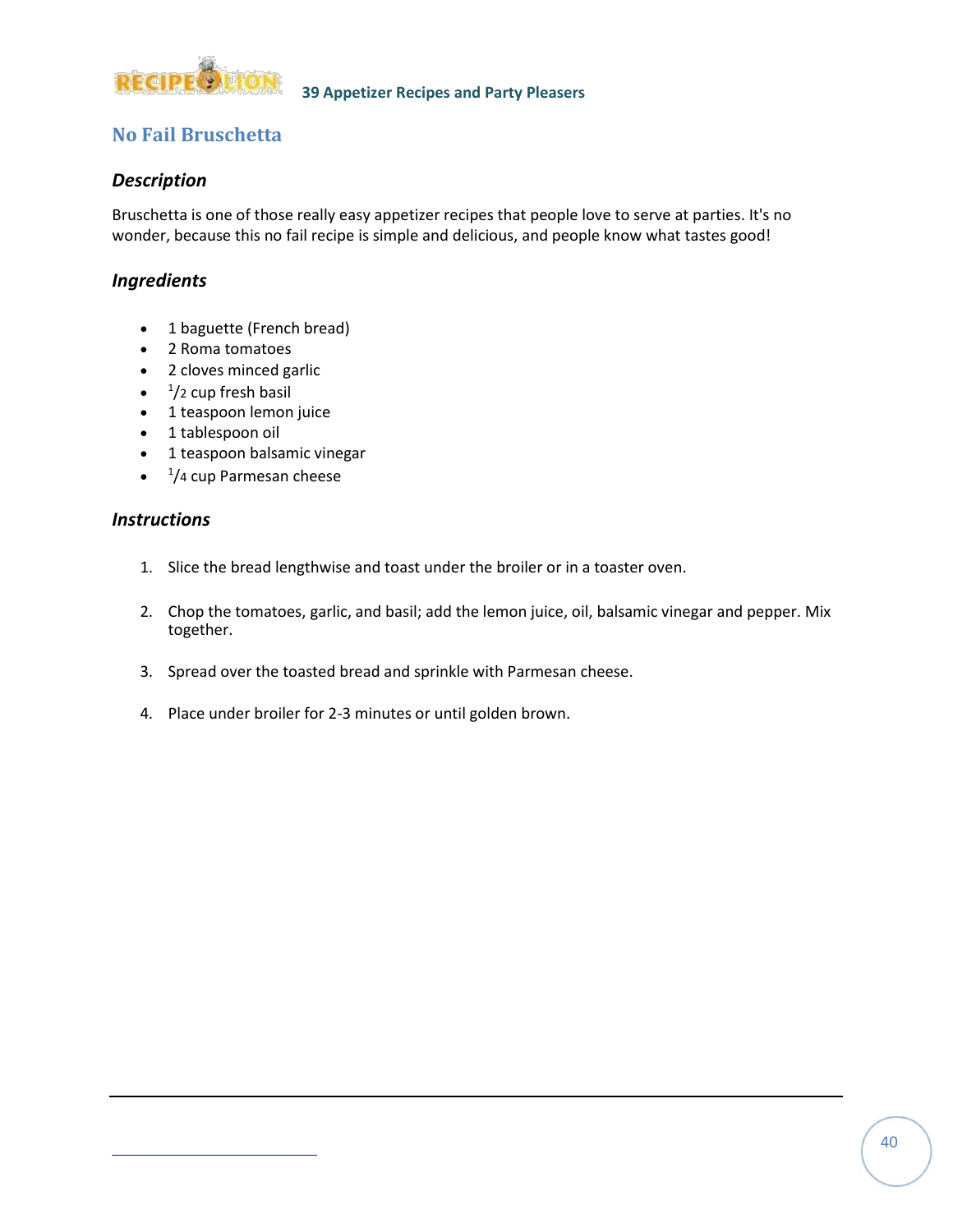<span id="page-40-0"></span>

# **Veggie Appetizers**

### **Cheesy Artichoke Heart Appetizer**



#### *Description*

This cheesy artichoke heart appetizer comes together in minutes. The creamy Miracle Whip pairs perfectly with the artichoke hearts, crescent dough and cheesy topping. This is great for parties.

#### *Preparation Time: 5 min*

#### *Cooking Time: 25 min*

#### *Ingredients*

- 2 packages crescent dinner rolls
- $\bullet$   $\frac{3}{4}$  cup mozzarella cheese, shredded
- $\bullet$   $\frac{3}{4}$  cup Parmesan cheese, grated
- $\bullet$  <sup>1</sup>/2 cup light Miracle Whip
- 14 ounces artichoke hearts, drained and chopped
- 4 ounces green chiles, drained and chopped

- 1. Unroll dough into rectangles; press onto bottom and sides of 15x10x1" jelly roll pan to form crust. Bake at 375 degrees F for 10 minutes.
- 2. Combine remaining ingredients; mix well. Spread over crust. Bake for 15 minutes or until cheese is melted.
- 3. Let stand 5 minutes before serving.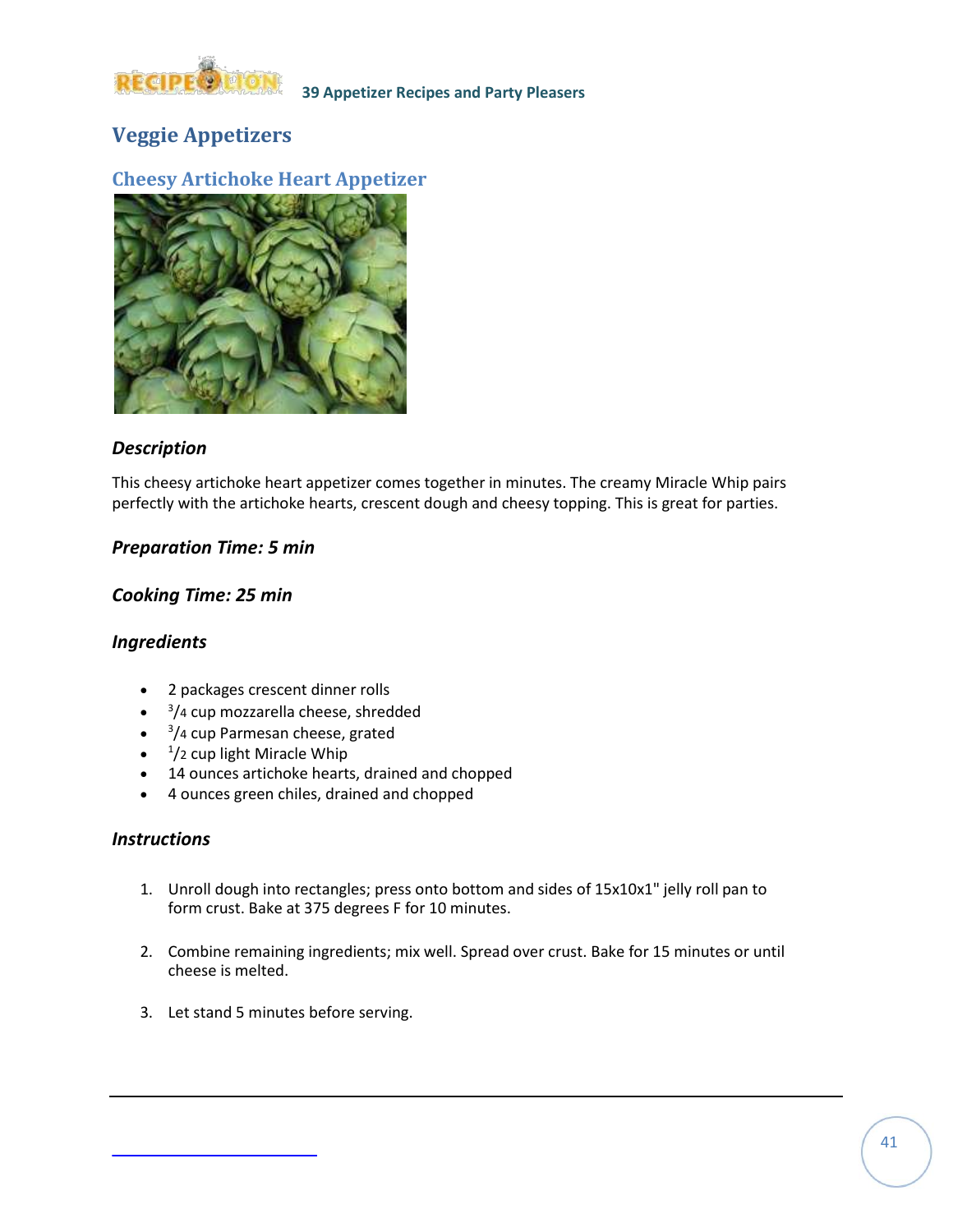<span id="page-41-0"></span>

# **Cheesy Spinach Triangles**



#### *Description*

Creamy, herb-infused cheesy spinach triangles will be a hit at your next gathering! They go fast, so consider a double batch!

#### *Yields: 96*

#### *Ingredients*

- 8 ounces package softened cream cheese
- 5 ounces frozen spinach
- 2 tablespoons milk
- garlic & onion powder, to taste
- salt and pepper, to taste
- Parmesan or Romano cheese, to taste
- Italian seasoning, to taste
- bacon bits, optional
- 1 medium egg
- 3 tubes refrigerated crescent rolls

- 1. Preheat oven to 350F.
- 2. Mix the cream cheese, spinach, milk, Parmesan/Romano, and spices [include bacon bits, if desired] in a small, coverable bowl.
- 3. When seasoned to taste, add egg and stir until well mixed. Cover, and refrigerate while working with the dough.
- 4. Open the first package of dough and unroll. There should be 4 rectangles, each sliced down one diagonal. For each of these 4 rectangles, slice from corner to corner, and across from edge to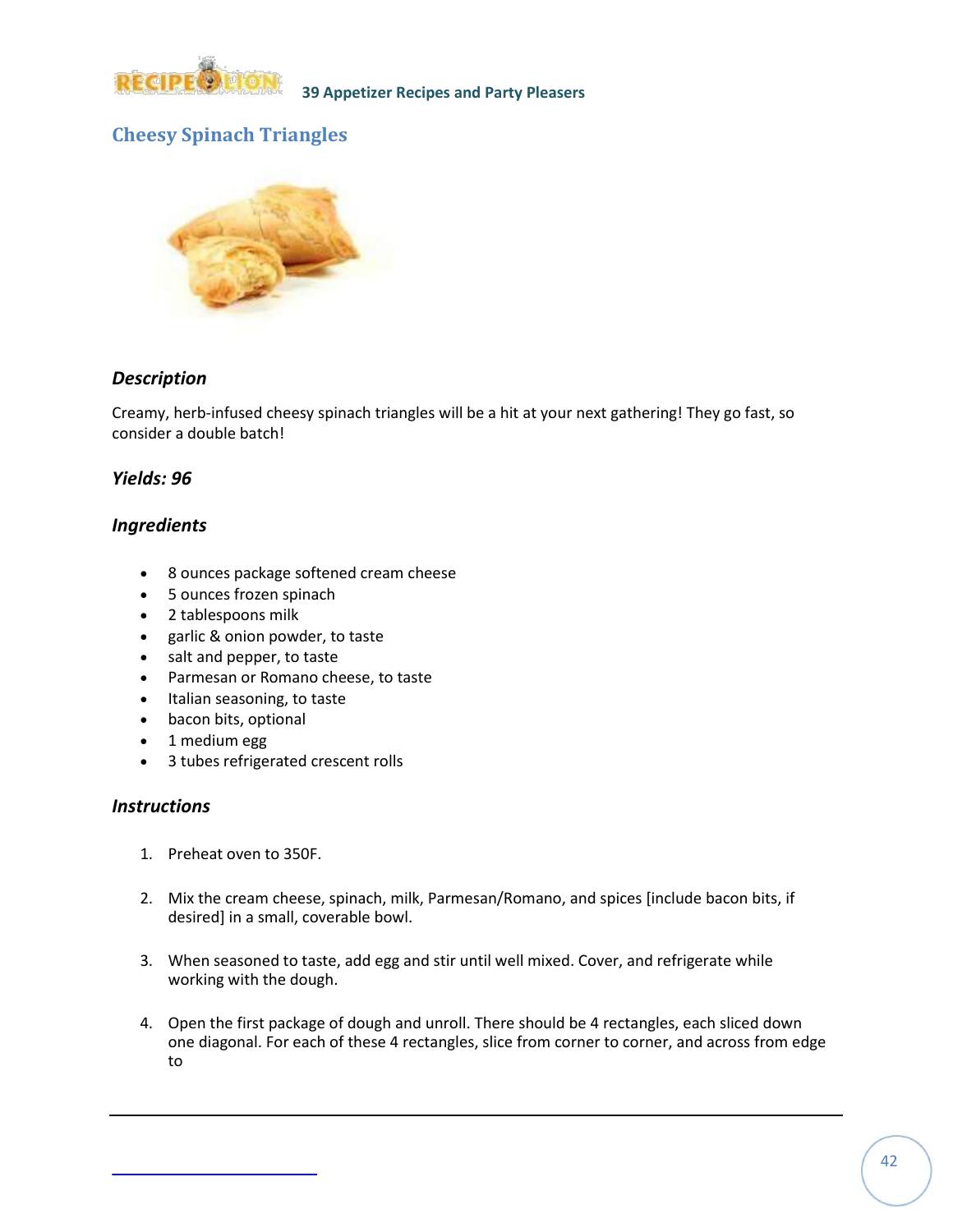

edge . This will result in 8 triangles of dough [or a total of 32 per package of crescent rolls].

- 5. Place 1/2 tsp. of the spinach mixture onto each of the small triangles, pull one point of the triangle over the mixture, and tuck under the bottom on the opposite side.
- 6. Place triangles onto a non-stick cookie sheet, and bake for 10 min. or until tops are golden.
- 7. Remove from oven, and allow to cool 2-3 min.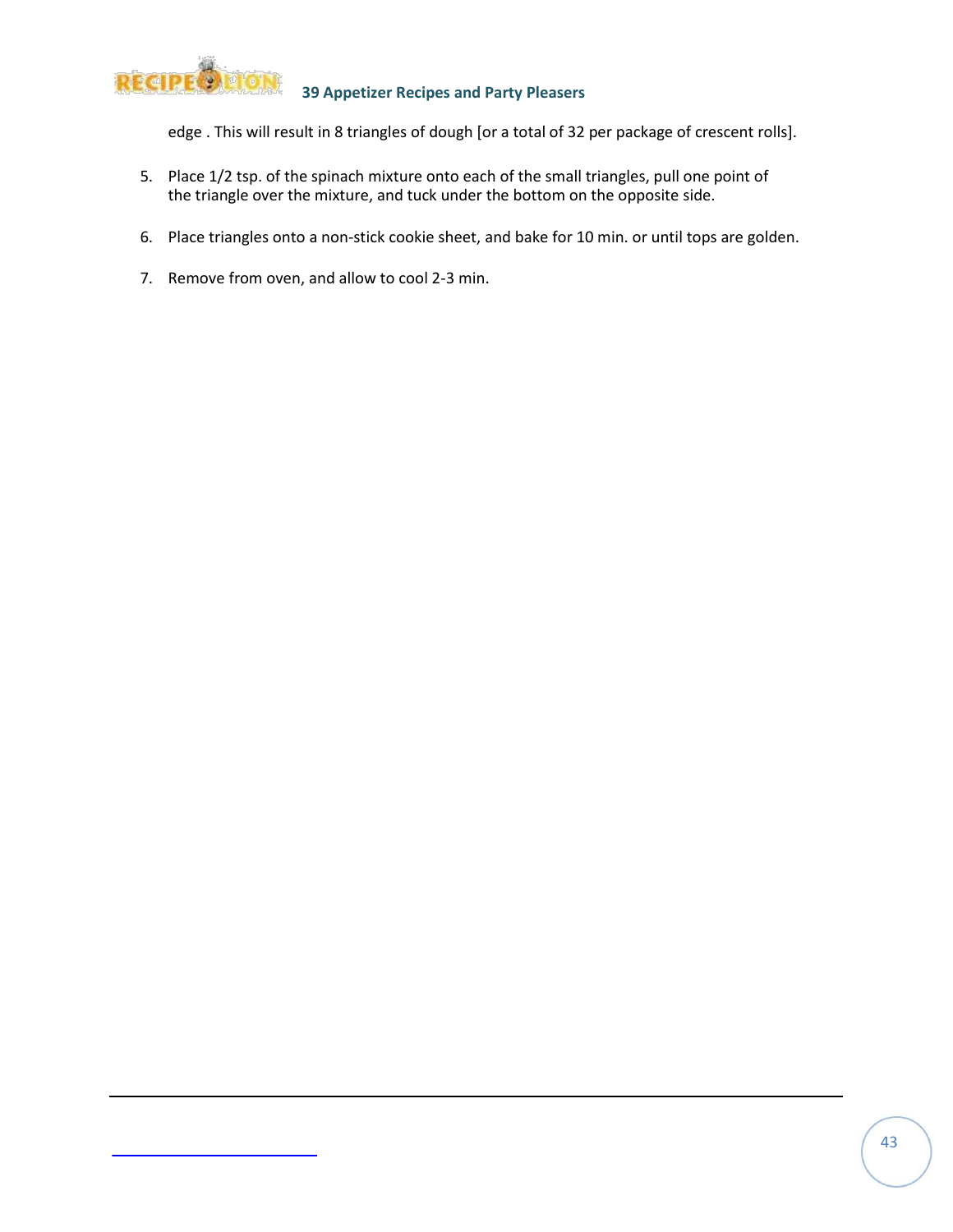<span id="page-43-0"></span>

# **Crunchy Zucchini Sticks**



#### *Description*

These crunchy zucchini sticks are a great alternative to french fries. Bread and bake them and try them with a variety of dipping sauces, marinara or a ranch sauce would work well. A great way to get the kids to eat veggies.

#### *Serves: 6*

#### *Preparation Time: 30 min*

#### *Cooking Time: 15 min*

#### *Ingredients*

- 3 medium zucchini
- $\bullet$   $\frac{1}{2}$  cup wheat germ
- $\bullet$   $\frac{1}{2}$  cup almonds, finely chopped
- $\bullet$   $\frac{1}{4}$  cup parmesan cheese, grated
- $\bullet$   $\frac{1}{2}$  teaspoon salt
- $\bullet$   $\frac{1}{4}$  cup margarine or butter, melted

- 1. Preheat oven to 350°F.
- 2. Cut each zucchini lengthwise into fourths, then lengthwise into halves to form sticks. Cut each stick lengthwise into halves (each zucchini makes 16 sticks).
- 3. Mix wheat germ, almonds, cheese and salt in plastic bag. Roll about 8 zucchini sticks at a time in margarine until evenly coated. Lift with fork. Shake sticks in wheat germ.
- 4. Lay on an ungreased cookie sheet. Cook in 350°F oven until crisp and tender, about 15 minutes.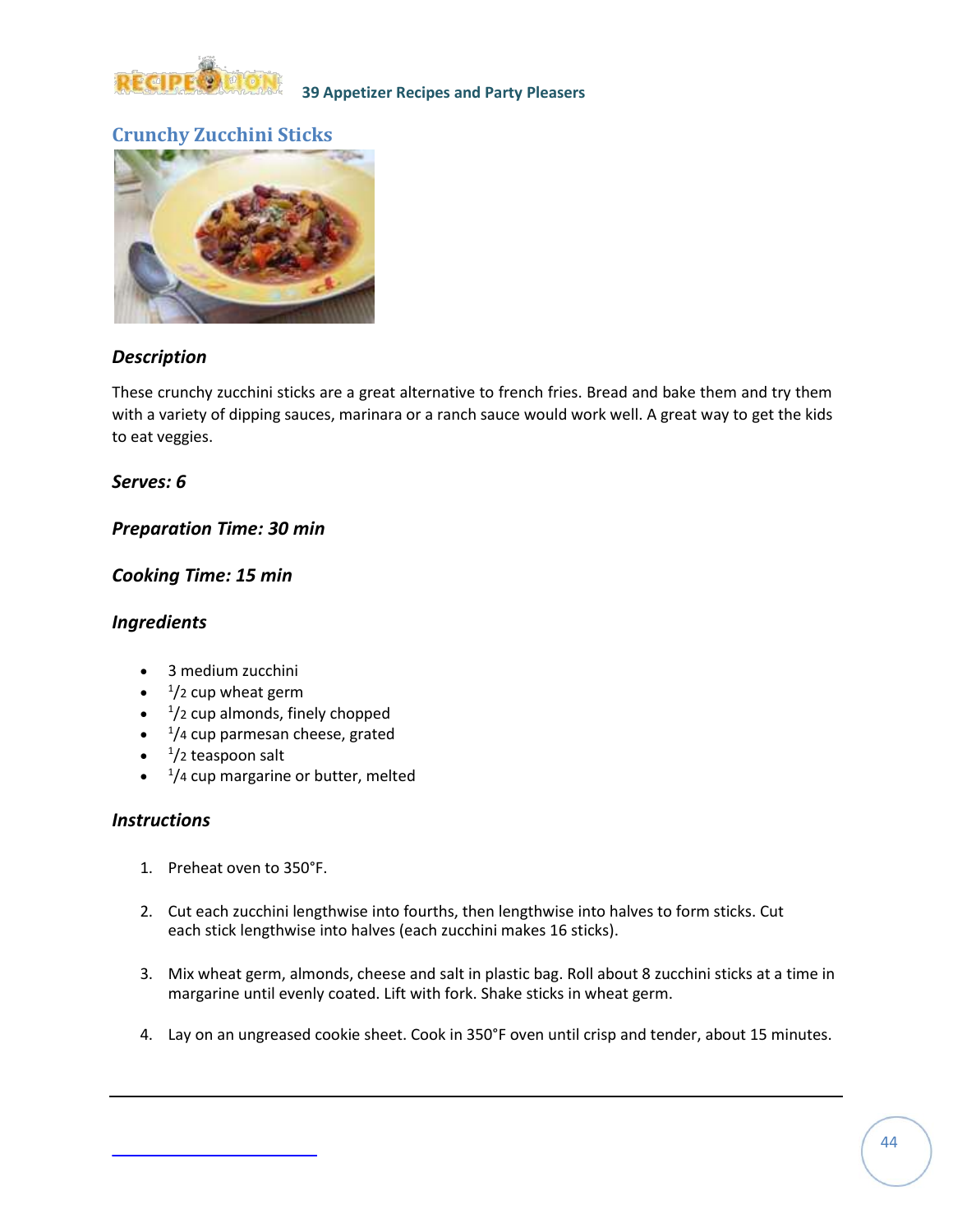

# **Peppered Green Olives**

#### *Description*

Amp up your olives! Impress your guests with this simple appetizer of peppered green olives. The herbs and lemon enhance the flavor of often bland grocery store olives. You don't even have to cook this appetizer. It makes a great summer treat on a warm day.

#### *Ingredients*

- 2 cups green olives
- 30 black peppercorns
- 1 Meyer lemon
- 6 lemon thyme sprigs or regular thyme sprigs
- 2 tablespoons olive oil

- 1. Drain olives and place in glass or other non-reactive container.
- 2. Using a wooden mallet or the back of a wooden spoon, hit the peppercorns just enough to bruise or barely crack them. Add to the olives.
- 3. Cut the lemon into 12-15 pieces, removing the seeds. Add the lemon to the olives.
- 4. Rub the sprigs of thyme between your hands over the bowl, dropping some of the leaves onto the olives, then add the sprigs and the olive oil.
- 5. Turn the olives to coat them with the mixture. Cover with plastic wrap and refrigerate at least 24 hrs, or up to 3 days before serving.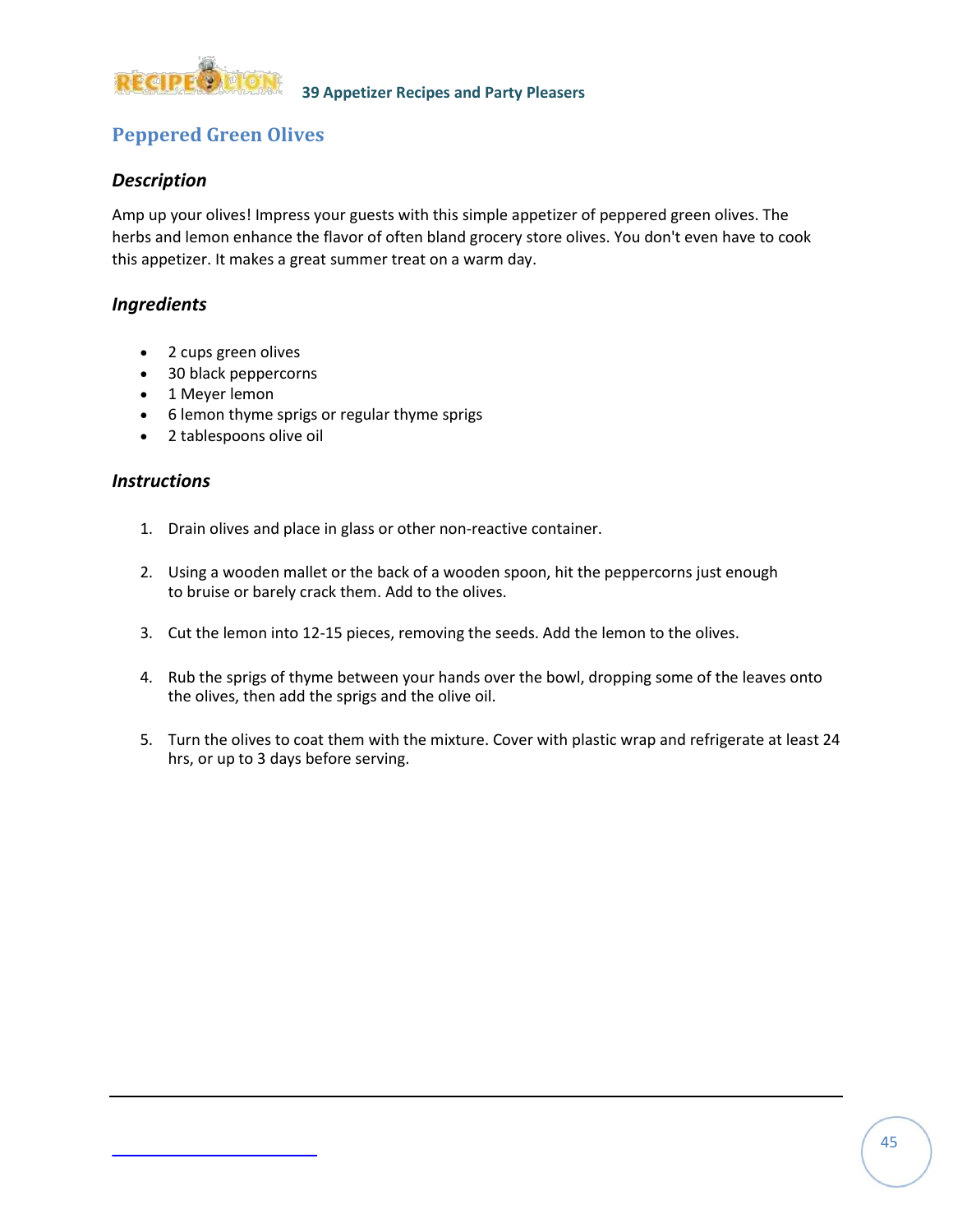<span id="page-45-0"></span>

# **Market Day Potato Skin Appetizer**



#### *Description*

These appetizers are as fun to make as they are to eat, and everybody loves potato skins! Serve them at your next party and they'll be gone in a snap.

#### *Serves: 5*

#### *Preparation Time: 5 min*

#### *Cooking Time: 12 min*

#### *Ingredients*

- 1 pound box Market Day Potato Skins #6020
- $\bullet$ 1 /2 cup light sour cream
- 15 (about 1/4 cup) green olive slices

- 1. Prepare potato skins as directed on box.
- 2. Remove from oven and immediately top each skin with a dollop of sour cream and a green olive slice creating eyeballs.
- 3. Place on a platter and serve. Makes about 5 servings.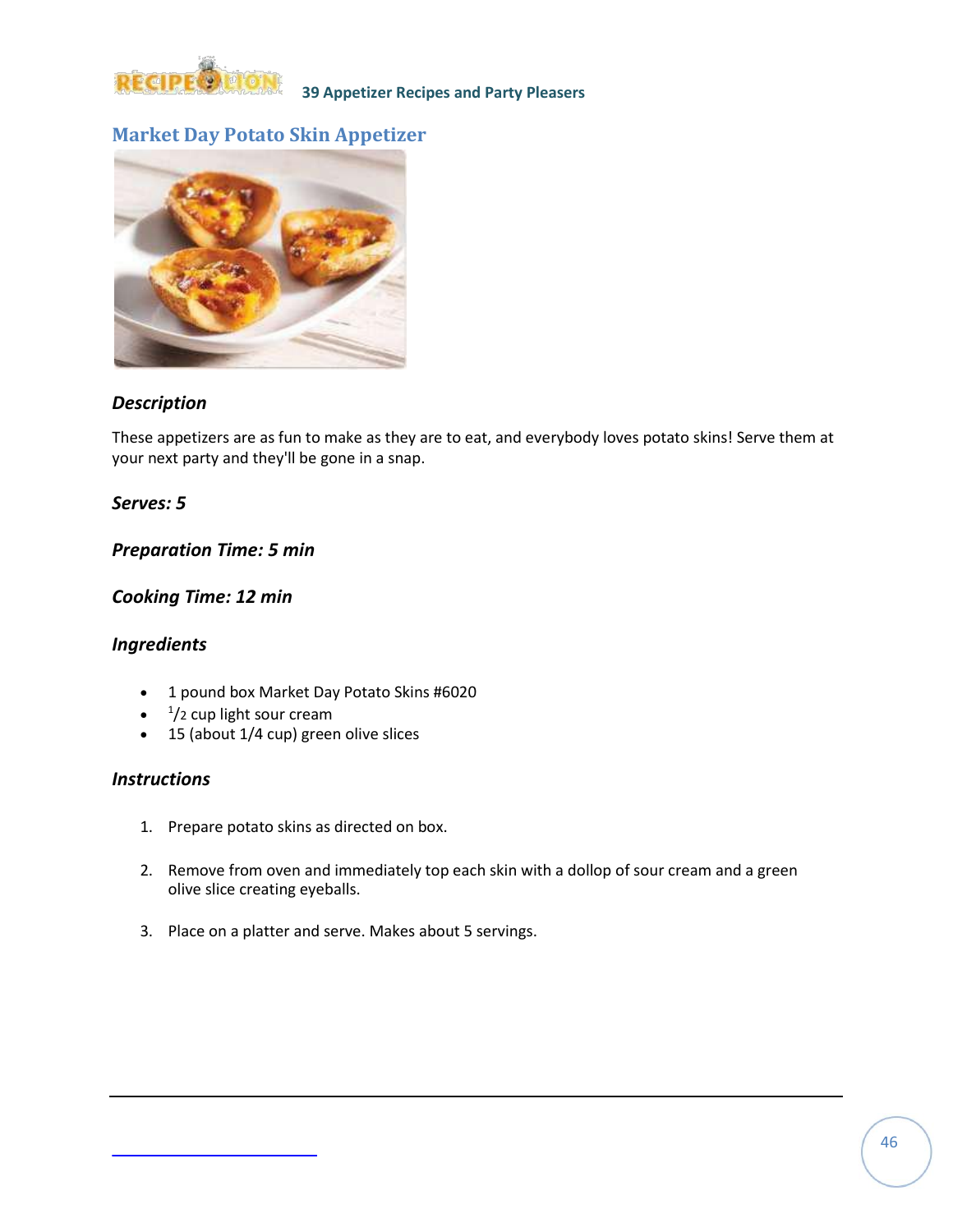<span id="page-46-0"></span>

# **Jones Dairy Farm Sausage-Stuffed Mushrooms**

#### *Description*

Appetizer recipes are always fun to make, and these Sausage-Stuffed Mushrooms are no exception. Using the precooked sausage patties from Jones Dairy Farm makes the whole process really easy, and the result is a super-tasty appetizer. Make a batch for your next get-together - your friends will be impressed!

#### *Serves: 20*

#### *Cooking Time: 50 min*

#### *Ingredients*

- 2 pounds fresh mushrooms, washed and drained
- 12 Jones All Natural Golden Brown precooked sausage patties
- $\bullet$   $\frac{1}{2}$  envelope onion soup mix
- 2 tablespoons vegetable oil
- 2 tablespoons chopped parsley
- $\bullet$   $\frac{1}{2}$  teaspoon dried sage

- 1. Preheat oven to 350°F.
- 2. Remove mushroom stems from caps; chop stems; set aside both caps and chopped stems.
- 3. Prepare sausage according to package directions; drain and crumble.
- 4. In a large bowl, combine sausage, chopped mushroom stems, onion soup mix, oil, parsley and sage; mix well.
- 5. Heap mixture into mushroom caps.
- 6. Scantly cover the bottom of a shallow baking pan with water.
- 7. Arrange mushrooms with filling on top.
- 8. Cover and bake at 350°F for 40 minutes.
- 9. Remove cover and bake for an additional 10 minutes.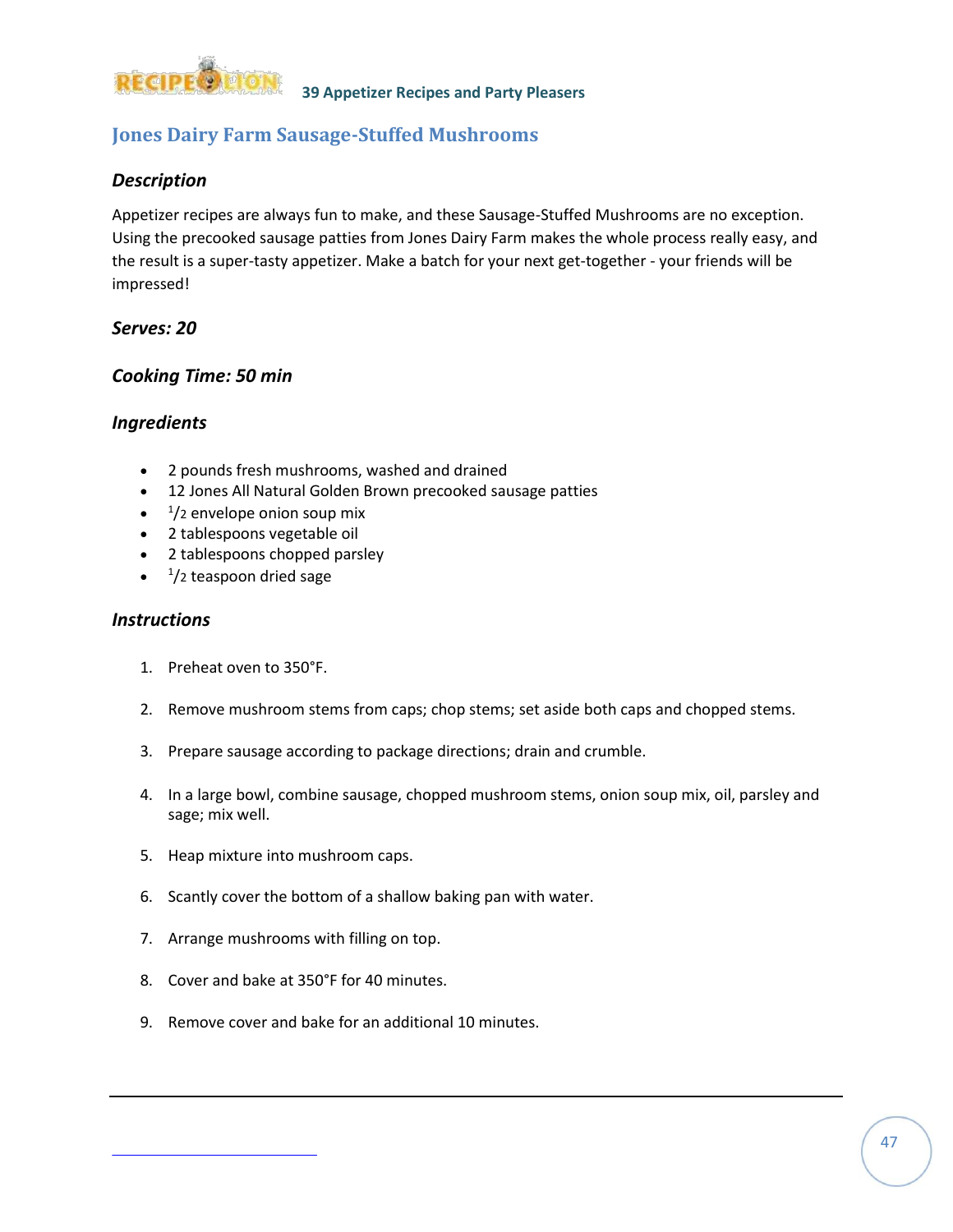

*Tip*

For advance preparation, filled mushroom caps can be frozen.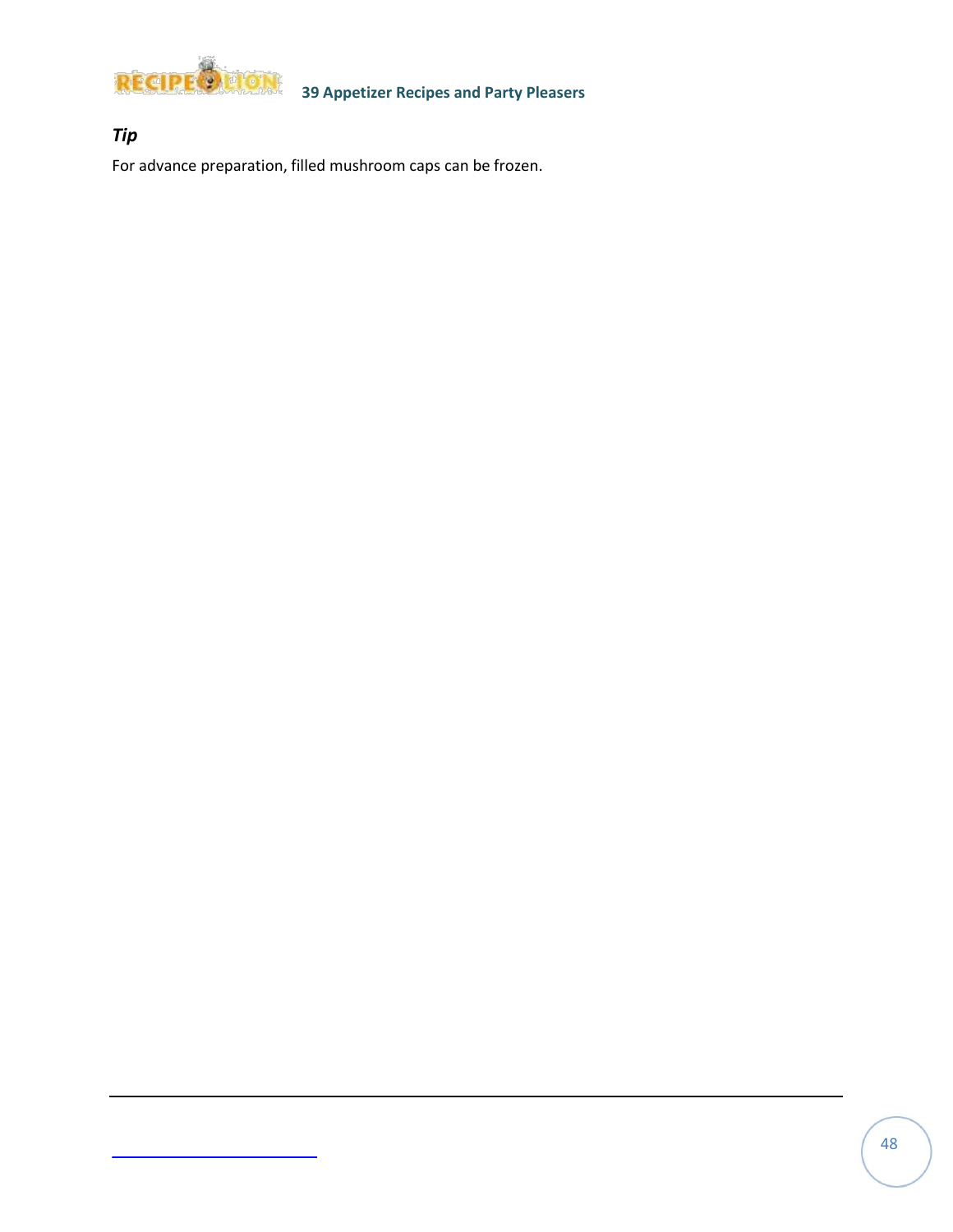<span id="page-48-0"></span>

# **Spinach Balls**

#### *Description*

The flavors in this cheap easy appetizer recipe will bowl you over. Full of great spinach flavor, this easy party appetizer is great to serve at your next get-together.

#### *Ingredients*

- 20 ounces package frozen spinach
- 2 cups herb stuffing mix
- 1 large onion, chopped
- 3 eggs, well beaten
- $\bullet$   $\frac{3}{4}$  cup Parmesan cheese
- $\bullet$   $\frac{1}{2}$  cup butter, melted
- 3 dashes hot sauce
- $\bullet$   $\frac{1}{2}$  teaspoon salt
- $\bullet$   $\frac{1}{2}$  teaspoon pepper

- 1. Cook spinach, drain, squeeze dry and chop fine.
- 2. Combine cooked spinach with stuffing mix, onion, eggs, Parmesan cheese, butter, hot sauce, salt and pepper.
- 3. Chill mixture for several hours in refrigerator.
- 4. Shape into small bite-sized balls and freeze.
- 5. When ready to use, place spinach balls on cookie sheet sprayed with oil spray and lined with foil. Bake at 350 degrees F for 20 minutes and serve.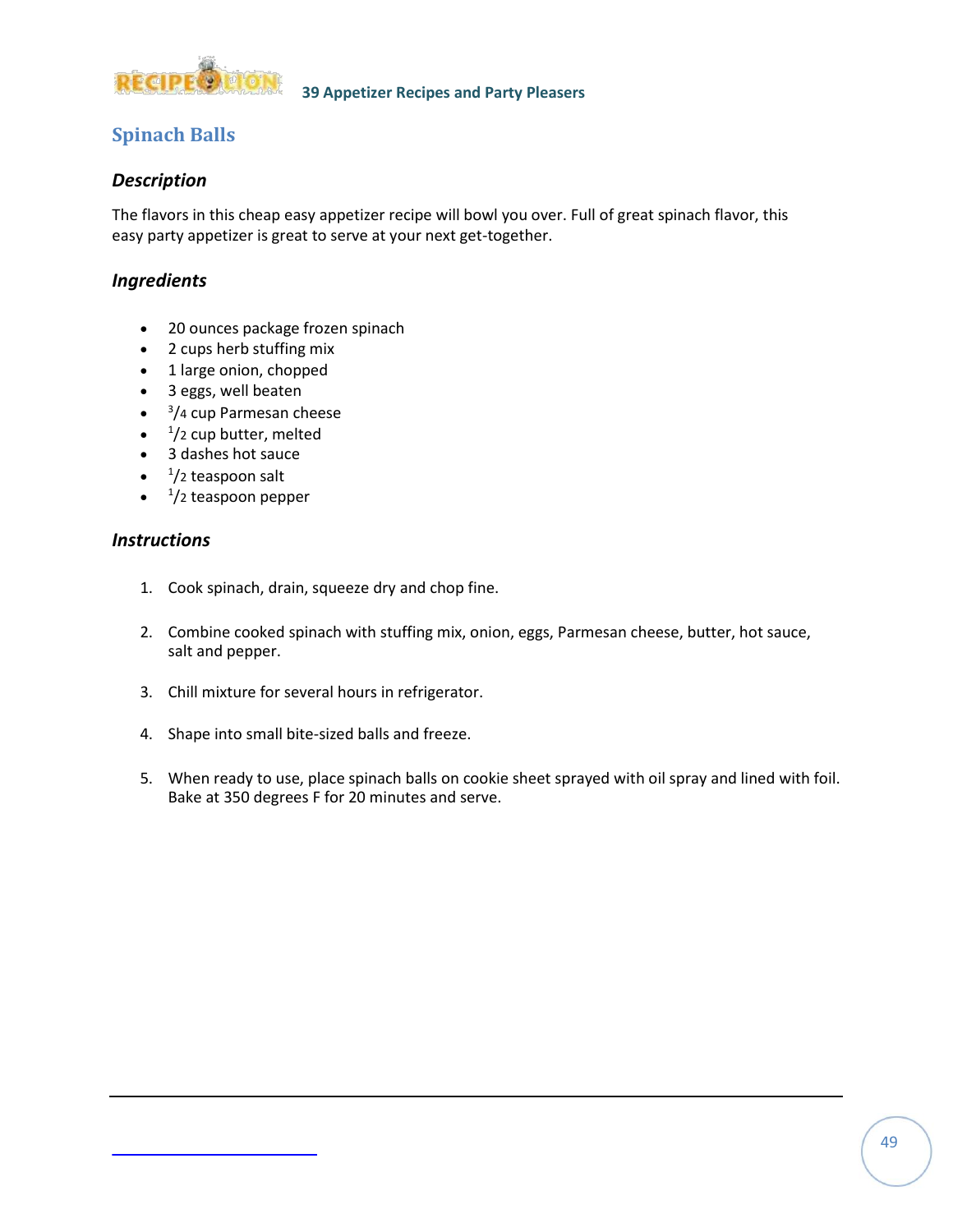<span id="page-49-0"></span>

# **Stuffed and Rolled Eggplant Tapas**

#### *Description*

This is a fantastic appetizer recipe! You might not think of it for bowl games and football, but it's really wonderful any time at all...much better than a bowl of chips and dip.

#### *Serves: 2*

#### *Preparation Time: 15 min*

#### *Cooking Time: 10 min*

#### *Ingredients*

- 1 medium eggplant, about 1 pound
- salt
- olive oil for brushing
- 6 ounces goat cheese, softened
- 1 pinch each: thyme, rosemary, salt, freshly ground pepper to taste
- 4 ripe plum tomatoes
- 4 to tablespoons extra-virgin olive oil
- $\bullet$   $\frac{1}{4}$  cup minced fresh basil
- 6 leaves of arugula or watercress 6 leaves of basil, for garnish

- 1. Prepare a charcoal grill or heat broiler. Cut eggplant lengthwise into slices each 1/4 inch thick or thinner, there should be at least 6 inner slices, discard the slices with lots of skin.
- 2. Sprinkle with salt on both sides, let drain on paper toweling while grill heats. Pat eggplant dry and brush lightly with oil.
- 3. Grill or broil, 4 inches from heat source, until eggplant is golden on both sides and tender, about 10 minutes. Cool.
- 4. Mix goat cheese in small bowl with thyme, rosemary, salt and pepper. Spread cheese mixture evenly over eggplant slices and then roll up. Finely dice tomatoes and mix with olive oil to taste, minced basil, salt and pepper.
- 5. Divide tomato mixture between two plates. Top each plate with three eggplant rolls. Garnish with arugula and basil leaves.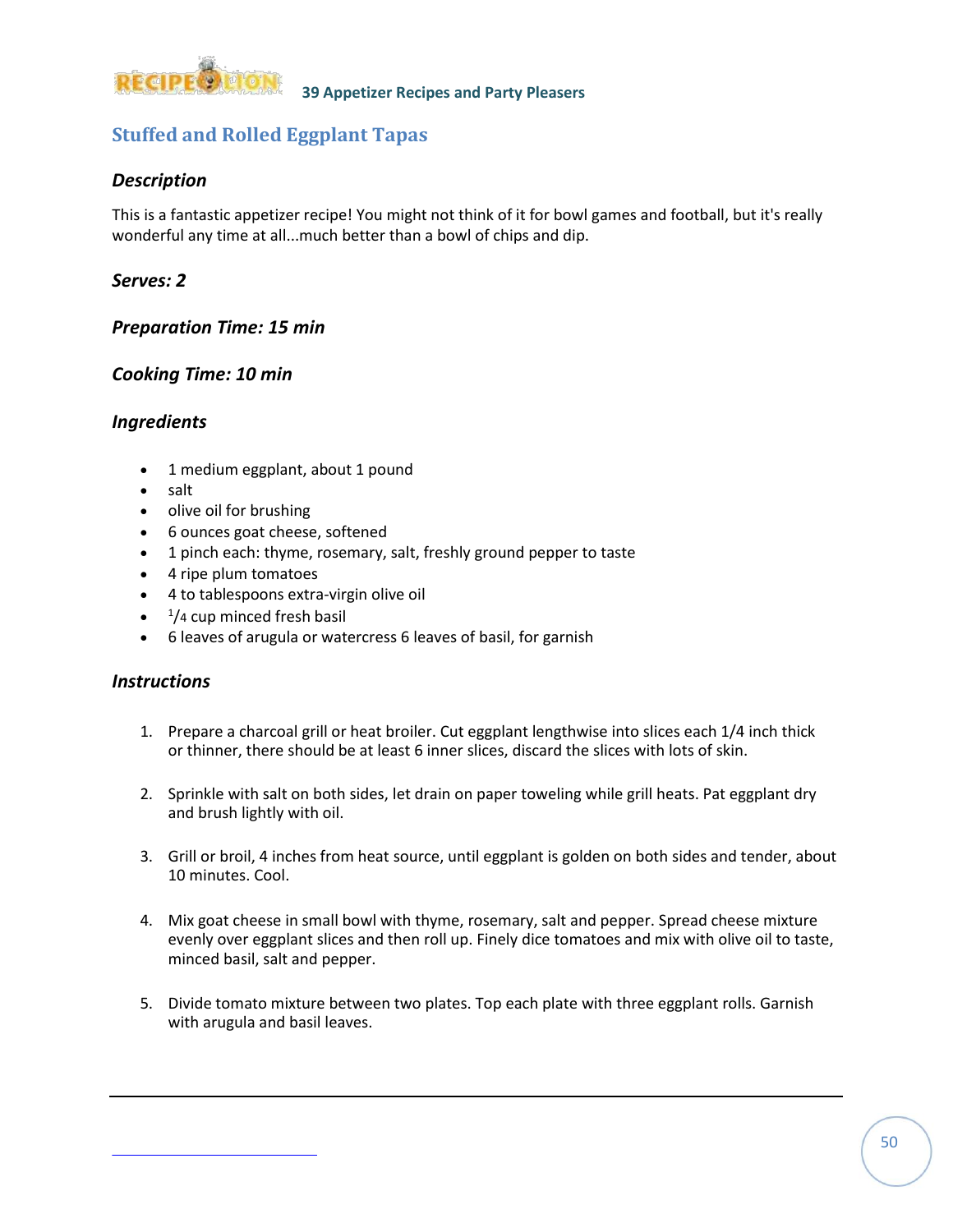<span id="page-50-0"></span>

# **Vegetable Pick-Ups**

#### *Description*

Vegetables are the serving pieces for this fun and tasty party dip. Create the filling in just a few easy steps and pipe it right into your cut veggies for an app that won't require a plate.

#### *Ingredients*

- 2 avocados, seeded, peeled and mashed
- 18 ounce package cream cheese, softened
- 2 tablespoons butter
- 2 teaspoons lemon juice
- 4 drops hot pepper sauce
- 2 stalks celery, cut into 3-inch pieces
- <sup>1</sup>/4 pound fresh mushrooms, stems removed
- 1 each green and red bell pepper, seeded and cut into thick strips
- Garnishes: fresh chives, parsley sprigs, radish slices, olive slices, pecan or walnut halves
- $\bullet$

- 1. Blend avocados, cream cheese, butter, lemon juice and hot pepper sauce in blender or food processor until smooth.
- 2. Spoon filling into celery pieces, mushroom caps and pepper strips or use pastry tube to pipe filling onto vegetables.
- 3. Garnish each as desired and serve.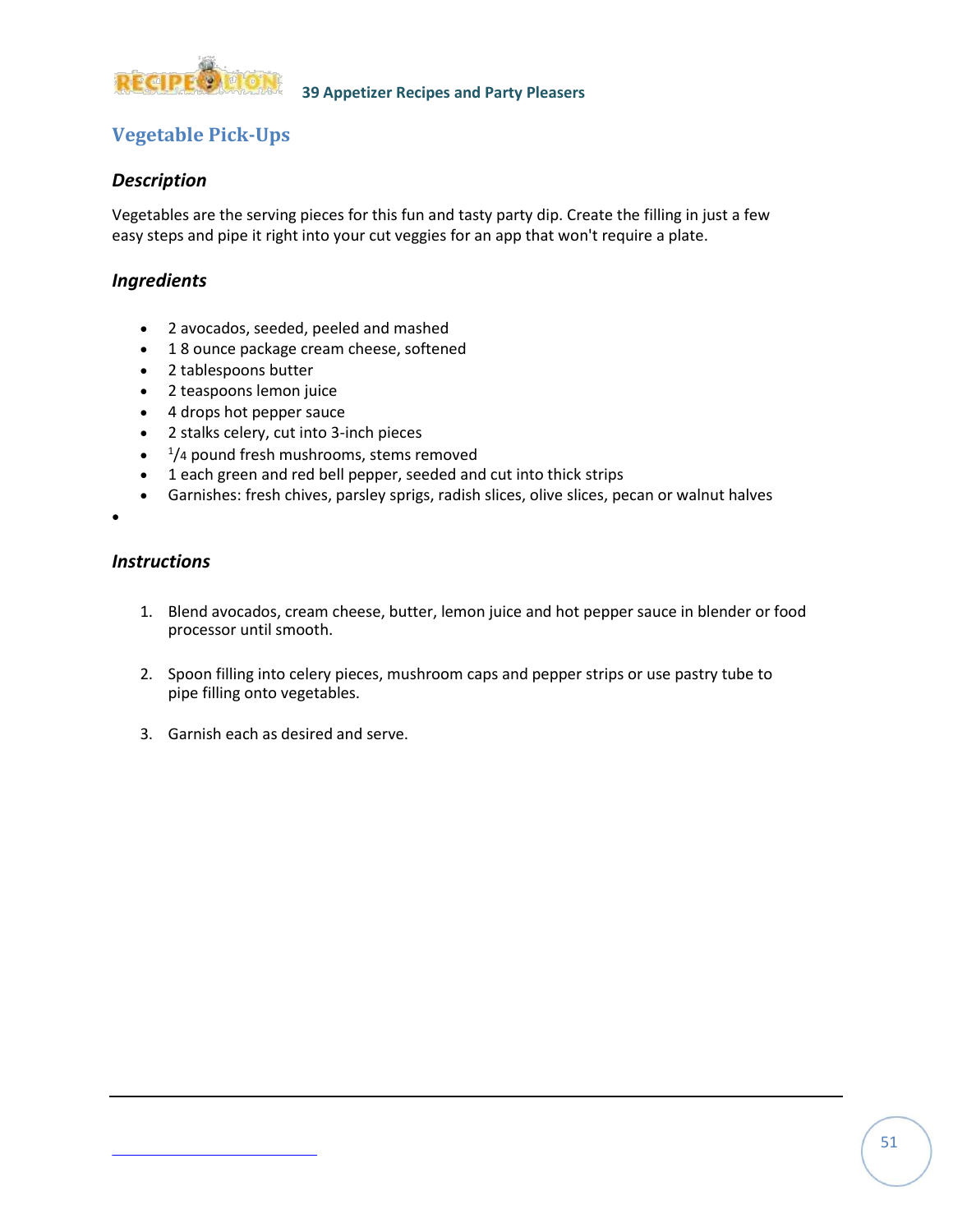<span id="page-51-0"></span>

# **Veggie Pizza Appetizer**

#### *Description*

Everybody loves pizza, and refrigerator dough makes this recipe a surefire easy party hit! You can follow the main instructions, or make a fun Christmas variation when the time is right. Either way, it tastes great!

#### *Serves: 6*

#### *Preparation Time: 15 min*

#### *Cooking Time: 25 min*

#### *Ingredients*

- 2 packages crescent rolls
- 2 packages (8 oz) cream cheese, softened
- 1 cup mayonnaise
- 1 package Hidden Valley Original Ranch dressing
- raw veggies (carrots, broccoli, cauliflower, etc)
- shredded cheese (optional)

#### *Instructions*

- 1. Press rolls flat on baking sheet and cook according to package directions.
- 2. Put vegetables through food processor. Blend cream cheese, mayonnaise, dressing and most of vegetables in food processor.
- 3. Spread on top of rolls. Sprinkle rest of vegetables on top. Sprinkle cheese on top (optional).

#### *Notes*

#### **Christmas Variation:**

- 1. Instead of pressing rolls flat, cut each rolled section (2 per can) into 8 slices.
- 2. Place slices on ungreased cookie sheet to form tree. 1 slice for top, 2 slices just below, sides touching, etc. ending with a row of 5 slices. Use the remaining slice for trunk. This makes 2 trees.
- 3. Use thin slices of red pepper as "garland" on the tree and yellow pepper cut with canapé cutter to make "star" for top.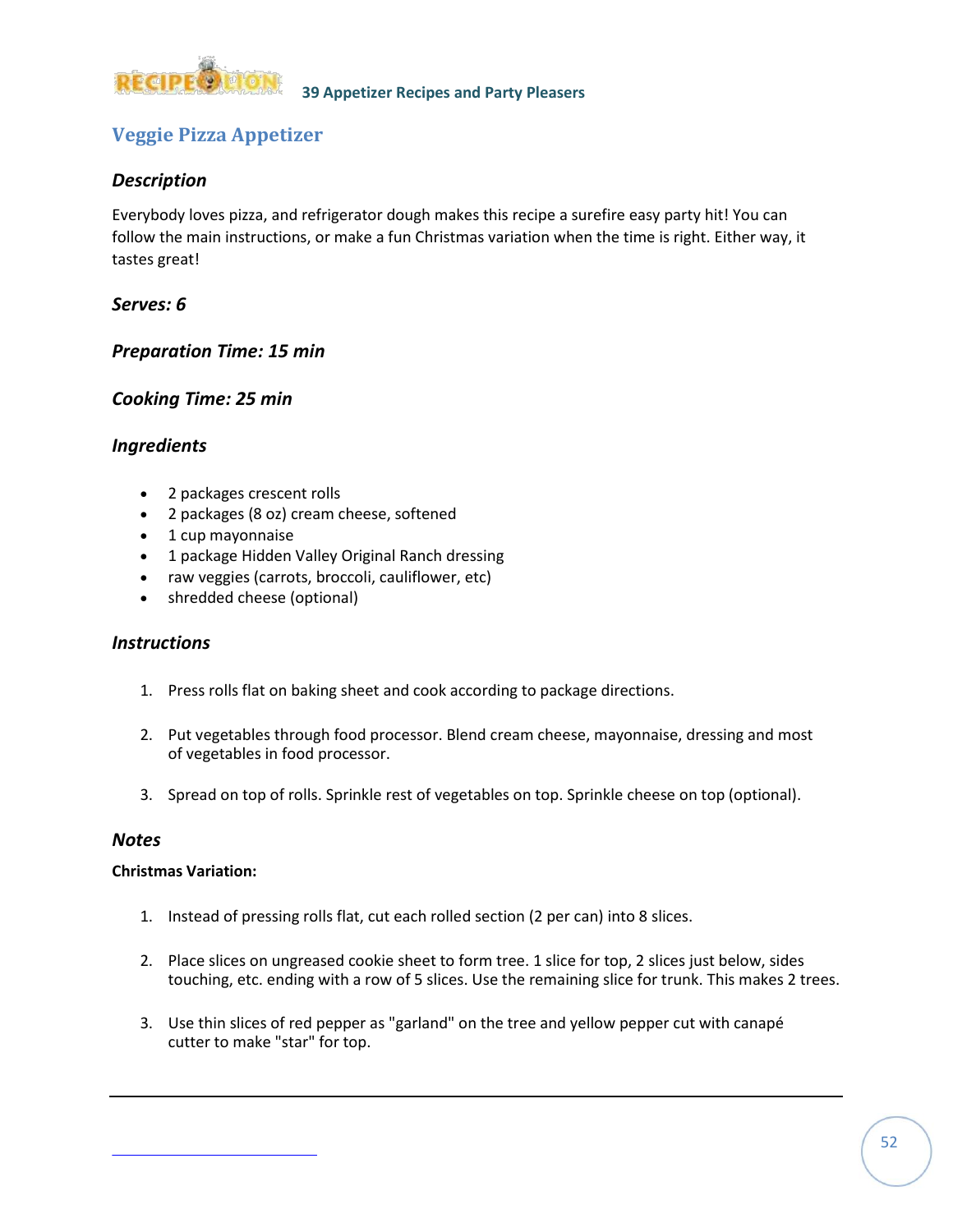<span id="page-52-0"></span>

# **Dips and Spreads**

### **Jones Dairy Farm Creamy Braunschweiger Spread**

#### *Description*

Jones Dairy Farm is a family owned company that has been making all natural sausage, hand crafted hams and naturally smoked bacon for the past 120 years. Their Creamy Braunschweiger Spread recipe is perfect for your Super Bowl party...or any party!

#### *Serves: 8*

#### *Ingredients*

- 21 ounces Jones braunschweiger, cut into chunks
- 1 (8-ounce) package soft cream cheese
- $\bullet$   $\frac{1}{4}$  cup sherry
- 2 tablespoons chopped green onions
- 1 tablespoon prepared mustard
- 1 dash hot sauce
- $\bullet$   $\frac{1}{4}$  teaspoon Worcestershire sauce
- 1 tablespoon brown sugar
- $\bullet$   $\frac{1}{2}$  cup finely diced red onion
- 2 tablespoons finely chopped flat leaf parsley

- 1. In food processor, combine and process braunschweiger, cream cheese, sherry, onions, mustard, hot sauce, Worcestershire and brown sugar until smooth.
- 2. Transfer to bowl, and stir in red onion and parsley.
- 3. Garnish with additional parsley and chopped red peppers, if desired.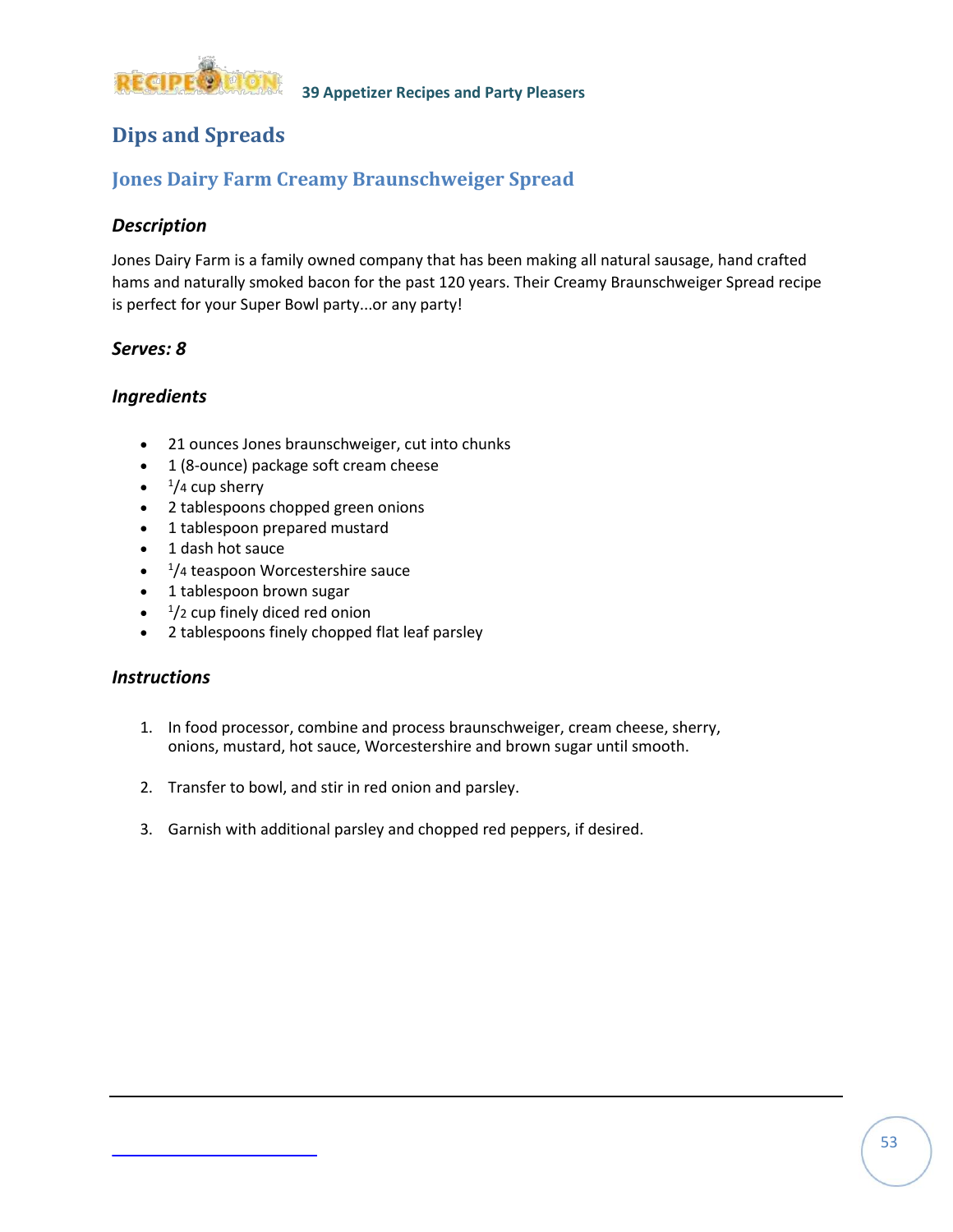<span id="page-53-0"></span>

# **Football Spinach Dip**

#### *Description*

This creamy spinach dip is perfect for chowing down while watching the big game. Dip your favorite chips or toasted pita with this flavorful recipe from Chef Shannah Spencer, sister of New England Patriots Defensive End Jarvis Green.

#### *Ingredients*

- 10 ounces frozen chopped baby spinach
- 16 ounces sour cream
- 1 cup mayonnaise
- 8 ounces cream cheese
- 1 package onion soup mix
- $\bullet$   $\frac{1}{2}$  cup green onion, celery and white onion
- 1 tablespoon garlic, minced
- 1 bread bowl

- 1. Combine all ingredients and chill about 1 hr.
- 2. Serve with your favorite cracker or chip of choice.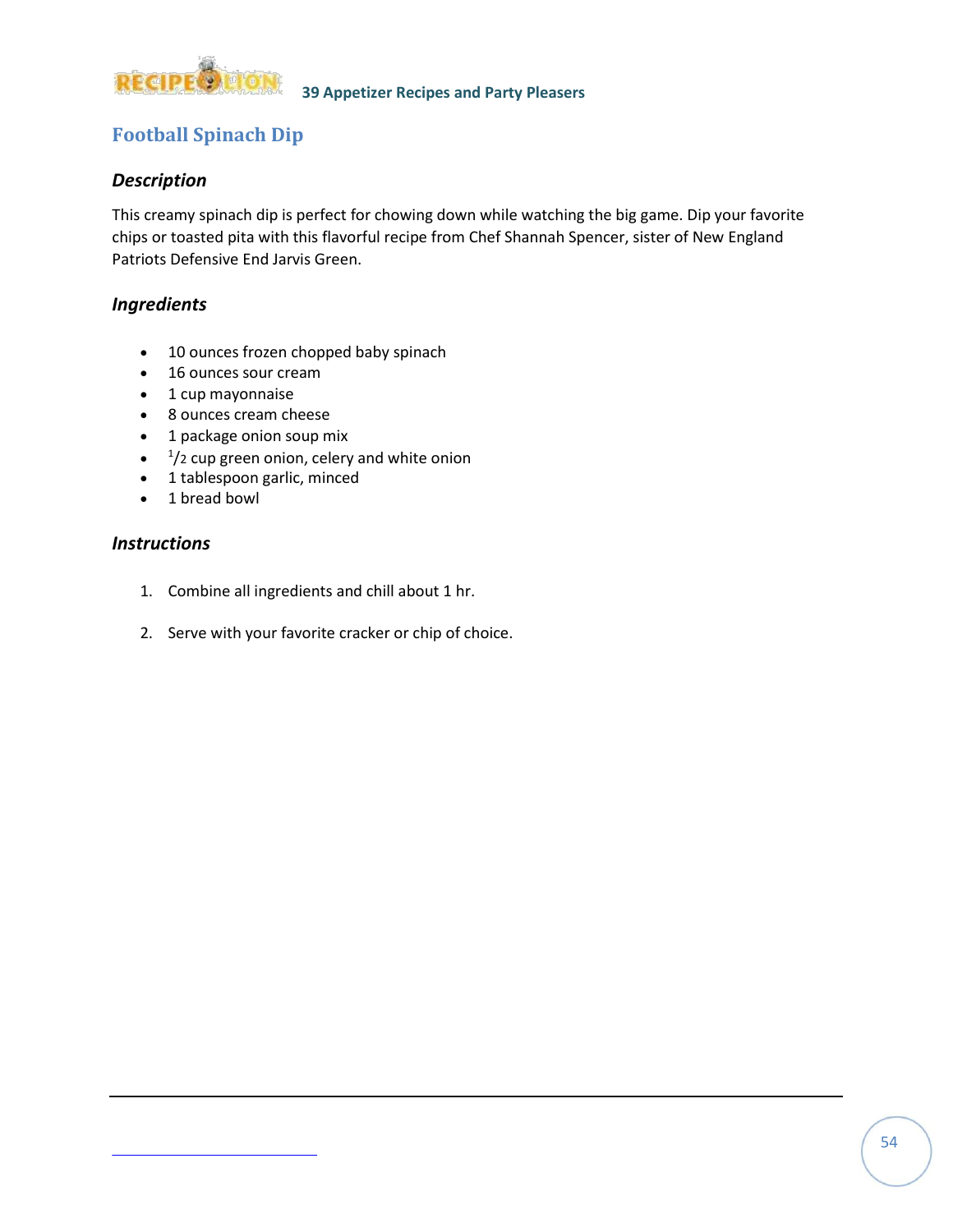<span id="page-54-0"></span>

# **Pam's Hot Chili Dip**

#### *Description*

Chicagoan Pam loves to make this warm chili dip with her husband when his friends come over for the game. This simple recipe takes less than 30 minutes from start to finish and is perfect with tortilla chips.

#### *Cooking Time: 20 min*

#### *Ingredients*

- 4 ounces can diced green chiles
- 1 can Hormel turkey chili
- 8 ounces cream cheese
- 1 can refried beans
- 1 can black beans
- 8 ounces shredded cheese

- 1. Spread cream cheese on the bottom of an oven safe dish.
- 2. Add mixture of chili, beans and diced chilies as the 2nd layer.
- 3. Spread shredded cheese on top.
- 4. Bake at 350 degrees F for 20 minutes.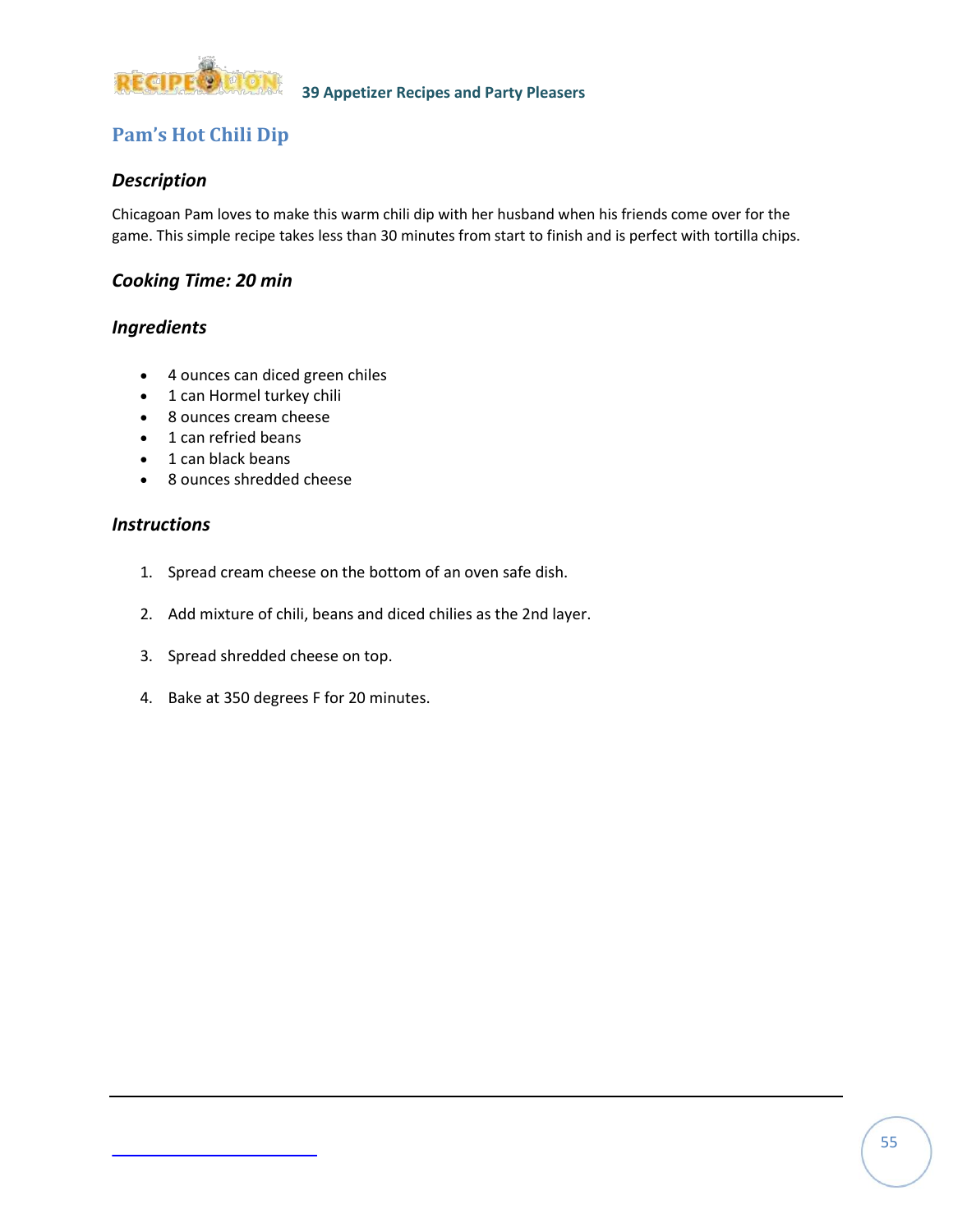<span id="page-55-0"></span>

# **Pico de Gallo Salsa**

#### *Description*

Lime Fresh Mexican Grill is one of most popular dining destinations at the Promenade in Coconut Creek, Florida. Its fast-casual, fresh appetizers such as pico de gallo, are perfect to serve this football season.

#### *Ingredients*

- 2 medium fresh tomatoes, diced
- $\bullet$   $\frac{1}{2}$  Spanish onion, diced
- 1 bunch cilantro, thoroughly washed and minced
- 1 tablespoon salt
- Juice from 4 limes

- 1. Add diced tomatoes, onions and cilantro in a large bowl.
- 2. Cut limes in half; squeeze into mix.
- 3. Add salt, and mix all ingredients thoroughly.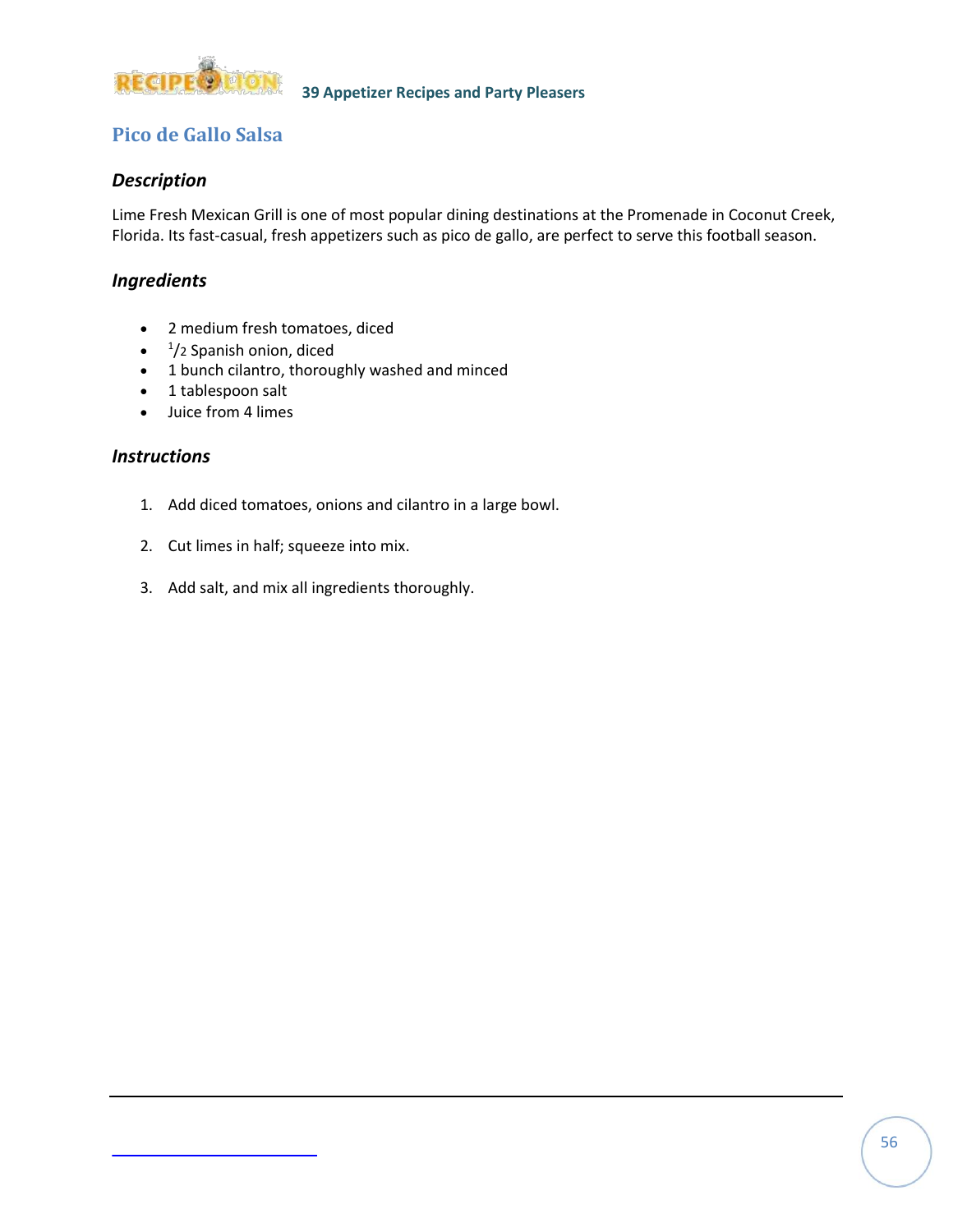<span id="page-56-0"></span>

# **Queso Fundido**



#### *Description*

Don't you love that Mexican cheese dip they serve in restaurants? Make your own version at home! It will taste just as good, and you won't have to deal with waiting for a table or paying anyone a tip. Enjoy!

#### *Ingredients*

- 1 pound chorizo (Mexican sausage)
- 4 large poblanos
- 1 pound Chihuahua or other Mexican melting cheese, shredded
- tortillas (corn or flour)

- 1. Preheat oven to 450F degrees.
- 2. Roast peppers by spitting them on a fork and turning them over a gas flame until blackened all over.
- 3. Place in a paper bag and let steam for twenty minutes.
- 4. Remove skin by running under cold water.
- 5. Slice peppers into thin strips, discarding the seeds and veins.
- 6. Cut the chorizo into chunks, remove the skin, and brown over a low flame.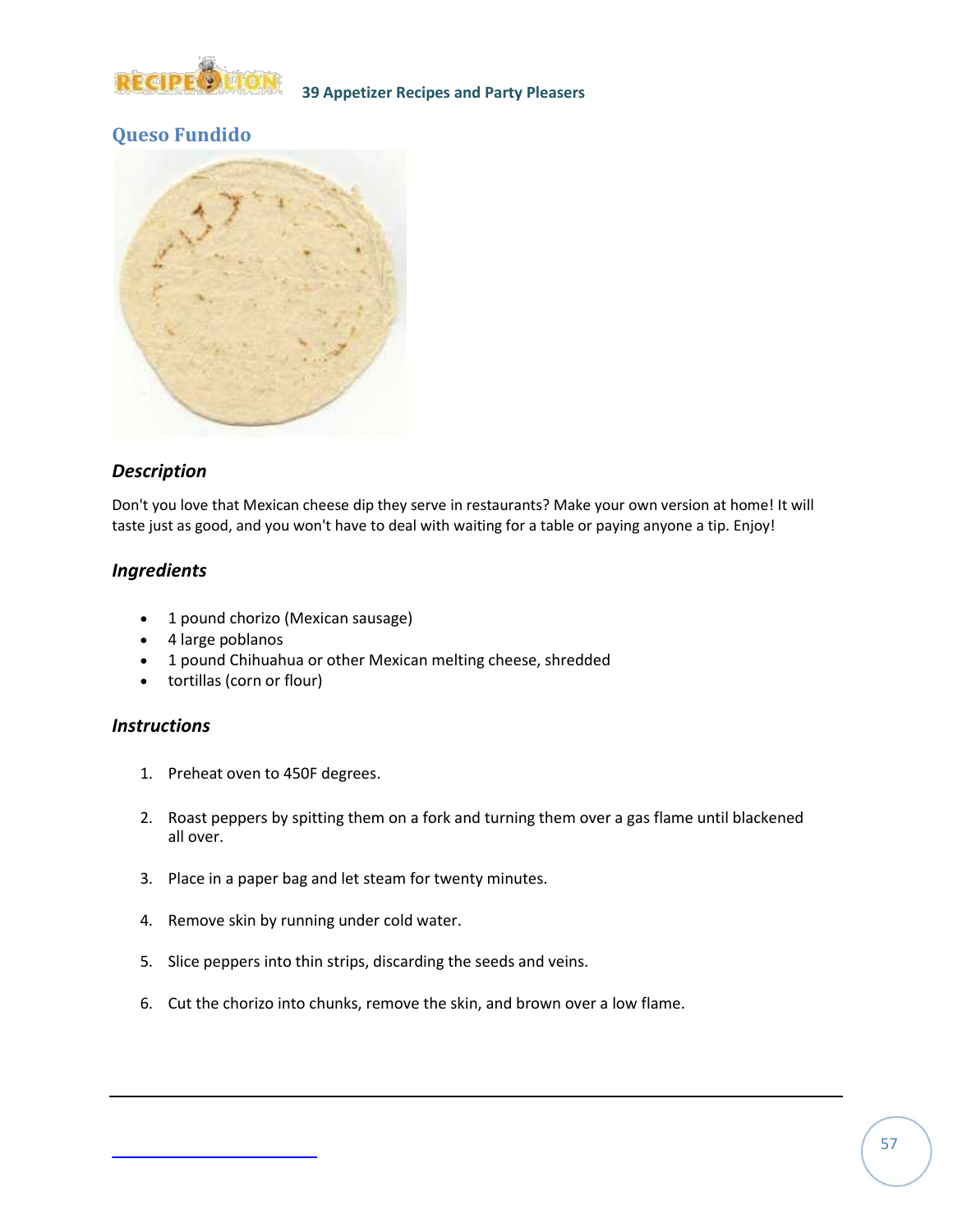

- 7. When cooked, drain the excess grease, and mix with the pepper strips.
- 8. Place the mixture in a pie pan or 8" square pan.
- 9. Top with the cheese, and put in the oven for 10 minutes or until the cheese is melted.
- 10. Place under the broiler for just a minute or so to lightly brown the cheese. Serve hot and bubbly with warm tortillas. Serves 6 as an appetizer or 2 as a main dish.